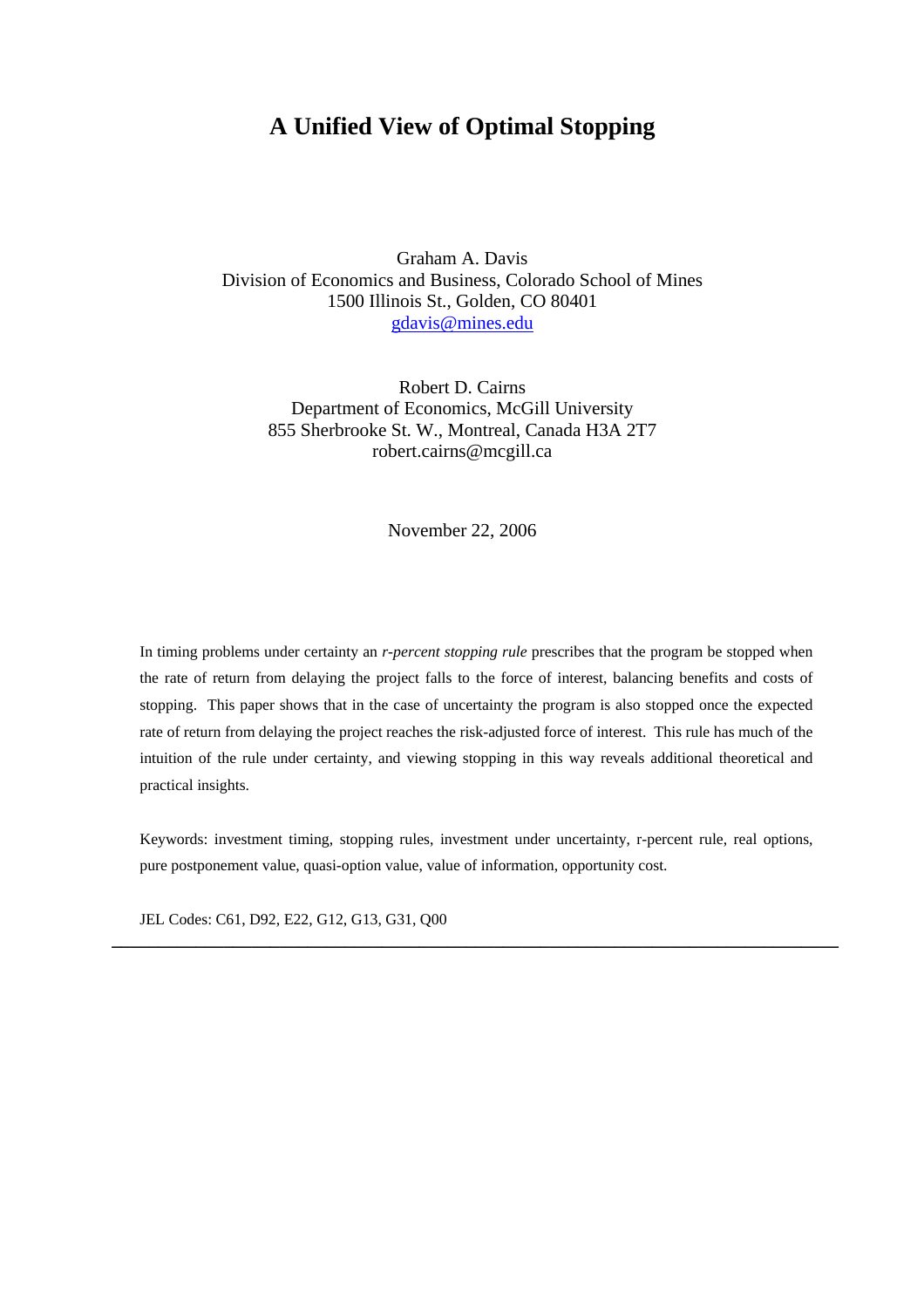Q: How can you delay milk turning sour?

A: Keep it in the cow.<sup>1</sup>

## **1. Introduction**

At any time in an industry certain distinct, irreversible economic actions may be available but not undertaken. The actions may be offensive (e.g., construction, expansion, acquisition, or re-opening) or defensive (e.g., abandonment, contraction, divestiture, or temporary closure). Some would be profitable (would produce a positive discounted cash flow) if implemented at the time, but are instead held "on the shelf" until the optimal time. Early analyses of such stopping problems originated in forestry harvesting decisions (Gane 1968), though delayed action is clearly advisable in a wide array of economic problems.

Treatments of stopping under uncertainty, typically within the framework of "real options," have little in common with treatments of equivalent actions under certainty. $2$ Moreover, opportunity cost is as critical and intuitive a concept in the timing of economic actions under uncertainty as under certainty, but is rarely invoked explicitly as a principle of timing under uncertainty.<sup>3</sup> This paper uses the concept of opportunity cost to present a unified view of the optimal time to act. Insights are brought out that have been obscured in conventional treatments of stopping under uncertainty.

<span id="page-1-0"></span><sup>&</sup>lt;sup>1</sup> Child's alleged response on a science test ([http://mayvelous.blogspot.com/2006/08/childrens-science](http://mayvelous.blogspot.com/2006/08/childrens-science-exam.html)[exam.html](http://mayvelous.blogspot.com/2006/08/childrens-science-exam.html)).

<span id="page-1-1"></span> $2<sup>2</sup>$  The lack of a common approach to stopping under certainty and uncertainty is brought out in Malliaris and Brock (1982), McDonald and Siegel (1986), Clarke and Reed (1989, 1990a), Dixit (1992), Dixit and Pindyck (1994), and Bar-Ilan and Strange (1999).

<span id="page-1-2"></span><sup>&</sup>lt;sup>3</sup> Amram and Kulatilaka (1999), Copeland and Antikarov (2001), and Trigeorgis (1996), three popular texts on investment under uncertainty, do not contain the term opportunity cost in their indexes. Moore (2001) uses the term once, and Brach (2003) uses the term twice.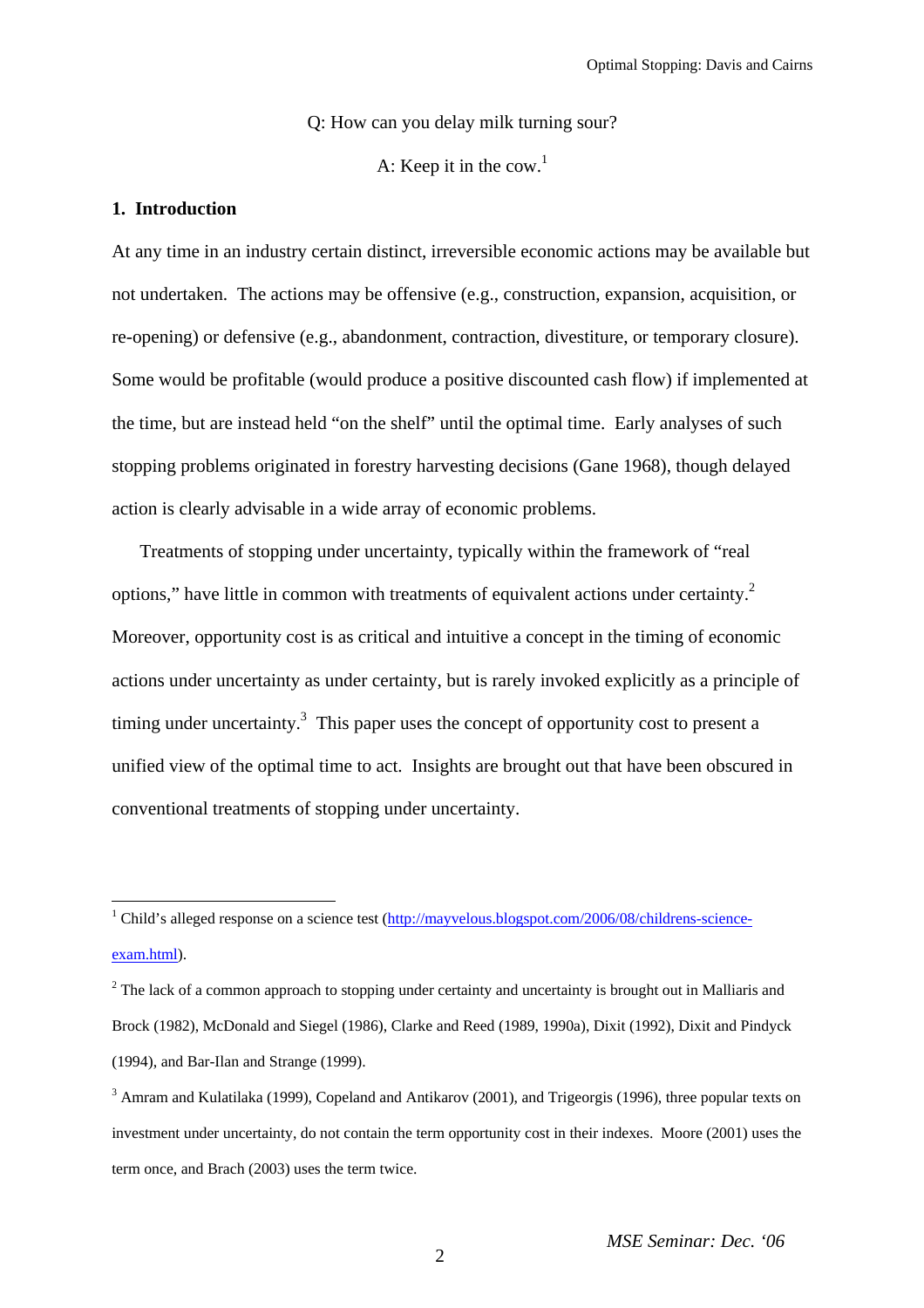## **2. Stopping under Certainty**

The irreversible, lumpy economic actions we consider involve an initial decision as well as anoptimal plan that specifies outputs in future time periods and possible other choices. $4$  To allow for closed-form solutions we initially focus on actions that can be delayed indefinitely at no cost. The intensity of the action and the ensuing optimal production plan generally depend on the time of initial action,  $t_0$ , and the future equilibrium price path of outputs and inputs, among other things. The firm need not be a price taker. In forcing an interior solution we assume that these equilibrium price paths, along with the optimal production plan, initially yield a return to waiting that is at least equal to the force of interest.

We begin by modeling an action to create an income flow. Let  $Y(t_0)$  be the forward net present value (NPV) received by irreversibly sinking a discrete investment cost  $C(t_0) \ge 0$  at time  $t_0 \ge 0$  in return for a certain, incremental cash flow from time  $t_0$  onward with time  $t_0$ present value  $W(t_0)$ . As in compound option analysis,  $W(t_0)$  can include the value of subsequent timing options. To emphasize that the irreversible economic action need not entail investment, but only an irreversible decision, we assume that  $C(t_0) = 0$ , so that  $Y(t_0) = 0$  $W(t_0)$ .<sup>[5](#page-2-1)</sup> We also assume that  $W(t_0)$  is time-varying and differentiable, and that  $W(t_0) > 0$  for at least some non-degenerate interval of time. The discount-factor approach of Dixit et al. (1999), incorporating their assumption that holding costs are zero, shows the current value of the project at time  $t \leq t_0$  to be

$$
\Pi(t, t_0) = D(t, t_0)W(t_0), \qquad (1)
$$

 $\overline{a}$ 

<span id="page-2-0"></span> $4$  Bar-Ilan and Strange (1999) have reviewed stopping when investment is incremental, identifying that this is not so much a stopping problem as an investment intensity problem, with intensity at times being zero. To isolate timing from intensity we focus on lumpy investments.

<span id="page-2-1"></span><sup>&</sup>lt;sup>5</sup> If  $C(t_0)$  is positive the following analysis holds with *Y* replacing *W*.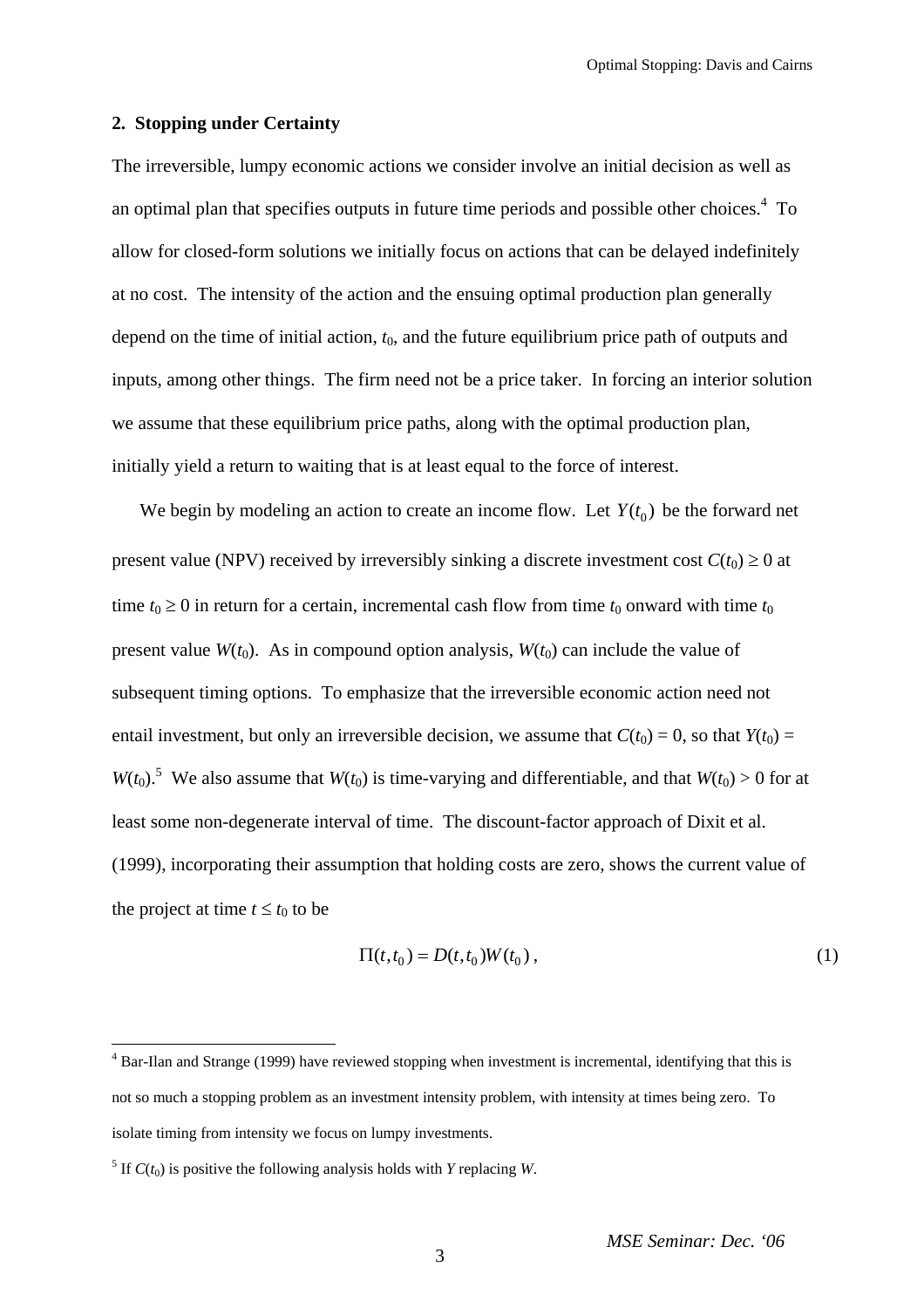where  $D(t, t_0) =$  $\overline{0}$  $\exp[-|r(s)ds]$ *t t*  $-\int r(s)ds$  is a (riskless) discount factor integrated over the short rates

of interest. The decision concerns when to initiate the project.

Traditional or "Marshallian" NPV analyses presume that  $t_0 = t$  the first time that  $W(t) > 0$ (Dixit and Pindyck 1994, 4-5, 145-47). Under this timing rule  $\Pi(t,t) = D(t,t)W(t) = W(t)$ . Marglin (1963) was among the first to point out that this timing rule is not necessarily optimal, even under certainty. Maximizing the present value of the project by choosing the optimal time of action  $\hat{t}_0$ , and assuming an interior solution  $\hat{t}_0 \in (t, \infty)$ , we find from (1) that

$$
\Pi_{t_0}(t,\hat{t}_0) = D_{t_0}(t,\hat{t}_0)W(\hat{t}_0) + D(t,\hat{t}_0)W'(\hat{t}_0) = 0.
$$
\n(2)

The solution to (2) yields  $\hat{t}_0$  and the critical threshold  $W(\hat{t}_0)$ . The time *t* market or equilibrium (option) value of the (optimally managed) opportunity is then

$$
\Pi(t, \hat{t}_0) = D(t, \hat{t}_0) W(\hat{t}_0).
$$
\n(3)

The option premium, the value of waiting, is

$$
O(t,\hat{t}_0) \Box \Pi(t,\hat{t}_0) - W(t).
$$
 (4)

From (3), prior to acting the market value of the opportunity is rising at the rate of discount, as it must in equilibrium;

$$
\Pi_t(t,\hat{t}_0) = r(t)\Pi(t,\hat{t}_0). \tag{5}
$$

Under certainty, therefore, stopping under certainty is usually seen as deciding at time  $t =$ 0 to stop the program at time  $\hat{t}_0$ . Marginal analysis, a weighing up of costs and benefits of acting at any time  $t_0$ , is subsumed within this stopping rule. Equation (2), however, also produces a stopping condition that yields an intertemporal comparison central to our analysis,

$$
\frac{W'(\hat{t}_0)}{W(\hat{t}_0)} = -\frac{D_{t_0}(t,\hat{t}_0)}{D(t,\hat{t}_0)} = r(\hat{t}_0).
$$
\n(6)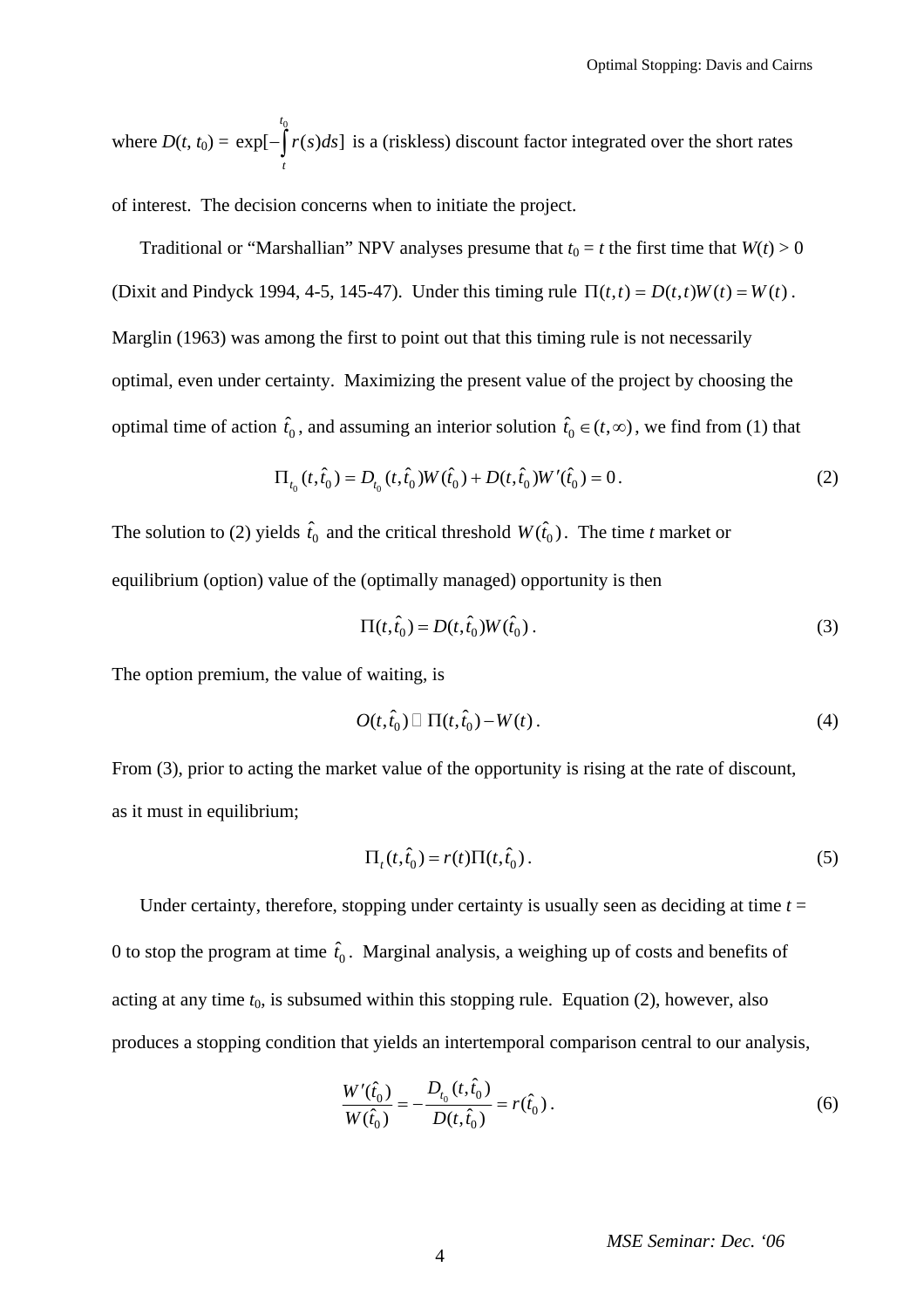At the optimal stopping time the forward NPV of the project is rising at the short rate of interest. The second-order condition requires that, on an interval around  $\hat{t}_0$ ,

$$
r(t_0) \le \frac{W'(t_0)}{W(t_0)} \text{ for } t_0 < \hat{t}_0 \tag{7}
$$

and

$$
r(t_0) \ge \frac{W'(t_0)}{W(t_0)} \text{ for } t_0 > \hat{t}_0.
$$
 (8)

Equations (6) to (8) can easily be seen to imply value matching and smooth pasting of the option value to the underlying value in the temporal domain. A simple change of variable shows that, consonant with the usual perspective on stopping under uncertainty, value matching and smooth pasting also hold in the value domain (Cairns and Davis 2006). Equations (6) to (8), therefore, constitute an *r*% rule for stopping under certainty: act only when the rate of return from delaying investment, in this case capital gains equal to the instantaneous rate of rise of forward NPV, falls to the contemporaneous force of interest. While this rule has previously been identified as a timing rule for land and natural resource developments, where it has been called Wicksell's rule (e.g., Clarke and Reed 1988, 1989, 1990a), it is clearly very general, holding for all types projects, including projects with subsequent timing options (compound options), in all types of markets, competitive and noncompetitive (Cairns and Davis 2006).

Viewing stopping as an *r*% rule facilitates intertemporal marginal analysis in the stopping decision. At any time  $t_0$  the instantaneous flow of opportunity benefits from immediate action, namely interest on proceeds  $r(t_0) W(t_0)$ , can be compared with the instantaneous flow opportunity cost of immediate action, namely lost capital appreciation  $W'(t_0)$ . By analogy to Mensink and Requate's (2005) two-period model of investment timing under uncertainty, we define the difference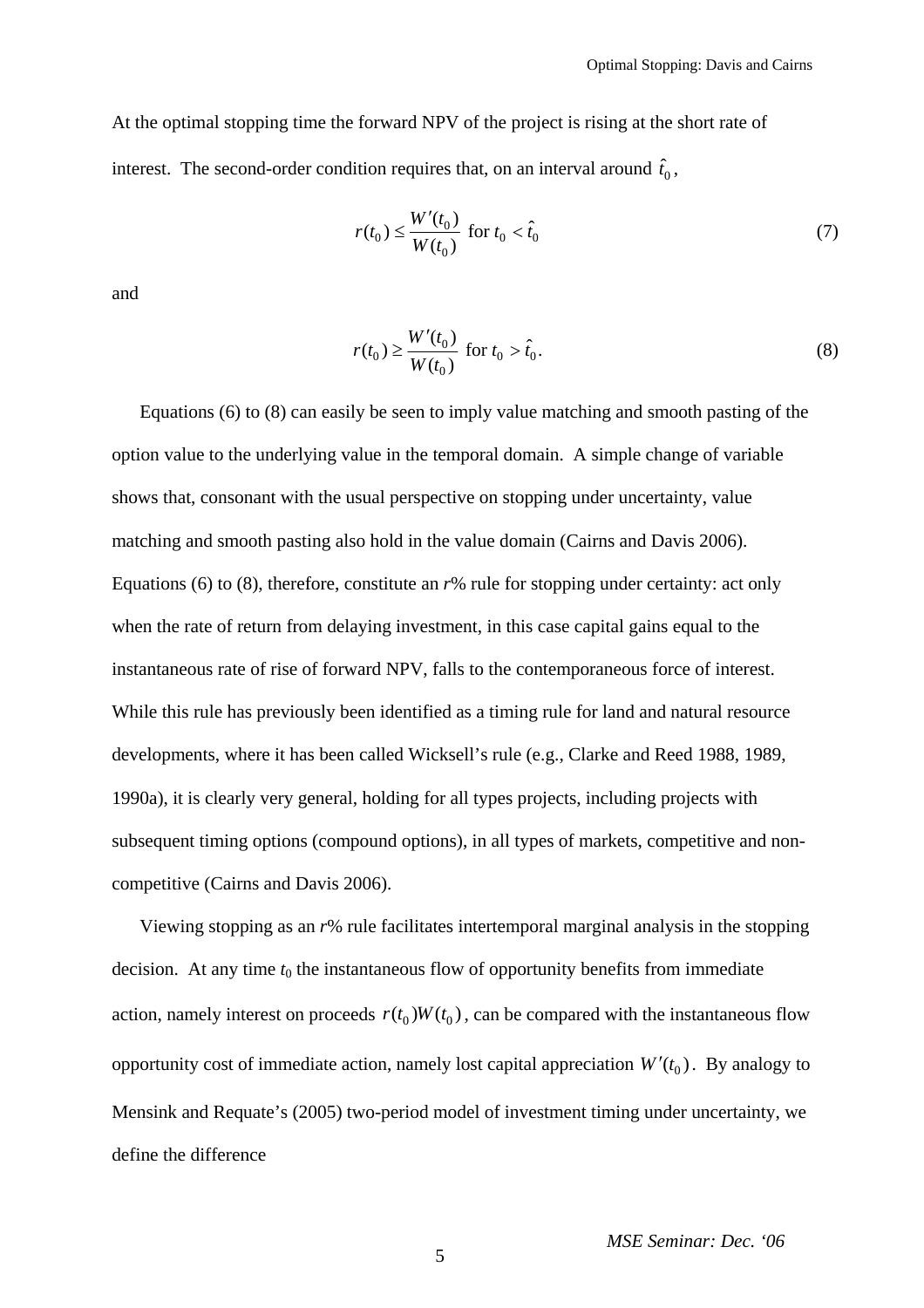Optimal Stopping: Davis and Cairns

$$
W'(t_0) - r(t_0)W(t_0)
$$
\n(9)

as *pure postponement flow*. Using equations (1) and (4) this can be discounted and integrated over the life of the option to form option premium  $O(t, \hat{t}_0)$  identified in (4),

$$
O(t,\hat{t}_0) = \int_{t}^{\hat{t}_0} O_{t_0}(t,t_0)dt_0 = \int_{t}^{\hat{t}_0} D(t,t_0) \big(W'(t_0) - r(t_0)W(t_0)\big)dt_0.
$$
\n(10)

Maximizing  $\Pi(t, t_0)$  in equation (2) is equivalent to maximizing  $O(t, t_0)$  in equation (10): it is optimal to strike only when pure postponement flow falls to zero, at which point the flow opportunity cost of stopping,  $W'(t_0)$ , equals the flow opportunity benefit of stopping,  $r(t_0)W(t_0)$ . When pure postponement flow is positive the net opportunity cost of stopping is positive and it is optimal to delay (equation 7). <sup>[6](#page-5-0)</sup> When pure postponement flow is negative the optimal stopping time has passed (equation 8).

The intuition from presenting the stopping decision in this light is impeccable. The slower the rate of rise of forward NPV or the higher the opportunity cost of delay, the sooner the program is stopped. Contrary to some interpretations, waiting is not valuable solely because of deferment of a fixed cost of investment; in the derivation of our stopping rule investment cost  $C$  is zero. Nor is waiting only valuable under uncertainty. It is growth in project NPV at a rate greater than the rate of interest that induces waiting. Given the option to wait, even projects whose value is negative if implemented now can have a positive market value due to an option premium derived from pure postponement flow. In evaluating the timing option using this stopping rule practitioners need not immediately solve the stopping problem for  $\hat{t}_0$  or  $W(\hat{t}_0)$ . Nor do they need to calculate and track the integral option premium  $O(t, \hat{t}_0)$ , acting when it goes to zero. They need only continuously weigh, in true

 $\overline{a}$ 

<span id="page-5-0"></span> $\{W(t_0) > 0, \text{Sign}\left\{D(t,t_0)\left(W'(t_0) - r(t_0)W'(t_0)\right)\}\right\} = \text{Sign}\left\{W'(t_0) - r(t_0)W'(t_0)\right\}.$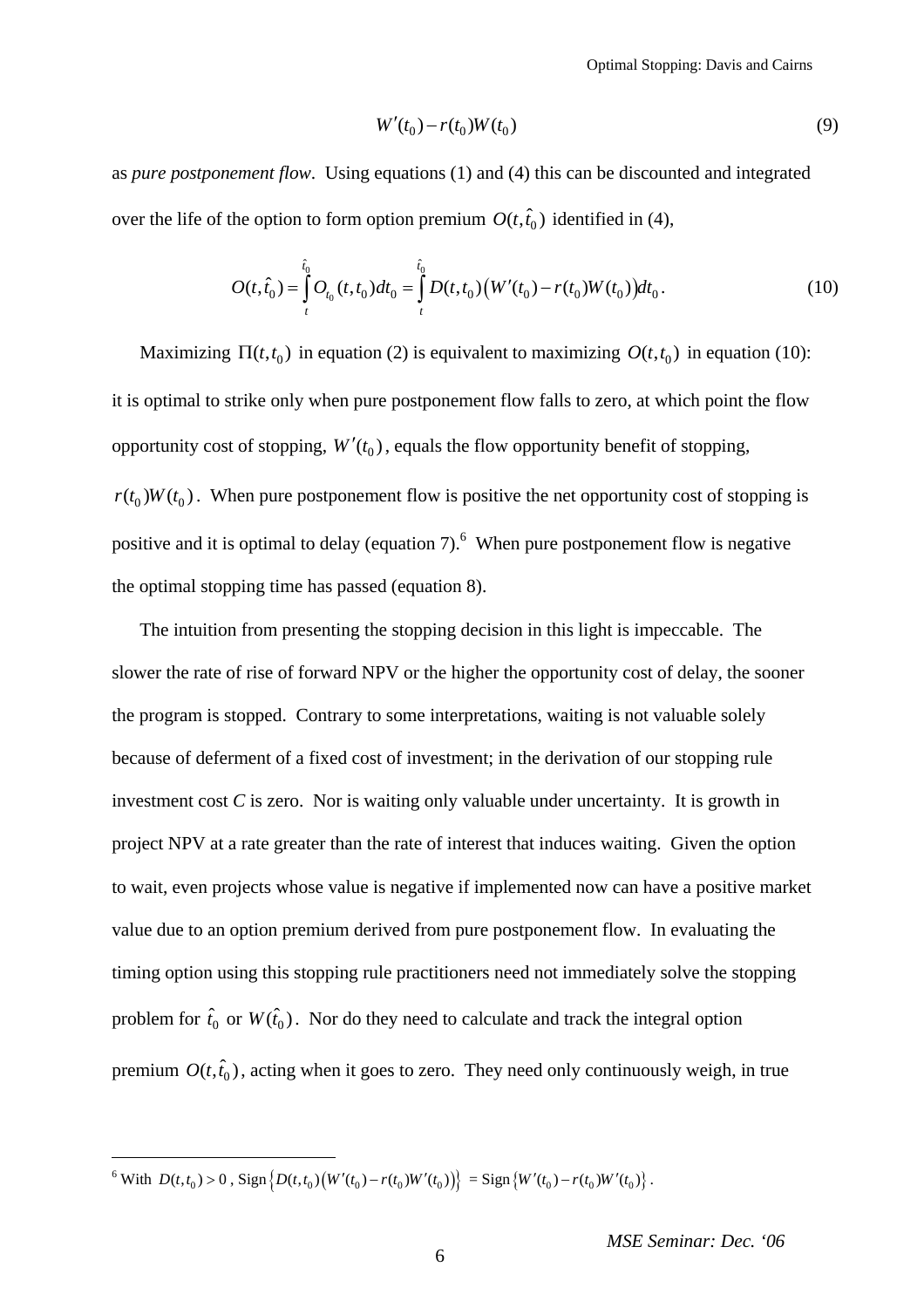neoclassical form, opportunity costs and opportunity benefits of stopping at the intertemporal margin, and act when the two are equal.

Figure 1 plots equations (6) to (8) for a range of stopping times for a project with no investment cost but a non-constant rate of growth of forward NPV. In accordance with the *r*% rule the program is optimally stopped when the rate of appreciation of forward NPV falls to *r* from above. The example is based on Wicksell's insights for a simple point-output problem, serving wine, presented in Appendix 1. This example illustrates that the *r*% stopping rule is applicable to any lumpy economic decision – consumption providing utility as well as action providing monetary gain.

## **3. Stopping under Uncertainty**

Stopping under uncertainty is traditionally seen to be "much more complicated" (Brealey and Myers 2003, p. 138). The typical optimal stopping rule under uncertainty is to act as soon as the state variable *W* reaches some endogenously determined trigger or boundary value *W*ˆ for the first time (Brock et al. 1989, Dixit and Pindyck 1994):

$$
\hat{t}_0 = \inf \{ t_0 | W(t_0) = \hat{W} \} .
$$
\n(11)

The derivation of the stopping trigger is conducted in the value, rather than the time, domain, and as such stopping is no longer explicitly identified as an intertemporal comparison of costs and benefits. Another difference between decisions under certainty and uncertainty is that under certainty the timing *decision* can be made at time *t*, even if the economic *action* may be optimally postponed to  $\hat{t}_0 > t$ . Under uncertainty the timing decision is continually deferred until specified stopping conditions are satisfied, e.g. equation (11), at which point the decision and the economic action are concurrent.

In this section we derive an *r*% stopping rule that is identical in concept, and remarkably similar in form, to the rule derived under certainty. The rule highlights the fact that

7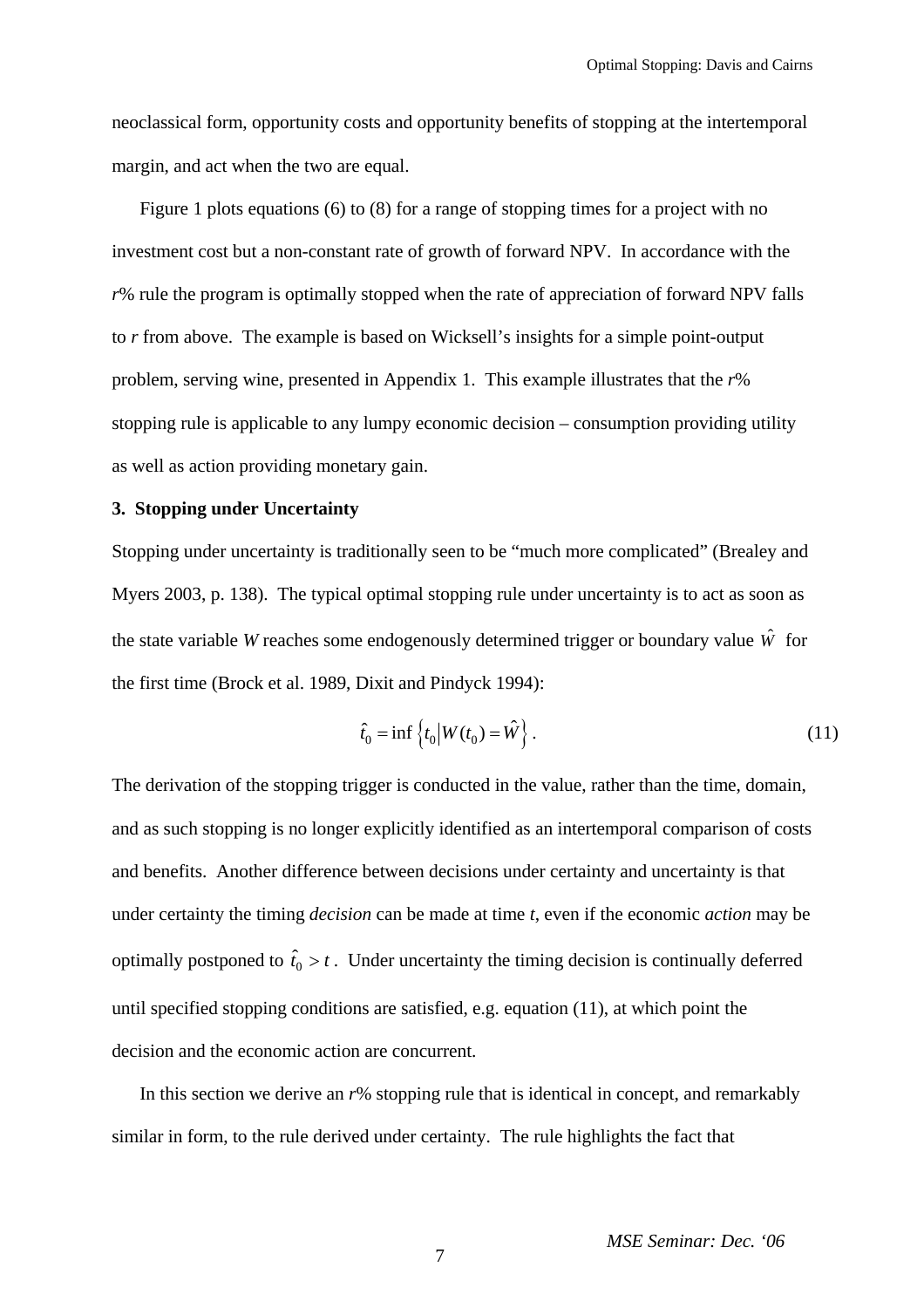opportunity cost and benefits of stopping are continually being reassessed at the intertemporal margin as new information becomes available.

Once again we focus our analysis on situations that yield an interior stopping point. Let the state variable *W* be described by a density function of which the moments are assumed to be known. To facilitate closed-form solutions we represent changes in value as the onedimensional, autonomous diffusion process in stochastic differentiable equation form,

$$
dW = b(W(t_0))dt_0 + \sigma(W(t_0))dz
$$
\n(12)

over any short period of time  $dt_0$ , where  $dz$  is a Wiener process.

As above,  $Y(W(t_0))$  is the forward NPV of the project if initiated at time  $t_0$  for a known investment  $C(t_0) \geq 0$ . Subsequent options, including partial or total reversibility of the stopping decision, are permissible, and these will be priced into  $Y(W(t_0))$ . Initially, to make the problem autonomous we assume that the investment cost is instantaneous and fixed in scale at  $C<sup>7</sup>$  $C<sup>7</sup>$  $C<sup>7</sup>$  Let  $\rho > 0$  be the risk-adjusted discount rate for the opportunity.<sup>[8](#page-7-1)</sup> It is a required rate of return, a rate of time (and uncertainty) preference. At time  $t_0 \leq \hat{t}_0$ , the project's market (option) value is<sup>[9](#page-7-2)</sup>

$$
V\left(W(t_0)\big|W(\hat{t}_0)\right)=E\bigg[e^{-\rho(\hat{t}_0-t_0)}\bigg]Y\big(W(\hat{t}_0)\bigg).
$$

Using the discount factor notation  $E\left[ e^{-\rho(\hat{t}_0 - t_0)} \right] = \delta(W(t_0) | W(\hat{t}_0))$  of Dixit et al. (1999) we can write

 $\overline{a}$ 

<span id="page-7-0"></span> $<sup>7</sup>$  If investment is continuous over a finite interval, *C* represents the present value of the total investment if all</sup> investment must be spent once investment is initiated, or it represents the present value of the minimum discrete lump of investment needed to initiate subsequent investment options.

<span id="page-7-1"></span> $8$  As is typical in dynamic programming problems we hold the discount rate constant (Insley and Wirjanto) 2005).

<span id="page-7-2"></span><sup>&</sup>lt;sup>9</sup> The value function is changed from  $\Pi$  to *V* because the domain is now value, rather than time.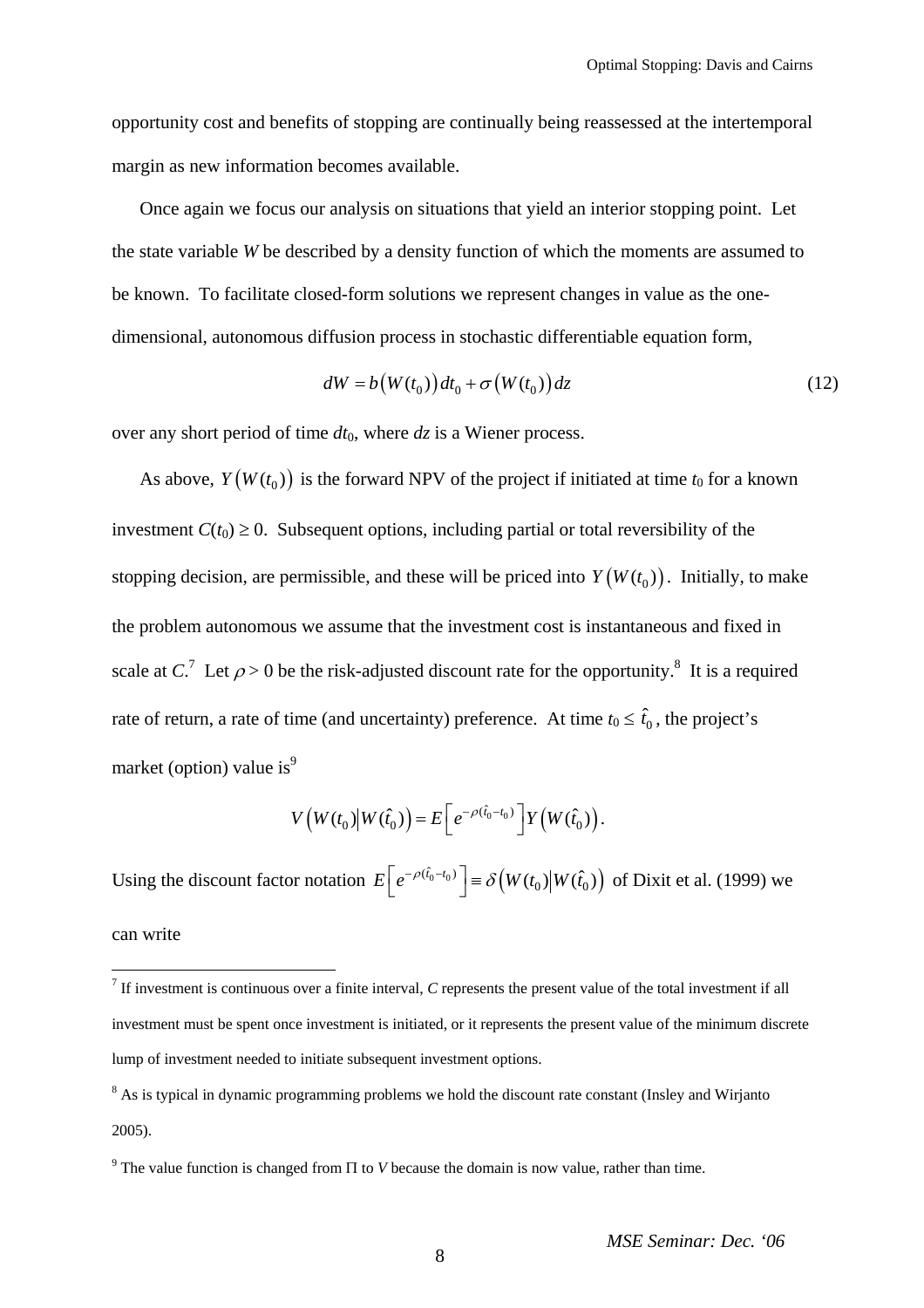Optimal Stopping: Davis and Cairns

$$
V\left(W(t_0)\middle|W(\hat{t}_0)\right) = \delta\left(W(t_0)\middle|W(\hat{t}_0)\right)Y\left(W(\hat{t}_0)\right). \tag{13}
$$

To reduce notational clutter we hereafter condense  $V^* (W(t_0) | W(\hat{t}_0))$  to  $V(W)$ ,

$$
V\left(W(\hat{t}_0)\middle|W(\hat{t}_0)\right) \text{ to } V(\hat{W}), V_W\left(W(t_0)\middle|W(\hat{t}_0)\right) \text{ to } V'(W), \text{ and } Y(W(t_0)) \text{ to } Y(W).
$$

For the broad class of functions *V* and *Y* to which Ito's Lemma can be applied, the expected rate of gain of the option value prior to stopping is

$$
\frac{E[dV]}{V(W)dt_0} = \frac{b(W)V'(W) + \frac{1}{2}\sigma^2(W)V''(W)}{V(W)}.
$$
\n(14)

The expected rate of gain of forward NPV is

$$
\frac{E[dY]}{Y(W)dt_0} = \frac{b(W)Y'(W) + \frac{1}{2}\sigma^2(W)Y''(W)}{Y(W)}.
$$
\n(15)

As under certainty, prior to stopping the option value is expected to rise at the rate of discount,

$$
\frac{E[dV(W)]}{V(W)dt_0} = \rho \,. \tag{16}
$$

Combining (14) to (16) yields that, prior to stopping,

$$
\frac{E[dY]}{dt_0} = \rho Y(W) + b(W) \left( \frac{Y'(W)}{Y(W)} - \frac{V'(W)}{V(W)} \right) Y(W) - \frac{1}{2} \sigma^2(W) \left( \frac{V''(W)}{V(W)} - \frac{Y''(W)}{Y(W)} \right) Y(W).
$$
(17)

At an interior free boundary the value matching and smooth pasting conditions are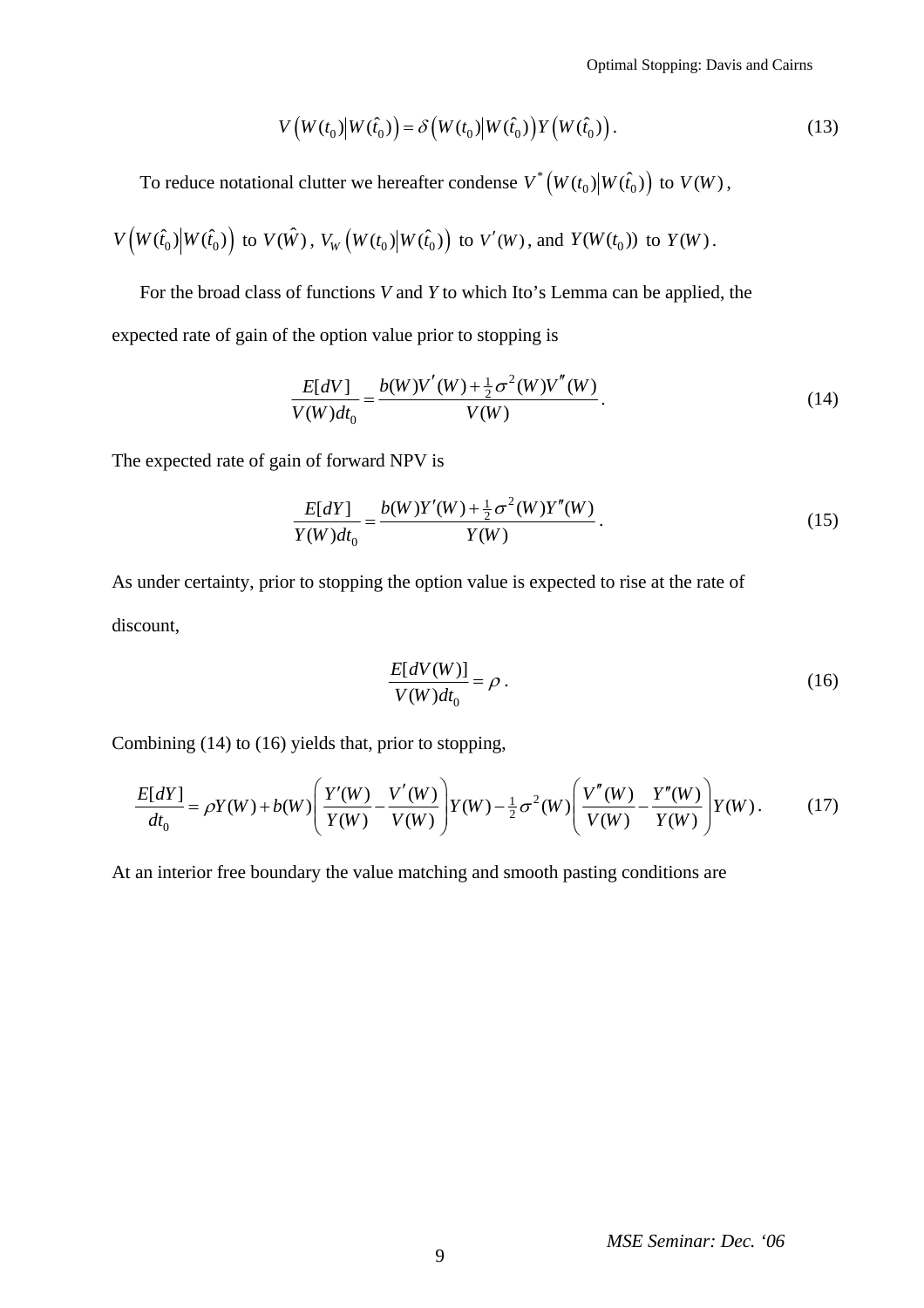$$
V(\hat{W}) = Y(\hat{W})
$$
 (18)

and

 $\overline{a}$ 

$$
V'(\hat{W}) = Y'(\hat{W}).\tag{19}
$$

From equations (17), (18), and (19), at the stopping point  $\hat{W}$ , <sup>[10](#page-9-0)</sup>

$$
\frac{E[dY]}{Y(\hat{W})dt_0} + \frac{\frac{1}{2}\sigma^2(\hat{W})\left(V''(\hat{W}) - Y''(\hat{W})\right)}{Y(\hat{W})} = \rho.
$$
\n(20)

Equation (20) is the second main result of our paper. The right hand side of (20) is the force of interest  $\rho$ . The left hand side of (20) is the expected rate of rise of the project's forward NPV as investment is delayed, plus a positive term.<sup>[11](#page-9-1)</sup> Let that positive term be

$$
\alpha(\hat{W}) = \frac{\frac{1}{2}\sigma^2(\hat{W})\left(V''(\hat{W}) - Y''(\hat{W})\right)}{Y(\hat{W})}, \text{ so that (20) can be expressed as}
$$

$$
\frac{E[dY]}{Y(\hat{W})dt_0} + \alpha(\hat{W}) = \rho.
$$

From our analysis under certainty we would anticipate that  $\frac{E[dY]}{(\hat{W})dt_0} + \alpha(\hat{W})$  $Y(\hat{W})dt$ +  $\alpha(\hat{W})$  is the expected

rate of return from waiting to invest, and that at the stopping point the expected return from waiting to invest equals the risk-adjusted force of interest. We will soon show that this is the

$$
\frac{1}{2}\sigma^{2}(W)V''(W) + b(W)V'(W) - \rho V(W) = 0
$$

<span id="page-9-1"></span>by imposing the value matching and smooth pasting conditions, equations (18) and (19), rearranging to put  $\rho(Y(W)$  on the right-hand side and adding and subtracting  $\frac{1}{2}\sigma^2(W)Y''(W)$  on the left-hand sides of the equality. <sup>11</sup> The term is positive because the second order conditions require that immediately prior to stopping  $V^* > Y$  and  $|V^*|$  < |*Y*'|, which implies that  $V^*$ '' - *Y''* > 0 in the neighborhood of  $\hat{W}$  (Takatsuka 2004). Voluntary stopping also requires that  $Y > 0$ .

<span id="page-9-0"></span> $10$  Equation (20) can also be derived from the Bellman equation for this type of problem,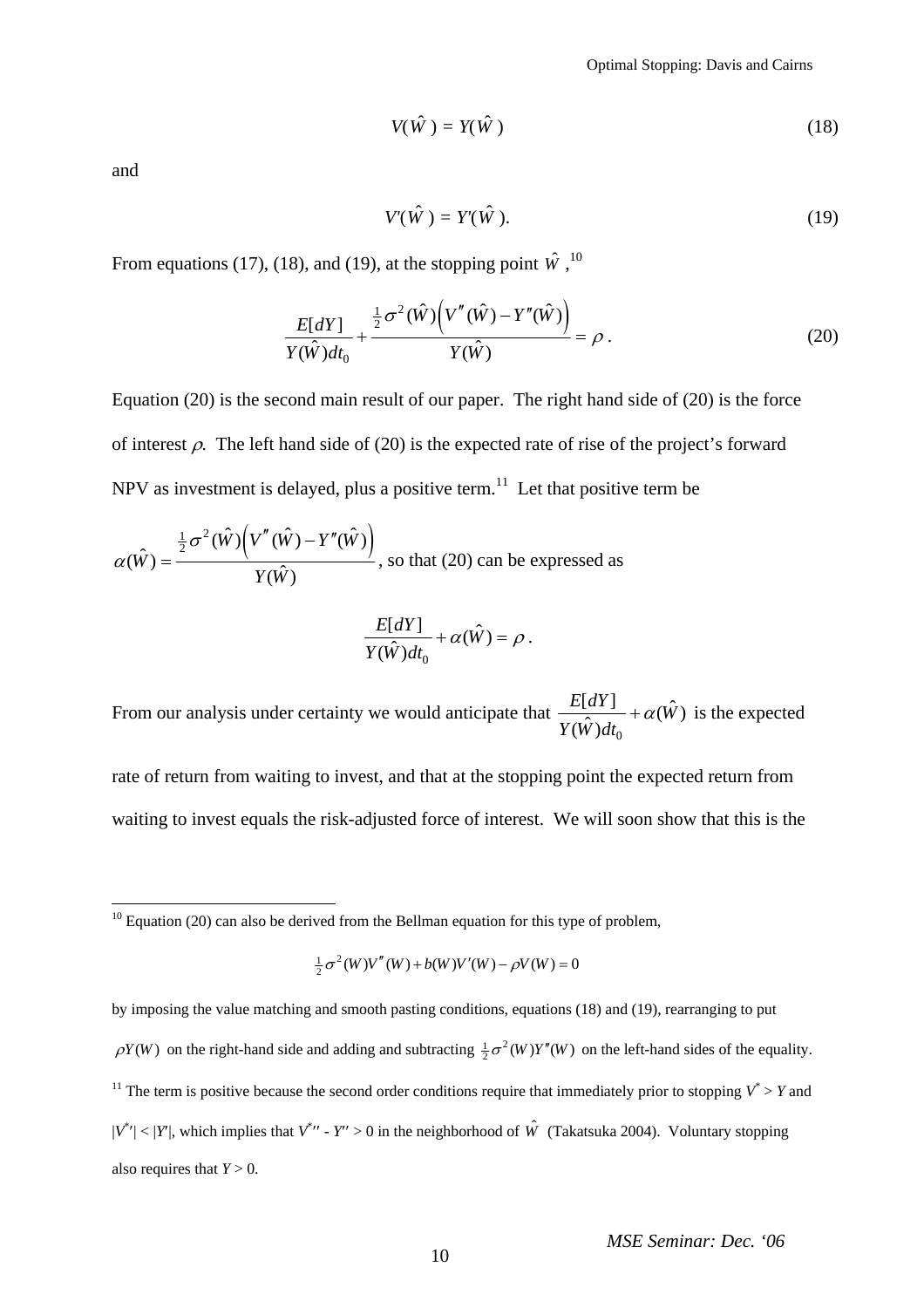case. Given this, equation (20), then, is analogous to the stopping condition under certainty, equation (6), and reduces to equation (6) when  $\sigma^2 = 0$ .

The behavior of the project around the stopping point also has parallels with the case under certainty. For *W* in the continuation region but near  $\hat{W}$ , when

$$
b(W)\left(\frac{Y'(W)}{Y(W)} - \frac{V'(W)}{V(W)}\right) > \frac{1}{2}\sigma^2(W)\left(\frac{V''(W)}{V(W)} - \frac{Y''(W)}{Y(W)}\right) - \alpha(W)
$$
  
=  $\frac{1}{2}\sigma^2(W)V''(W)\left(\frac{1}{V(W)} - \frac{1}{Y(W)}\right),$  (21)

we have, via equation (17),

$$
\frac{E[dY]}{dt_0 Y(W)} + \alpha(W) = \rho + b(W) \left( \frac{Y'(W)}{Y(W)} - \frac{V'(W)}{V(W)} \right) - \frac{1}{2} \sigma^2(W) \left( \frac{V''(W)}{V(W)} - \frac{Y''(W)}{Y(W)} \right) + \alpha(W) \tag{22}
$$
\n
$$
> \rho.
$$

That is to say, when (21) holds the expected rate of return on delaying the project is greater than the force of interest prior to stopping and falls to the force of interest at stopping, an *r*percent rule identical to the case under certainty. Our initial explorations indicate that equation (21) appears to hold in many models of economic stopping problems. For example, for call or put options on Brownian motion and geometric Brownian motion processes equation (21) holds when *W* is drifting towards  $\hat{W}$ . That there is a widely applicable *r*% rule that is similar to the rule under certainty should provide some comfort to resource and land economists who, by analogy to certainty, commonly quote Hotelling's, Faustmann's and Wicksell's rules as sources of empirical regularities and bases for decisions. Their intuition is approximately correct when they do not and exactly correct when they do include the term  $\alpha$  in their calculations of the benefits of waiting to invest.

When, for *W* in the continuation region but near  $\hat{W}$ .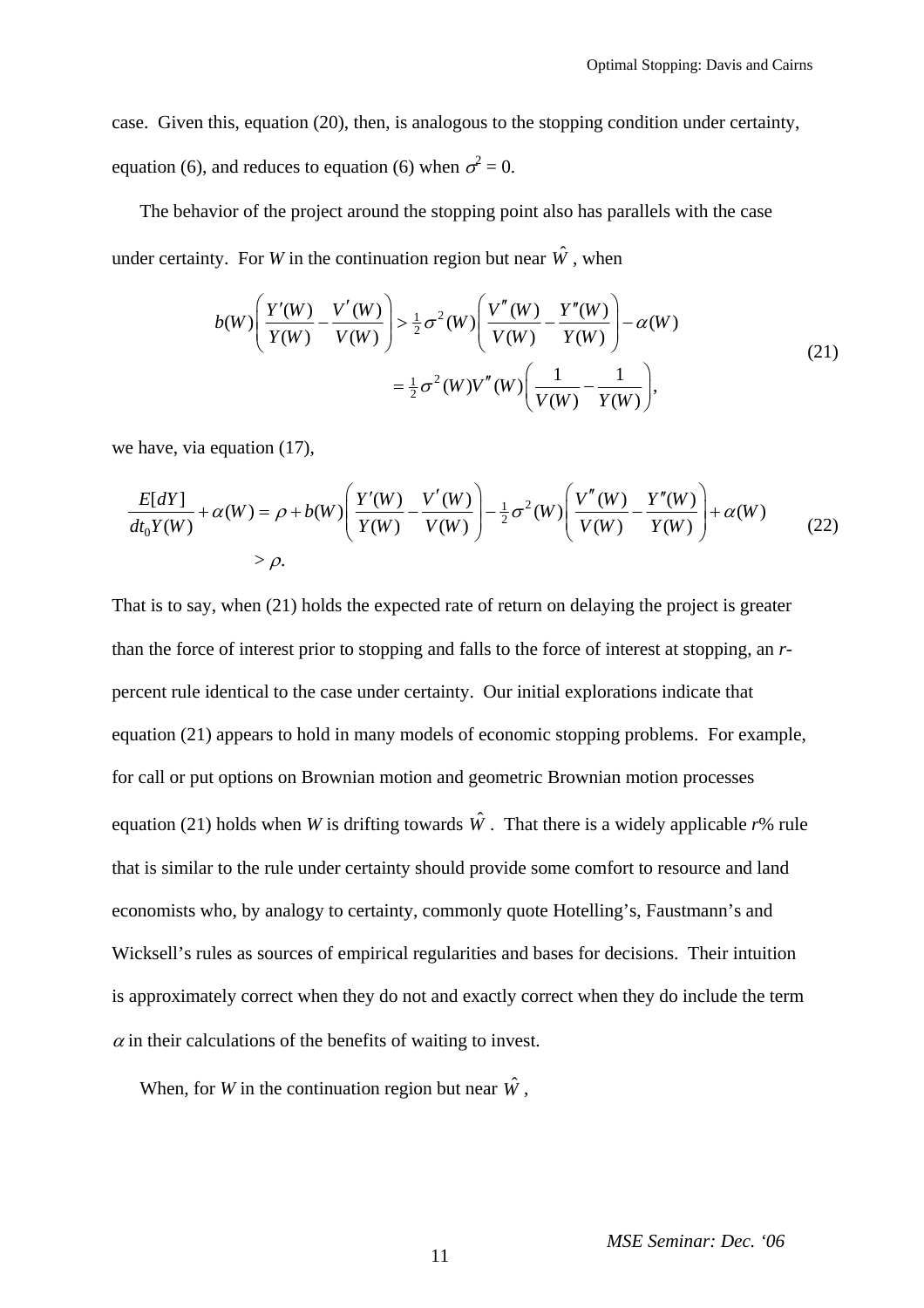$$
b(W)\left(\frac{Y'(W)}{Y(W)} - \frac{V'(W)}{V(W)}\right) < \frac{1}{2}\sigma^2(W)\left(\frac{V''(W)}{V(W)} - \frac{Y''(W)}{Y(W)}\right) - \alpha(W)
$$
  
=  $\frac{1}{2}\sigma^2(W)V''(W)\left(\frac{1}{V(W)} - \frac{1}{Y(W)}\right) < 0,$  (23)

as is the case, for example, when a call option on a geometric Brownian motion has a

negative drift,  $\frac{E[dY]}{(W)dt_0} + \alpha(W)$ *Y W dt*  $+\alpha(W)$  is less than the force of interest prior to stopping. It is here

that uncertainty requires insights that are not immediately transferable from analyses under certainty.

Returning now to the second-order term  $\alpha$  in (20) that differentiates the stopping condition under uncertainty from the condition under certainty, it is useful to consider an alternative stopping condition

$$
\frac{E[dY]}{Y(\hat{W}_M)dt_0} = \rho.
$$
\n(24)

For an interior solution to this stopping condition, (21) must hold because prior to stopping forward NPV must be expected to rise at a rate greater than  $\rho$ . This is therefore an alternative *r*% stopping rule. Equation (24) has been called a *myopic-look-ahead* stopping rule (Clarke and Reed 1989, 1990a), a *stochastic Wicksell rule* (Clarke and Reed 1988), and an *infinitesimal look-ahead* stopping rule (Ross 1970). The rule reflects neoclassical open-loop decision making, comparing investment now with a commitment now to invest next period. Stopping is proposed when the two decisions create the same present value payoff. Openloop decision making under irreversibility is optimal only when the stochastic process is monotone (Malliaris and Brock 1982, Brock et. al. 1989, Boyarchenko 2004) or more generally when, once a stopping point is reached, the process cannot deviate back into the continuation region (Ross 1970, pp. 188-90). Trees with stochastic prices and stochastic agedependent growth are an example where open-loop decisions are optimal (Reed and Clarke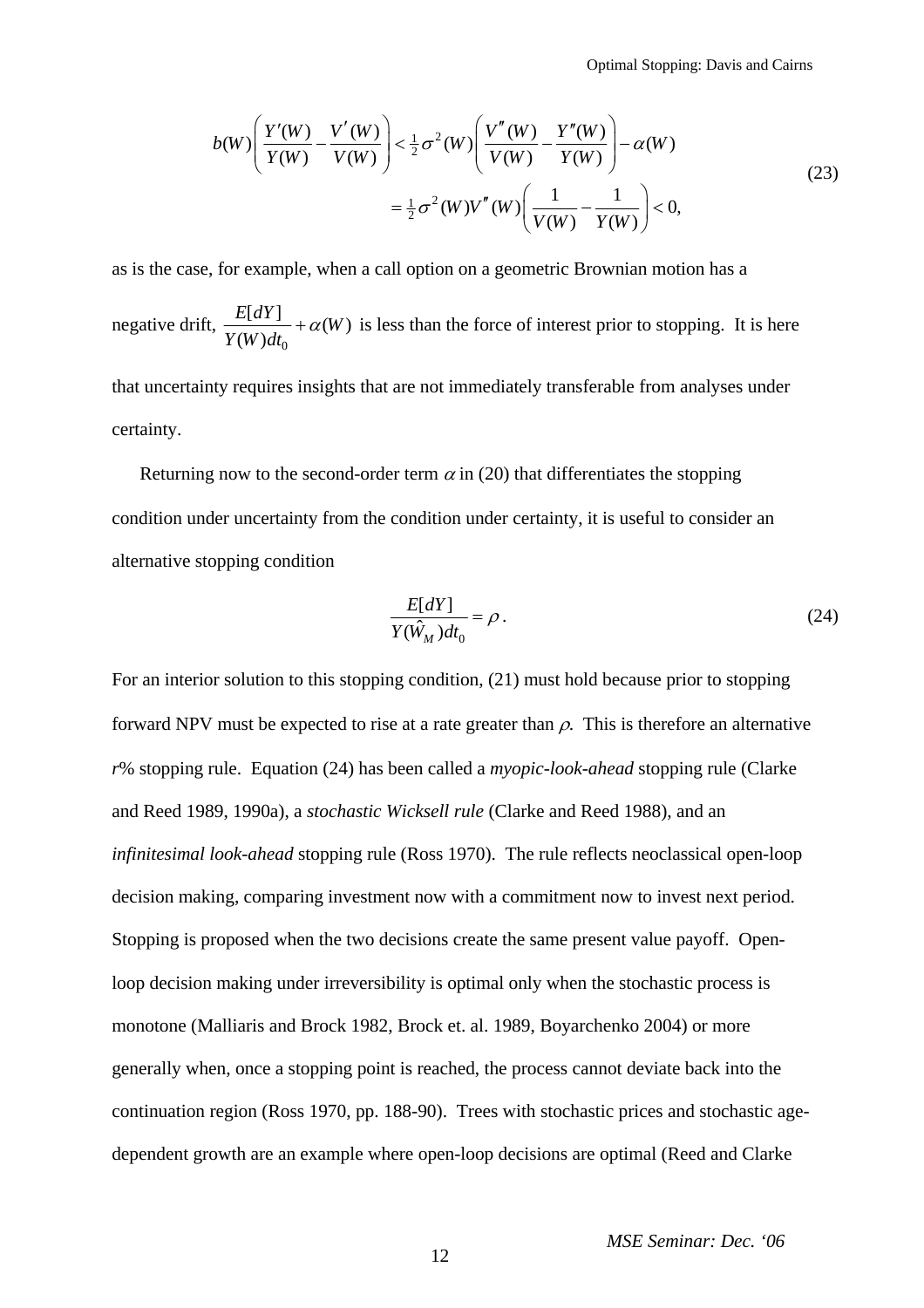1990), as is stopping under certainty. Another example is when *V* is a function of the infimum or supremum of an Ito process (Boyarchenko 2004).

For diffusion processes such as (12) there is a positive probability that the process can drift back into the continuation region once it has reached  $\hat{W}$ , and the process is not optimally stopped when (24) holds (Brock et al. 1989). Rather, the appropriate *closed-loop* decision is to compare investment now with conditional investment next period. This decision rule is clearly superior to a commitment strategy when the stochastic process can move disadvantageously. This results in additional delay beyond what (24) would suggest; as (20) suggests, the program is immediately stopped when the expected pure postponement flow falls to  $-\alpha$  rather than zero. Previous analyses of stopping rules for diffusion processes (including jump processes) have specified only that  $\frac{E[dY]}{Y(\hat{W})dt_0}$  –  $\rho$  < 0 at the stopping point

(e.g., Brock et al. 1989; Mordecki 2002), i.e., that expected pure postponement flow is negative. The second-order term  $-\alpha$  in (20), derived from the optimality conditions for closed-loop decision making, which include value matching and smooth pasting, is the exact rate to which the pure postponement flow must drop.

It is tempting to identify the adjustment  $\alpha$  to the return from waiting as a risk adjustment, where  $\frac{1}{2} (V''(W) - Y''(W)) / Y(W)$  is the per unit price of risk and  $\sigma^2(W)$  is the quantity of risk. Arnott and Lewis (1979), for example, propose that (24) is the appropriate stopping rule when the investor has rational expectations and is risk-neutral. But equation (20) would hold even in a risk-neutral context, only with  $r$  replacing  $\rho$ . Rather, the adjustment must be some additional value to waiting beyond expected capital gains. In a two-period analysis of intertemporal decision making under irreversibility the adjustment that differentiates the myopic stopping rule from the optimal stopping rule has been identified as quasi-option value (Arrow and Fisher 1974, Fisher and Hanemann 1987, Mensink and Requate 2005). In that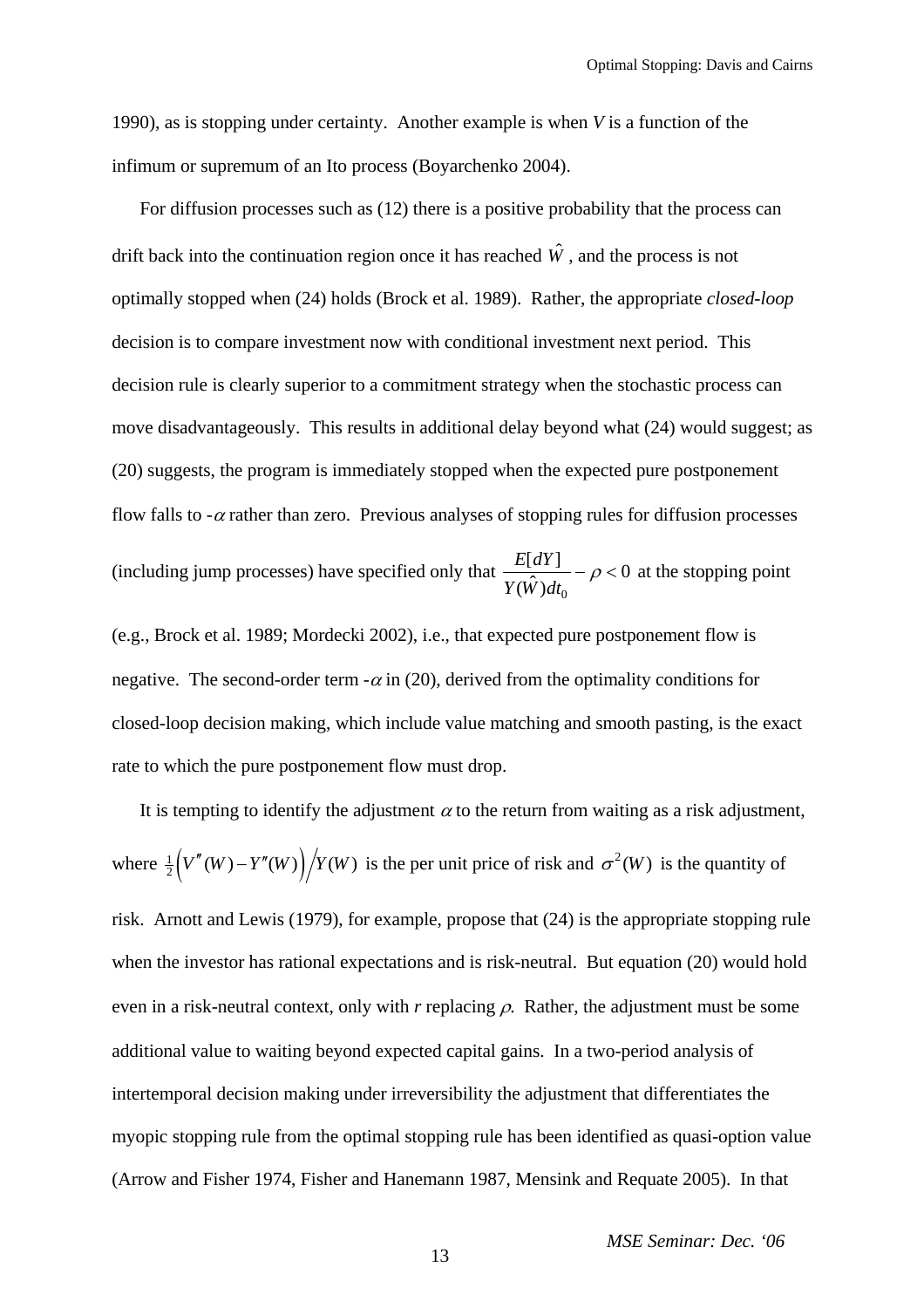analysis quasi-option value is a conceptual lump-sum shadow tax on immediate investment. Equivalently, the correction can be seen as supplying a subsidy to waiting.<sup>[12](#page-13-0)</sup> In our continuous-time case this involves adding the term  $\alpha$  to the left-hand-side of (24), creating (20). Because  $\alpha$  is a flow we refer to it as *quasi-option flow*. Conrad (1980) has shown quasi-option value to be the expected value of information from delayed decision making, and to the extent that the adjustment  $\alpha$  is only effective when  $\sigma^2 > 0$ , applying Conrad's interpretation to quasi-option flow is appropriate. The left-hand-side of (20) is thus the full rate of return from waiting to invest, consisting of expected capital appreciation plus the value of information. This is compared to the costs of waiting, the force of interest. As Arrow and Fisher (1974, 319) emphasize, examination of irreversible investment under uncertainty "is *not* the overthrow of marginal analysis."

We now explain the functional form of  $\alpha$ . In open-loop decision making the global properties of *V* and *Y* at the stopping point, as exhibited by *V*′′ and *Y*′′, are irrelevant. Consider, for example, a monotone process where *W* can only rise and the investment is a call option on *Y*(*W*), *Y*′ > 0. If (24) holds at *Y*( $\hat{W}$ ), then, via the *r*% rule, waiting will be suboptimal as 0  $[dY]$  $(\hat{W} + \Delta h)$ *E dY*  $\frac{E[di]}{Y(\hat{W} + \Delta h)dt_0} < \rho$  for all possible  $\Delta h$ , where  $\Delta h$  is a function of  $\sigma^2$ . For a

non-monotone process the (conditional) decision to invest is influenced by the magnitude of the deviation of *V*( $\hat{W}$  - $\Delta h$ ) from *Y*( $\hat{W}$  - $\Delta h$ ) during a subsequent downward movement in *W* of magnitude ∆*h* (see Figure 2). Given any ∆*h*, a larger deviation provides a greater incentive to wait for more information prior to investing. To second order,  $V'$  -  $Y''$  is proportional to

 $\overline{a}$ 

<span id="page-13-0"></span><sup>&</sup>lt;sup>12</sup> Fisher and Hanemann's (1987) equation (9) is  $V*(0) - \left[V*(1) - V_q\right] = \hat{V}(0) - \hat{V}(1)$ , where the quasi-option value  $V_q$  is a tax applied to the payoff from immediate development,  $V*(1)$ . The optimal decision rule could equivalently be induced by providing a subsidy of  $V_q$  to the payoff from waiting,  $V * (0)$ .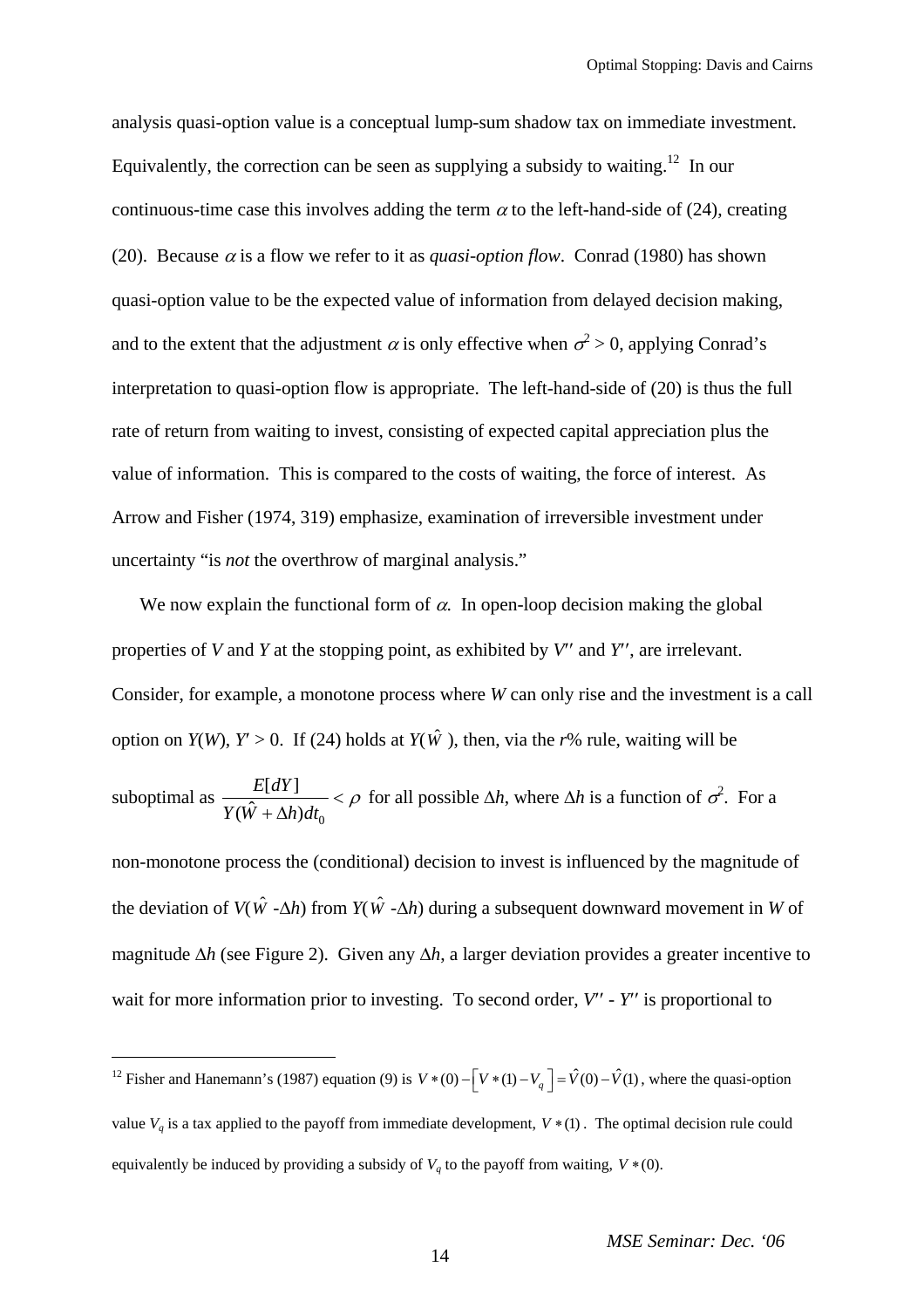*V*( $\hat{W}$  - $\Delta h$ ) - *Y*( $\hat{W}$  - $\Delta h$ ), and the global properties of the curvature of *V* and *Y* around  $\hat{W}$  impact the now closed-loop stopping condition.

The discussion thus far supports the following proposition, which holds for all values of  $\sigma^2 \geq 0$ :

*Proposition 1: At the optimal stopping point in an interior solution the rate of return from waiting to invest is equal to the force of interest. The rate of return from waiting to invest includes expected capital gains of forward project NPV and any information value that we call quasi-option flow.* 

When equation (21) holds an additional proposition obtains:

*Proposition 2: Prior to the stopping point, rate of return from waiting to invest is expected to exceed the force of interest.* 

Appendix 2 applies these propositions to three canonical stopping problems. To facilitate the graphical presentations in each case the stopping condition is modified to compare the expected rate of rise of forward NPV against an adjusted force of interest  $\rho^* = \rho - \alpha$ . Figure 3 depicts the rule, modified in this fashion, for the case of geometric Brownian motion studied in Appendix 2.B. There is a strong similarity between the stopping rule depicted in Figure 3, in the value domain, and the same rule depicted under certainty in Figure 1, in the time domain. Fisher and Hanemann (1987) and Kennedy (1987) claim that, because quasioption value cannot be estimated separately as an input to the analysis, it is only of conceptual value and not useful as a tool for optimal stopping. Appendix 2 shows that quasioption *flow* is in fact estimable as a separate adjustment to the flow opportunity cost of

*MSE Seminar: Dec. '06*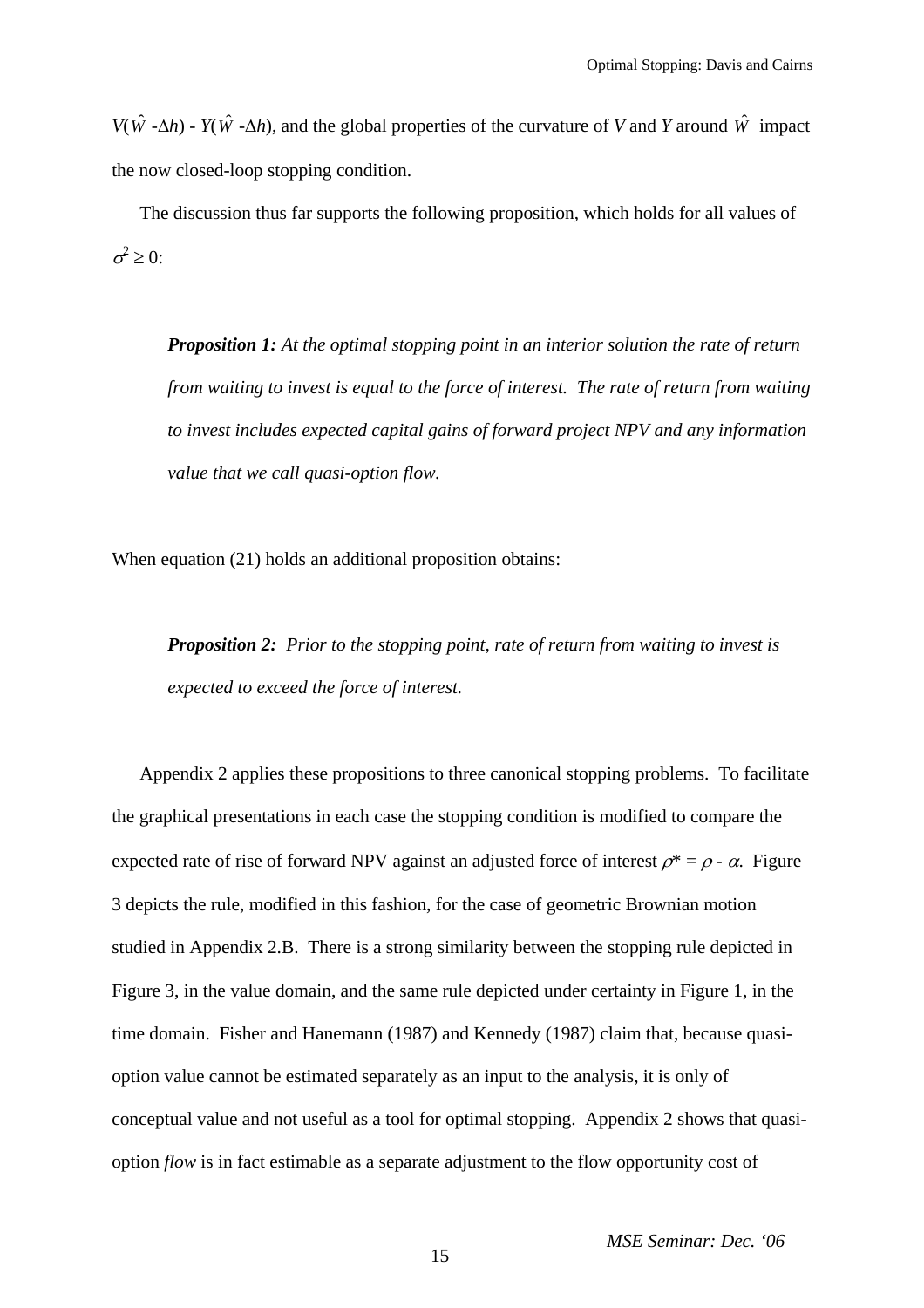stopping when the option value *V* has a closed-form general solution. In the geometric Brownian motion example (Appendix 2.B and Figure 3), quasi-option *flow* adjusts the 14% rate of discount  $\rho$  downward by four percentage points.

Our analysis thus far has been for a simple single-factor stochastic process. More general single factor stochastic processes allow time to enter as a state variable, either via a finite option termination date  $T$  or through the stopping cost  $C(t_0)$  or a time-dependent discount rate  $\rho(t_0)$ , or via the addition of time to the drift or variance terms in the continuous portion of the stochastic process for the underlying variable,

$$
dW = b(W(t_0), t_0)dt_0 + \sigma(W(t_0), t_0)dz.
$$
\n(25)

There may also be an exogenous flow  $\Theta(t_0)$  associated with delay, such as when there are explicit payments made ( $\Theta(t_0)$  <0) or receipts accrued ( $\Theta(t_0)$  >0) while keeping the option alive. Using the same derivation as previously, the stopping condition for an interior stopping point is

$$
\frac{E[dY]}{Y(\hat{W},\hat{t}_0)dt_0} + \frac{\Theta(\hat{t}_0)}{Y(\hat{W},\hat{t}_0)} + \frac{\left(V_{t_0}(\hat{W},\hat{t}_0;T) - Y_{t_0}(\hat{W},\hat{t}_0)\right)}{Y(\hat{W},\hat{t}_0)} + \frac{\frac{1}{2}\sigma^2(\hat{W},\hat{t}_0)\left(V_{WW}(\hat{W},\hat{t}_0;T) - Y_{WW}(\hat{W},\hat{t}_0)\right)}{Y(\hat{W},\hat{t}_0)} = \rho(\hat{t}_0).
$$

$$
(26)
$$

The partial derivatives  $V_{t_0}$  and  $Y_{t_0}$  are typically taken to be depreciation ( $V_{t_0}$ ,  $Y_{t_0}$  < 0) or appreciation  $(V_t, Y_t > 0)$  due to worsening or improving project economics over time (Dixit and Pindyck 1994, 205-207). In the case of a finite-lived option  $V_{t_0}$  also includes the decay in the value of the option as the time to expiry draws nearer. With time now a state variable, and for other processes such as mean reversion, there is no closed-form solution for the option. As a result, quasi-option flow cannot be estimated and utilized to obtain the optimal stopping point. Nevertheless, equation (26) shows that at any interior stopping point, even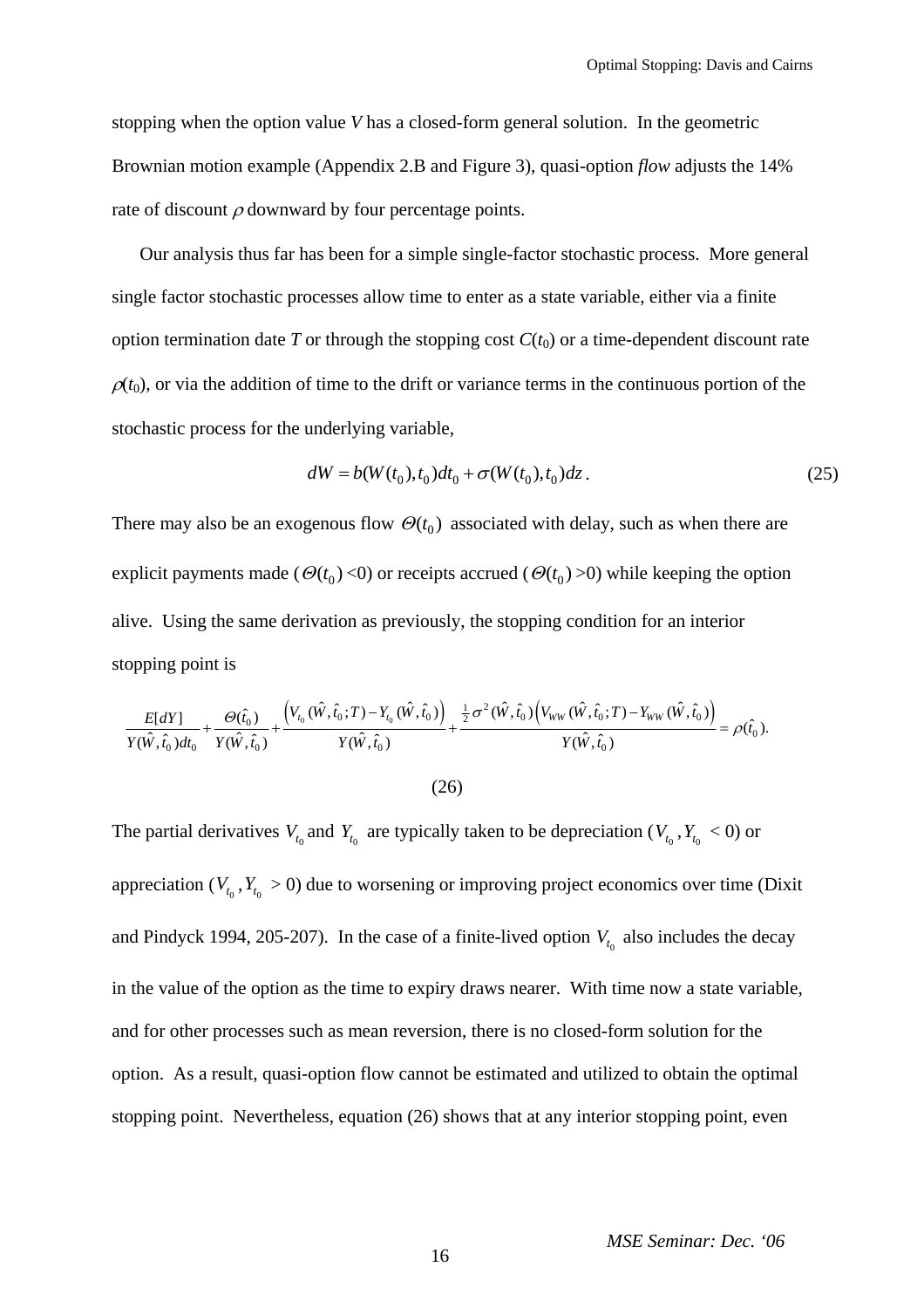for finite-lived options, the rate of return from delaying action, including the value of information, equals the intertemporal opportunity cost of waiting, the force of interest.

## **4. Discussion: Theoretical Issues**

Under certainty the *r*% rule has the investor wait until the rate of rise of the forward NPV falls to a force of interest before investing. We have shown that a similar rule can hold under uncertainty. That rule has the investor waiting until the total rate of return from delay, which includes the expected rate of rise of the forward NPV plus the value of information from waiting, falls to the force of interest. The rule applies to investment problems that can include any number of market conditions and subsequent investment options.

There are theoretical and practical benefits to seeing stopping under uncertainty as a condition involving opportunity costs and benefits akin to the problem under certainty. We first use stopping condition (20) and, where applicable, the associated *r*% rule to reexamine certain common intuitive notions about stopping under uncertainty presented in the academic and practitioner literature.

The first notion is that waiting to invest is only valuable under uncertainty, or at least "driven by uncertainty," due to information gained through delay.<sup>[13](#page-16-0)</sup> Let the program be stopped at myopic point  $\hat{W}_M$  and the option value under the myopic stopping rule (24) be

$$
V_M(W) = E\bigg[e^{-\rho(t_0^M - t)}\bigg]Y(\hat{W}_M) = \delta(W|\hat{W}_M)Y(\hat{W}_M).
$$

<span id="page-16-0"></span><sup>&</sup>lt;sup>13</sup> Fisher (2000, 203), for example, states that "...the option to postpone the investment has value only because the decision-maker is assumed to learn about future returns by waiting." Similar statements — "The value of waiting is driven by uncertainty" (Amram and Kulatilaka 1999, 179); "The deferral option, or option of waiting to invest, derives its value from reducing uncertainty by delaying an investment decision until more information has arrived" (Brach 2003, p. 68); "...the simple NPV rule…is rarely optimal, since delaying can yield valuable information about prices and costs" (Moyen et al. 1996, 66) — abound.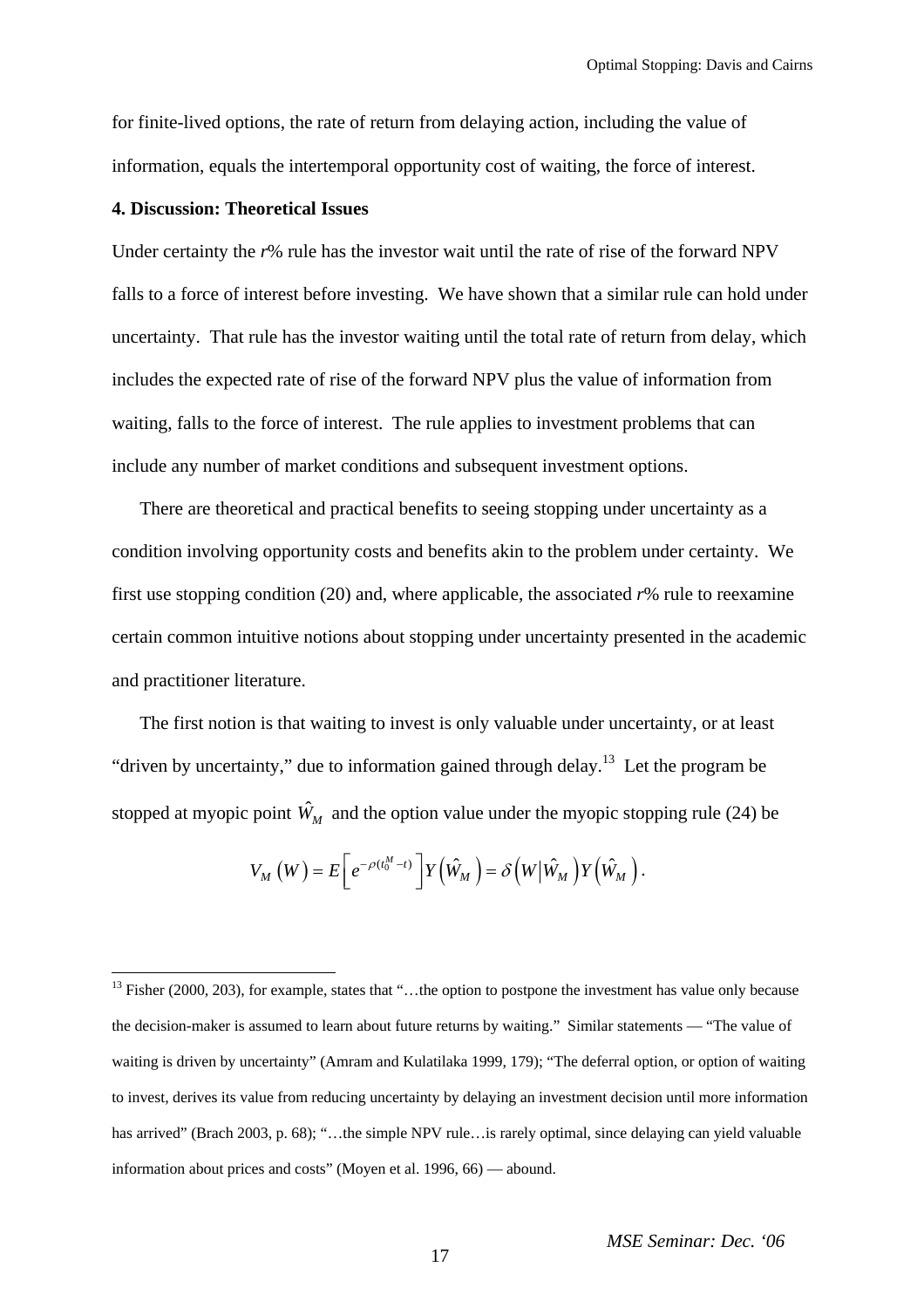Let stopping rule (24) have an interior solution  $t_0^M > t$ . This means that prior to  $t_0^M$  point expected pure postponement flow is positive.<sup>[14](#page-17-0)</sup> With this, (21) holds and the parallels with stopping under certainty are assured. Generalizing(Mensink and Requate's (2005) twoperiod example, the premium or value of waiting under this stopping rule is pure postponement value

$$
P(W) \sqcup V_M(W) - Y(W). \tag{27}
$$

Quasi-option value as the difference between an interior solution to the Bellman equation using stopping rule (20) and the solution using the myopic stopping rule (24),

$$
Q(W) \sqcup V(W) - V_M(W) \ge 0.
$$
\n<sup>(28)</sup>

The option premium (the value of waiting) is

$$
O(W) = V(W) - Y(W) = Q(W) + P(W). \tag{29}
$$

Equation (29) reveals that the value of waiting is in this case the sum of pure postponement and quasi-option values. Only in the domain where  $Q > P$  can uncertainty be said even to dominate the value of waiting. At the intertemporal margin, when expected pure postponement flow is positive, delay is warranted regardless of whether or not such delay provides information value. Uncertainty, or more specifically the value of information, drives delay at the margin only when expected pure postponement flow is negative. That is to say, uncertainty is the sole reason for delay only when either equation (21) fails to hold or

$$
\rho > \frac{E[dY]}{Y(W)dt_0} > \rho - \alpha(W) \, .
$$

 $\overline{a}$ 

Mensink (2004) and Mensink and Requate (2005) have pointed out specific confusions between quasi-option value and pure postponement value in two-period models of environmental preservation. Our analysis reveals that the terms are useful in describing the

<span id="page-17-0"></span> $^{14}$  If 0  $\frac{E[dY]}{(W)dt_0} - \rho \leq 0$ *E dY*  $\frac{Z(u)}{Y(W)dt_0} - \rho \le 0$  it will be optimal to stop immediately under the myopic rule.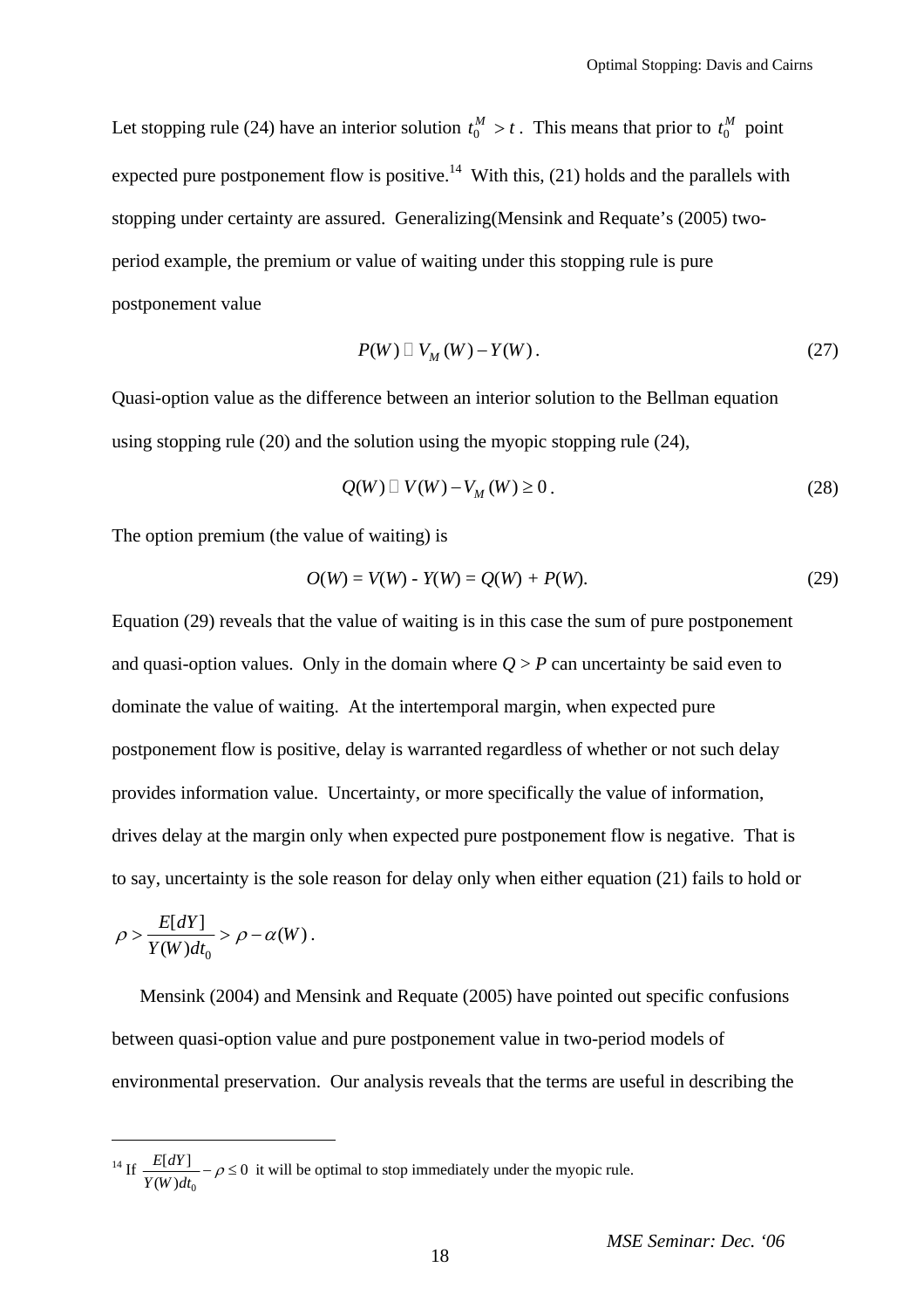motivations for delay in stopping problems more broadly. We illustrate this point in a numerical call option example. Given a geometric Brownian motion process and the resultant option value given in appendix equation (A7) we can write the option value as

$$
\left(\frac{W}{\hat{W}}\right)^{\beta} (\hat{W} - C) = (W - C) + \left[ \left(\frac{W}{\hat{W}_M}\right)^{\beta} (\hat{W}_M - C) - (W - C) \right] + \left[ \left(\frac{W}{\hat{W}}\right)^{\beta} (\hat{W} - C) - \left(\frac{W}{\hat{W}_M}\right)^{\beta} (\hat{W}_M - C) \right].
$$
 (30)

The first term on the right-hand side is NPV, the second term is pure postponement value (which is positive if  $W < \hat{W}_M$ , negative if  $W > \hat{W}_M$ , or zero if  $W = \hat{W}_M$ ), and the third term is quasi-option value (which is non-negative given  $\hat{W}_M \leq \hat{W}$ ). Figure 4 shows the pure postponement value and quasi-option value of waiting. The dashed line gives

$$
\left(\frac{W}{\hat{W}_M}\right)^{\beta} (\hat{W}_M - C)
$$
, the value of the program if it is stopped using equation (24). At the open-

loop stopping point,  $\hat{W}_M = 1.56$ , and expected pure postponement flow falls to zero (and hence, under an open-loop strategy, the program is stopped). For  $W < 1.56$  expected pure postponement flow is positive and pure postponement value is positive, with forward NPV rising at greater than  $\rho$ . For  $W > 1.56$  expected pure postponement flow is negative and pure postponement value is negative: the asset is rising at less than  $\rho$ . Only when  $W > 1.42$  is  $Q >$ *P* and quasi-option value the main proportion of the option premium gained from investment delay, and only when  $W > 1.56$  can one say that waiting is solely due to uncertainty.

When equation (20) is used as the stopping rule,  $\hat{W} = 2.00$ , at which point value matching implies that the option premium is zero,  $O(\hat{W}) = 0$ , and quasi-option value exactly offsets the negative pure postponement value,  $Q(\hat{W}) = -P(\hat{W})$ . Smooth pasting implies that  $O'(\hat{W}) = 0$ , so that  $Q'(\hat{W}) = -P'(\hat{W})$  at  $\hat{W}$ .

The r% rule also makes clear that *Y* and  $\sigma^2$  are not always sufficient statistics by which to assess the optimal time to act. Luehrman's (1998) practical guide to investment timing under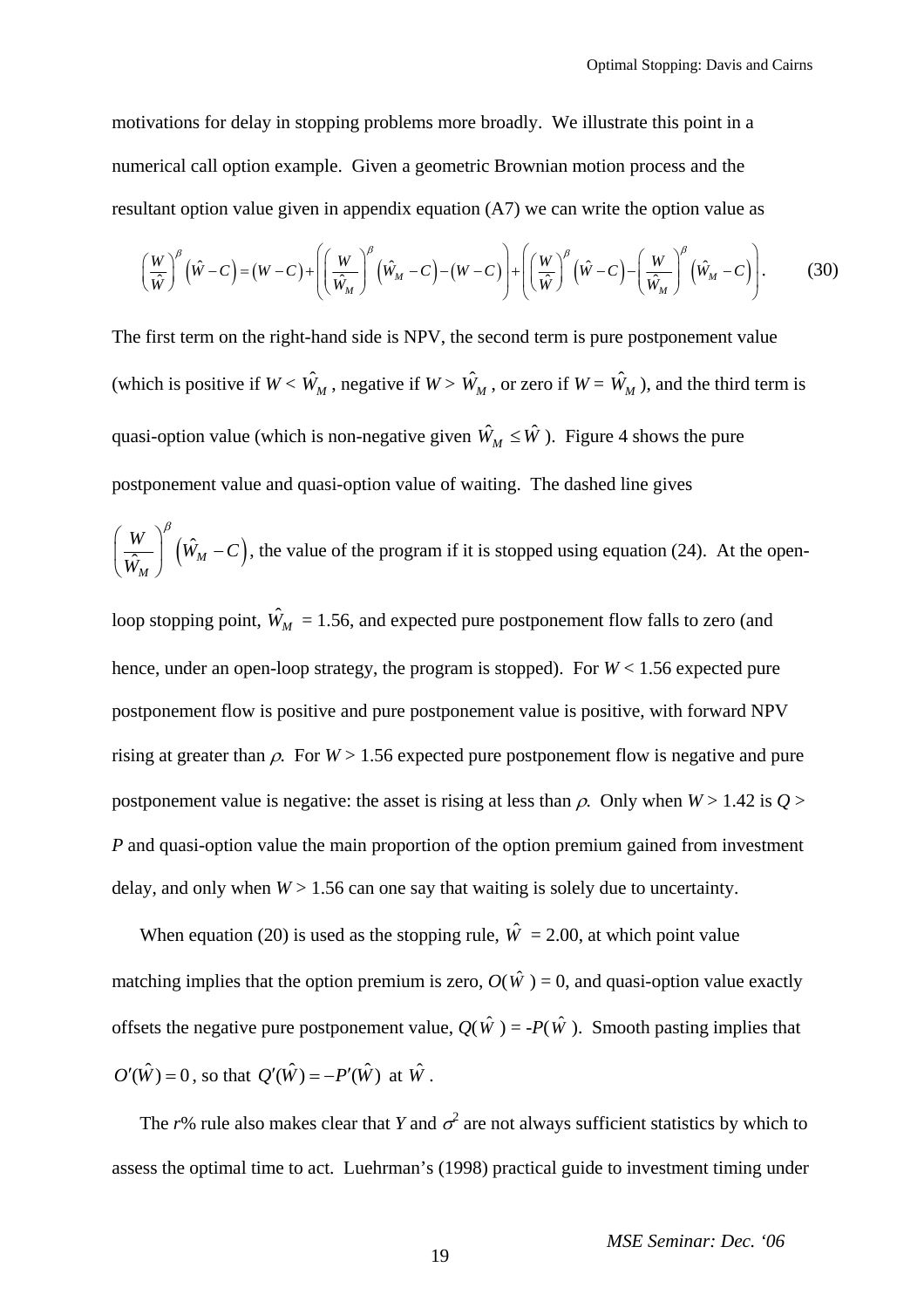uncertainty suggests investors plot their investment opportunities in NPV and volatility space. Investors are encouraged to invest immediately if project NPV is positive and project volatility is low, whereas they should wait if volatility is high. Indeed, we have seen major corporations use this heuristic, which ignores the *r*% rule, when timing investment options. The approximation is possibly appropriate when equation (23) holds and the economics of the project are likely to worsen in the immediate future. In that case interior solutions are unlikely at low volatilities. When (21) holds, on the other hand, considerations of pure postponement flow should also be taken into account, regardless of the level of *Y* and  $\sigma^2$ . The point is perhaps obvious, but to our knowledge has never been formalized via a specific stopping rule.

Another intuition is that uncertainty always creates a stricter investment hurdle  $\hat{W}$ . Stopping condition (20) shows that this is not so. Increasing uncertainty will indeed impact  $\alpha$ . But it will also impact expected pure postponement flow, 0  $[dY]$  $(W)$  $\frac{E[dY]}{Y(W)dt_0}$  –  $\rho$ , by increasing  $\rho$ and increasing or decreasing *Y*(*W*) depending on whether *Y*(*W*) contains subsequent options. For the call option example depicted in Figure 3, under certainty the discount rate on the asset falls to the riskless rate, 6%, and  $\hat{W} = 6$ . For  $2 \le W < 6$  the program is continued under certainty, whereas under uncertainty it is stopped immediately since  $\hat{W} = 2$ . Sarkar (2003) shows for a specific case that uncertainty may increase or decrease the investment hurdle, in part depending on the sensitivity of *Y*(*W*) to uncertainty. Equation (20) shows that the indeterminacy is general. The faulty intuition again arises from limiting attention to value of information term  $\alpha$  as a reason for delay.

Stopping condition (20) also provides insights into the role of irreversibility in delaying stopping. With irreversibility the cause of delay beyond the myopic stopping rule (Dixit and Pindyck 1994, 6), diminished irreversibility will be reflected as a decrease in  $V^*$   $\prime$  -  $Y'$ .

20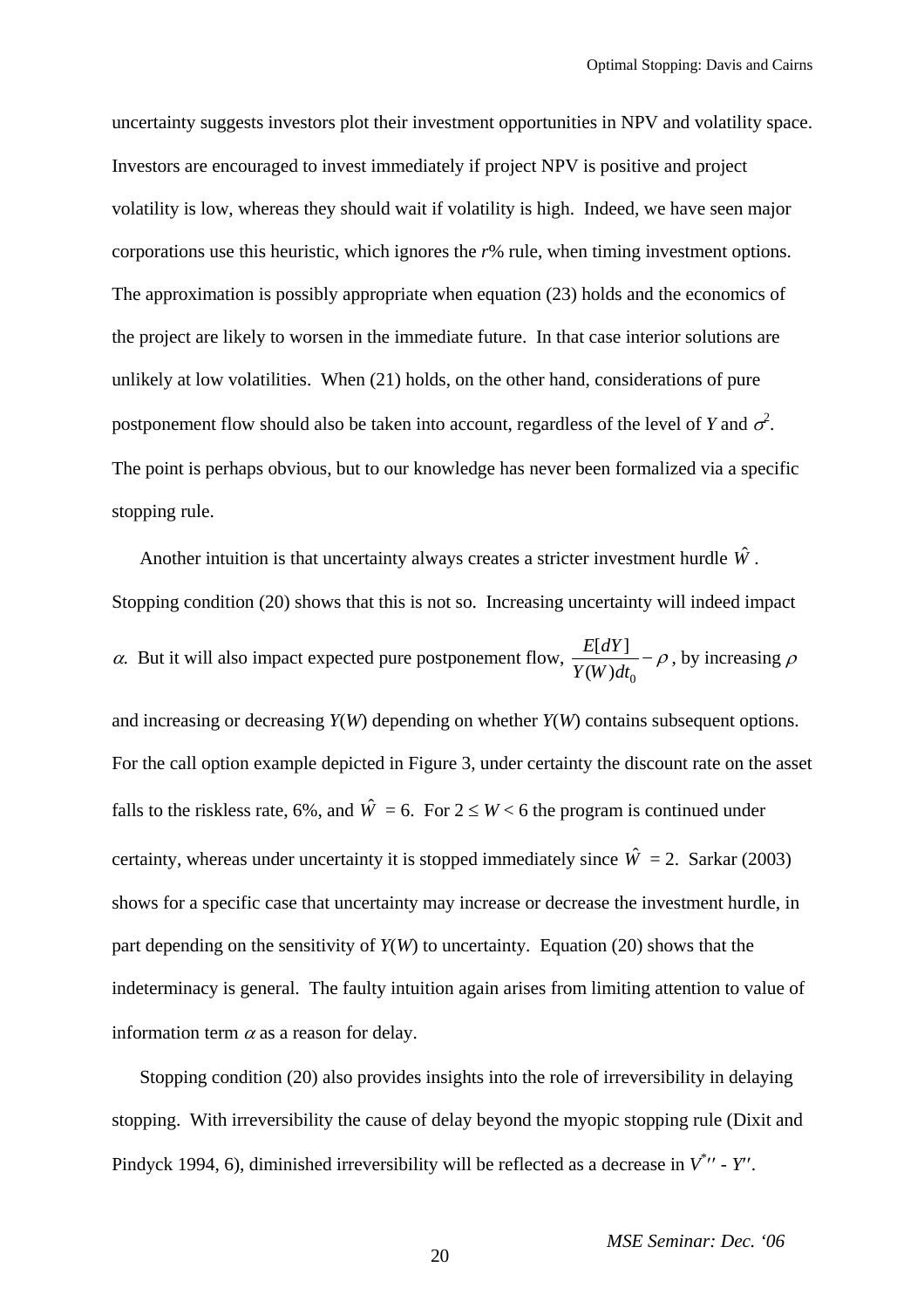Appendix 3 shows that in the limit, as investment becomes completely reversible,  $V^*$  -  $Y'' =$ 0. The Appendix also shows that a repeated option to invest, on the other hand, does not reduce the reversibility of the initial investment, even though it accelerates that investment. The acceleration is simply due to an adjustment to pure postponement flow. The term  $\alpha$  in (20) may also be thought of, then, as an "irreversibility factor" proportional to the irreversibility of the investment action in the face of subsequent options to undo that action.

Such considerations of reversibility in optimal stopping have implications for intuitive perceptions of equilibrium. For example, a ranking of heterogeneous discount rates,  $\rho_i$ , where *i* indexes the project, has been proposed as being sufficient to order the timing of mineral production (Malliaris and Stefani 1994), in line with the economic intuition under certainty that higher discount rates are a result of higher opportunity costs of waiting (Stiglitz 1976). But the *r*% rule shows that heterogeneity in the information from delay also comes into play in timing entry. Investments that are less irreversible will have lower value-ofinformation benefits to delay, and through this a smaller adjustment  $\alpha$  in (20). The determination of investment timing is thus the outcome of a complex sectorial equilibrium involving price paths, interest rates, and the value of information, with expected rates of capital gain from waiting being compared against  $(\rho_i - \alpha_i)$  rather than just  $\rho_i$ , though the stopping condition (20) that is endogenous to that equilibrium holds for both certainty and uncertainty, perfect competition and imperfect competition, and indeed in all cases for all assets.

Finally, since 0  $[dY]$  $(\hat{W})$ *E dY Y W dt*  $\langle \rho$ , stopping condition (20) supports the notion that projects

must at some point exhibit a rate-of-return shortfall, or notional dividend yield, for new investment to be forthcoming under uncertainty (Davis and Cairns 1999). Prices in

*MSE Seminar: Dec. '06*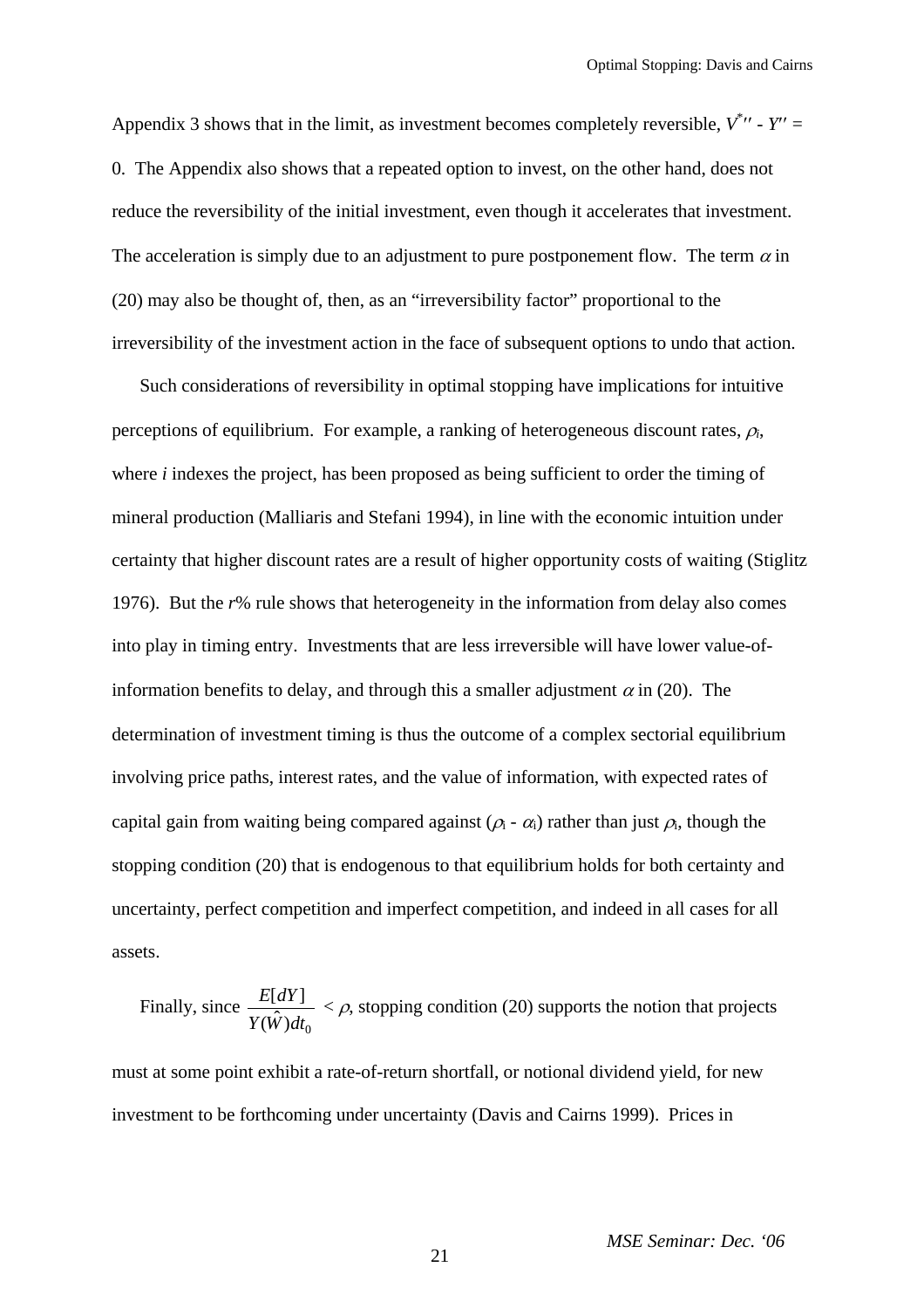backwardation are one mechanism by which the market can bring forth investment (Litzenberger and Rabinowitz 1995).

### **5. Discussion: Issues in Practice**

The *r*% rule and the intuition that it reveals may also influence practice. Practitioners have been slow to adopt explicit optimal stopping algorithms when timing investment decisions under uncertainty (Triantis 2005). Berk (1999) suggests that this is because the opportunity to delay depends idiosyncratically on the nature of the uncertainty and the decision, preventing the derivation of a simple rule that could replace the traditional NPV rule. Timing rules are instead presented in the literature as an upper or lower boundary on project value or price (e.g., Dixit and Pindyck 1994) or as a present value index (Moore 2000). Copeland and Antikarov (2005, 33) note, however, that relying on such presentations is unsatisfactory:

> The academic literature about real options contains what, from a practitioner's point of view, is some of the most outrageously obscure mathematics anywhere in finance. Who knows whether the conclusions are right or wrong? How does one explain them to the top management of a company?

One does not use what one does not understand, and there has been little success in explaining the intuition of optimal stopping under uncertainty. Practitioners themselves suggest that optimal stopping rules will only be adopted if the can be seen as a complement to, rather than a replacement of, traditional NPV analysis (e.g., Woolley and Cannizzo 2005). Berk (1999), to this end, derives a NPV-based optimal stopping rule for the case of stochastic interest rates and cash flows that are riskless or where there is no resolution of uncertain cash flows by waiting. Boyarchenko (2004) derives an adjusted NPV decision rule when waiting

22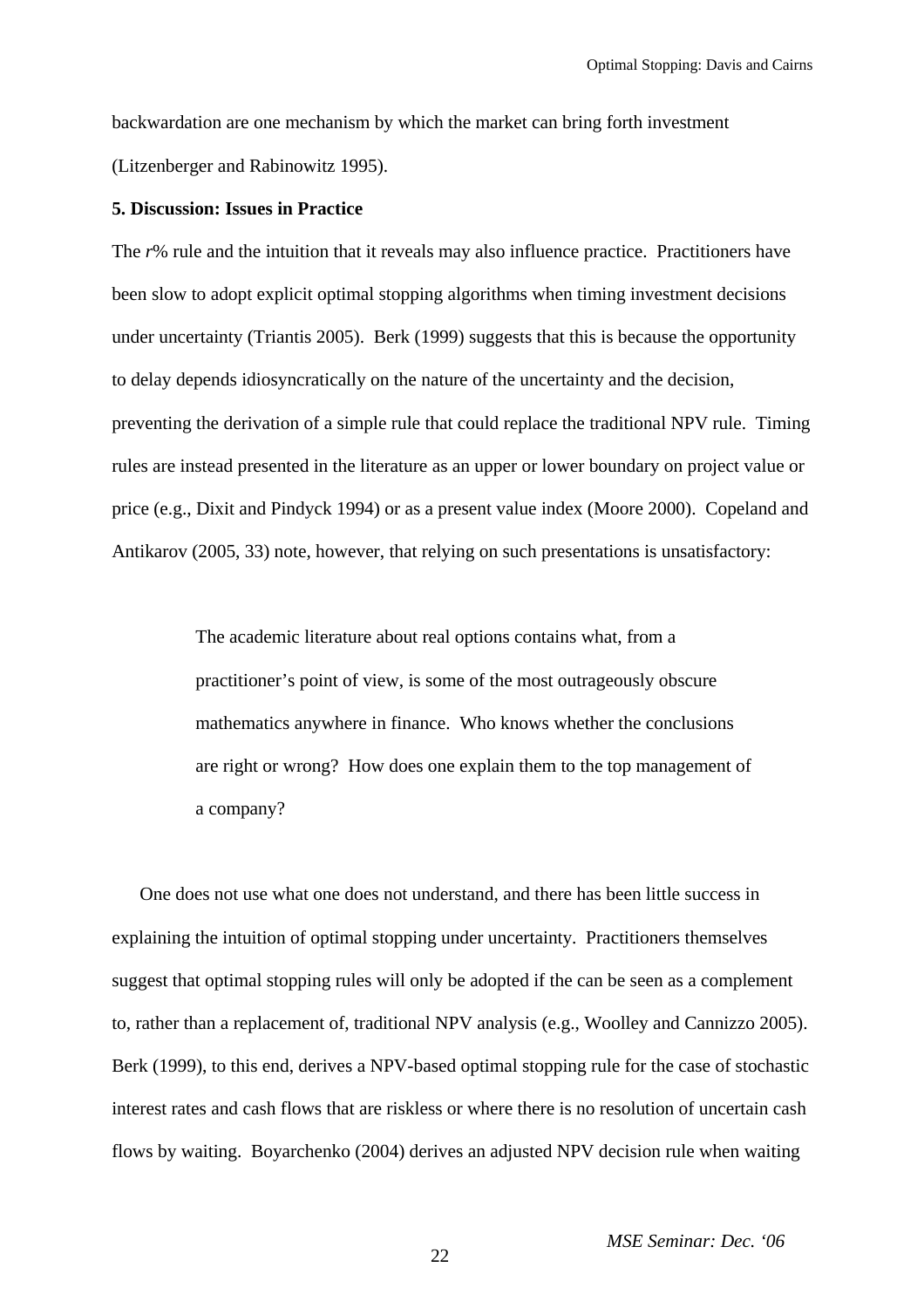updates information about future cash flows that are geometric Lévy processes. The representation of stopping under uncertainty as an *r*% rule supports these advances by providing a link to the intuition many practitioners already have from related timing rules under certainty. For example, the intuitive attractiveness of pure postponement flow is already leading to comparisons of expected changes in NPV with the opportunity cost of capital when deciding when to develop a mine or harvest a stand of trees, as in myopic rule (24) (e.g., Torries 1998, 44, 75; Yin 2001, 480). Land owners also appear to recognize and time development according to pure postponement flow (Arnott and Lewis 1979; Holland, Ott, and Riddiough 2000). Stopping condition (20) and the *r*% rule show that the value of information from waiting must also be taken into account, and that comparisons of expected changes in NPV with the opportunity cost of capital will not yield sufficient patience in cases where the investment is irreversible. The adjustment, however, is now an adaptation of a rule that is already in effect, rather than presented as a completely new way of viewing stopping.

The *r*% rule is also helpful in understanding why waiting should at some point stop, even though further waiting would reveal even more information about future levels of the state variable. Scrapping options are particularly awkward in this regard, since decision makers are expected to incur operating losses prior to stopping. The intuition given is usually that economic conditions could get better, though due to the option to scrap they can't get much worse (e.g., McDonald and Siegel 1986). But this adage is true even beyond the optimal stopping point. Why stop when operating losses reach a particular level? Recursive explanations, such as with a lattice, are of no use since the options to abandon is often perpetual. We illustrate the intuition provided by the *r*% rule using Clarke and Reed's (1990b) model of the optimal time to irreversibly abandon a producing oil well with fixed operating costs but declining production.

23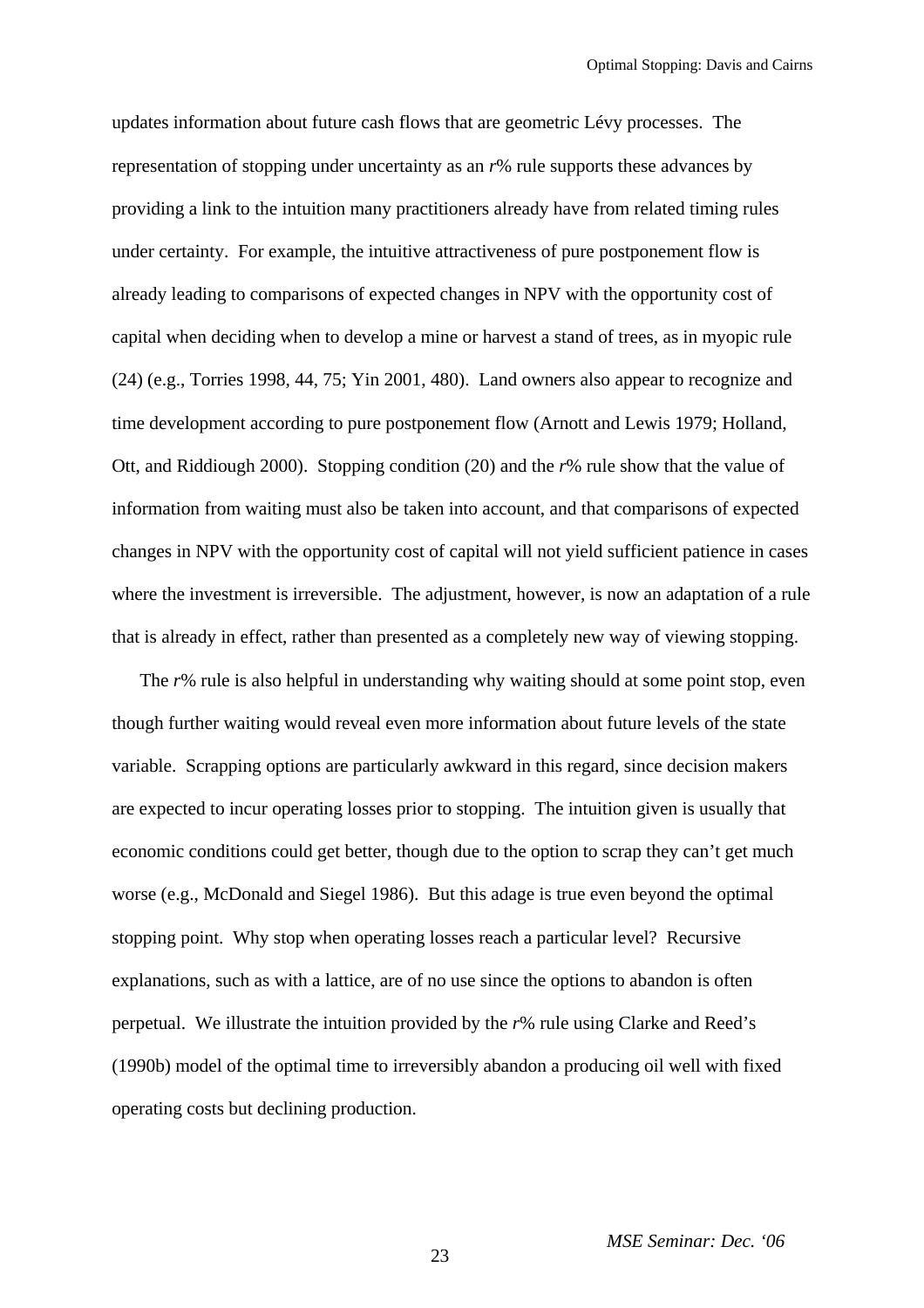In Clarke and Reed's study, both oil price  $P(t)$  and extraction rate  $Q(t)$  evolve as geometric Brownian motions:

$$
d\pi = bdt + \sigma_{\pi} dw_{\pi}, \qquad (31)
$$

$$
dq = -\delta dt + \sigma_q dw_q, \ \delta > 0,
$$
\n(32)

where  $\pi(t) = \log P(t)$  and  $q(t) = \log Q(t)$ . Let  $z(t) = \pi(t) + q(t)$  be the logarithm of revenue. Then, by Ito's lemma,  $z(t)$  is a Brownian motion with drift  $-d = \delta - b$  and variance  $\sigma^2 = \sigma_{\pi}^2 + \sigma_q^2 + 2\sigma_{\pi q}$  where  $\sigma_{\pi q}$  is the covariance between the log price and log extraction processes. At time *T* the forward NPV of abandonment is

$$
Y(z(T)) \equiv A - Be^{z(T)}
$$
\n(33)

where *A* is the present value of operating costs saved net of the abandonment cost and  $Be^{z(T)}$ is the after-tax expected present value of revenues foregone. *A* and *B* are autonomous functions. The goal is to determine the revenue level  $e^{\overline{z}}$  that induces optimal abandonment timing.

Clarke and Reed show that the value of the option to abandon for  $z(t) > \overline{z}(t)$  is of the form

$$
V(z) = Y(\overline{z}) \exp{\{\Theta(z - \overline{z})\}},\tag{34}
$$

where  $\Theta \Box [d - \sqrt{d^2 + 2\rho \sigma^2}]/\sigma^2 < 0$ . Invoking stopping condition (20) equals

$$
\frac{E[dY]}{Y(z)dT} + \alpha(z) = \frac{-dY'(z) + \frac{1}{2}\sigma^2 Y''(z)}{Y(z)} + \frac{\frac{1}{2}\sigma^2 (\Theta^2 Y(z) + Be^z)}{Y(z)}
$$
  

$$
= \frac{dBe^z - \frac{1}{2}\sigma^2 Be^z}{Y(z)} + \frac{\frac{1}{2}\sigma^2 (\Theta^2 Y(z) + Be^z)}{Y(z)}
$$
  

$$
= \frac{dBe^z}{Y(z)} + \frac{1}{2}\sigma^2 \Theta^2
$$
  

$$
= \rho.
$$

Solving,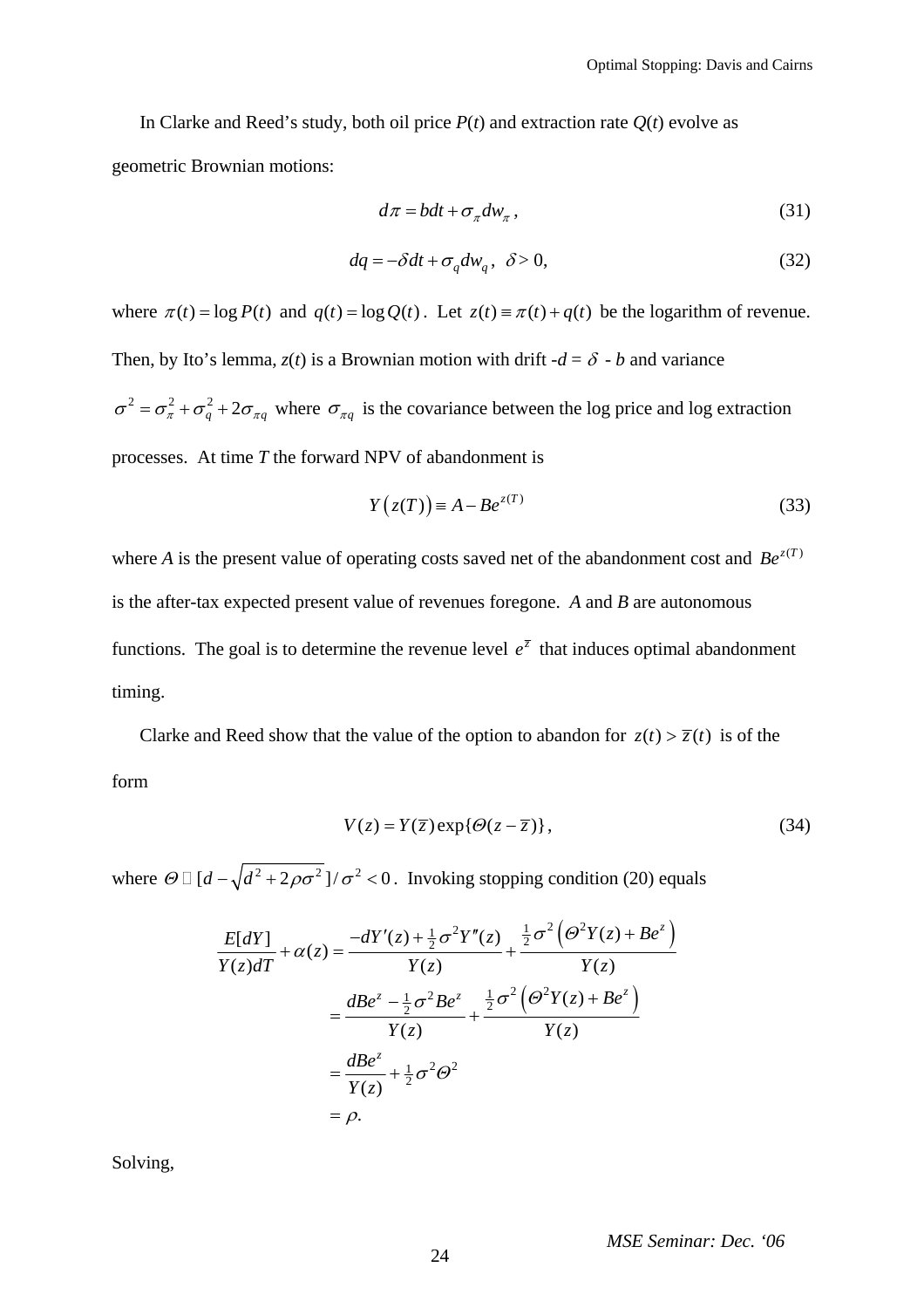$$
e^{\overline{z}} = \frac{A(\rho - \frac{1}{2}\sigma^2 \Theta^2)}{B(d + \rho - \frac{1}{2}\sigma^2 \Theta^2)} = \frac{A\Theta}{B(\Theta - 1)}.
$$
 (35)

This is equation (18) in Clarke and Reed, which they derive from the usual value-matching and smooth-pasting conditions.

We now demonstrate the intuition afforded by the r% stopping rule. Using a gross proceeds tax rate of 16.5%, an abandonment cost of 0, a fixed per-period operating cost of 33.53, a rate of drift of revenues of -10% ( $d = 0.10$ ), a revenue volatility  $\sigma^2$  of 0.03, and a discount rate of 4% (all taken from Table 3 of Clarke and Reed) the value of the put option is expected to improve over time as revenues fall towards the stopping point. Given these parameters (21) holds, and the *r*% rule is appropriate. The traditional NPV stopping rule that would have the project abandoned while after-tax net income is still positive, at 71.25, and while the forward NPV of abandonment expected to rise at 11.2%. This is clearly not optimal given the 4% discount rate. From equation (35) abandonment should optimally occur when  $e^{\bar{z}} = 34.46$ , at which point after-tax net income flow is 0.835 x 34.46 - 33.53 = -4.76. The forward NPV of abandonment at the shutdown point is

$$
Y(\overline{z}) = A - Be^{\overline{z}} = 838.25 - 6.68 \times 34.46 = 608.06, \text{ and } \frac{E[dY]}{Y(\overline{z})dT} = \rho^* = \rho - \alpha = 3.2173\% \ .
$$

For revenue levels of greater than 34.46 the forward NPV of abandoning is less than 608.06 and expected to rise at a rate greater than 3.2173%, as shown in Figure 5.

The myopic stopping rule (24) gives

$$
e^{\bar{z}_M} = \frac{A\rho}{B(d + \rho - \frac{1}{2}\sigma^2)} = 40.16, \tag{37}
$$

at which point the forward NPV is 570.01. The revenue level of 40.16 is also the point where after-tax net income is zero. For revenue levels of greater than 40.16 the forward NPV from abandonment is expected to rise at greater than 4%, and waiting generates positive expected pure postponement flow. As revenues fall below 40.16 after-tax net income becomes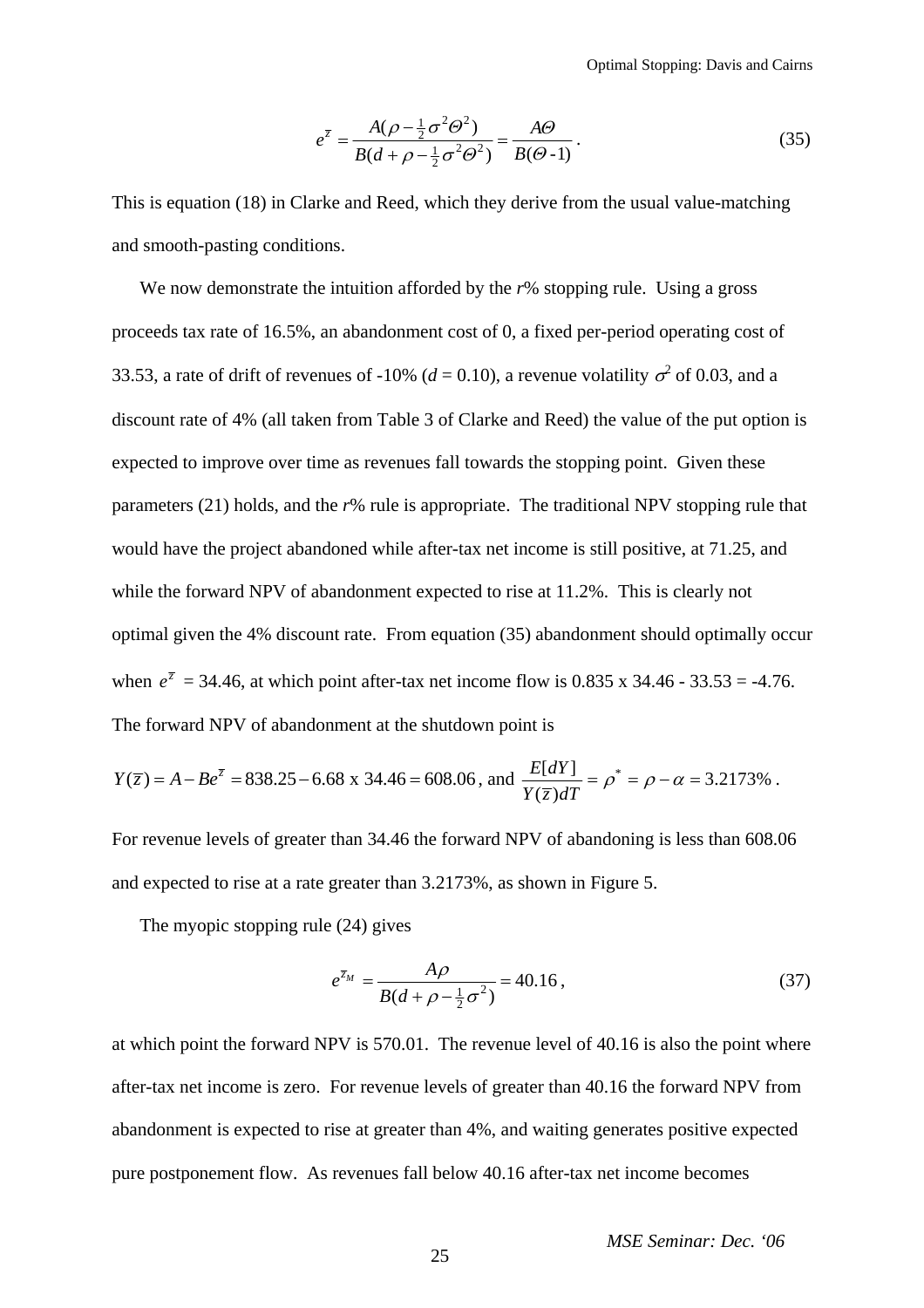negative and pure postponement flow becomes negative as the forward NPV from abandonment is ecpected to rise at less than 4%. This myopic stopping point is a natural stopping point that practitioners would find more intuitive than the Marshallian stopping point. But continued waiting has value due to quasi-option flow. Only when the expected rate of rise of the forward NPV of abandoning falls to 3.2173%, at a revenue level of 34.46, is the opportunity cost of waiting—negative pure postponement flow—enough to offset the quasi-option flow opportunity benefits of waiting.

Practitioners will easily appreciate, through the concept of pure postponement value, why it is not optimal to abandon as soon as it is profitable to do so; if the NPV of abandonment is rising at greater than the discount rate is it optimal to wait. Yet they may still be uncomfortable continuing to operate while incurring negative net operating income, which is what the *r*% rule suggests. The optimal stopping point becomes more tenable if they see that the NPV of abandonment is still expected to rise at only slightly less than the discount rate during the final moments of the waiting period, and that the full benefits of waiting include a

term 
$$
\alpha(z) = \frac{\frac{1}{2}\sigma^2 (\Theta^2 Y(z) + Be^z)}{Y(z)}
$$
 representing the information value gained by delay.

# **6. Conclusions**

Timing rules based on comparisons of mutually exclusive projects starting at different times lead to optimal timing decisions under certainty, just as they do under uncertainty. The substantive difference under uncertainty is one of method; problems are usually solved in the value domain rather than the time domain. By staying within the time domain we have shown that there is a consistent  $r\%$  stopping rule that applies to a wide class of problems under both certainty and uncertainty. In that rule investment takes place only once the rate of return from waiting to invest falls to the force of interest. Under certainty the opportunity cost of stopping is lost capital gains on the project. Under uncertainty the opportunity cost of

26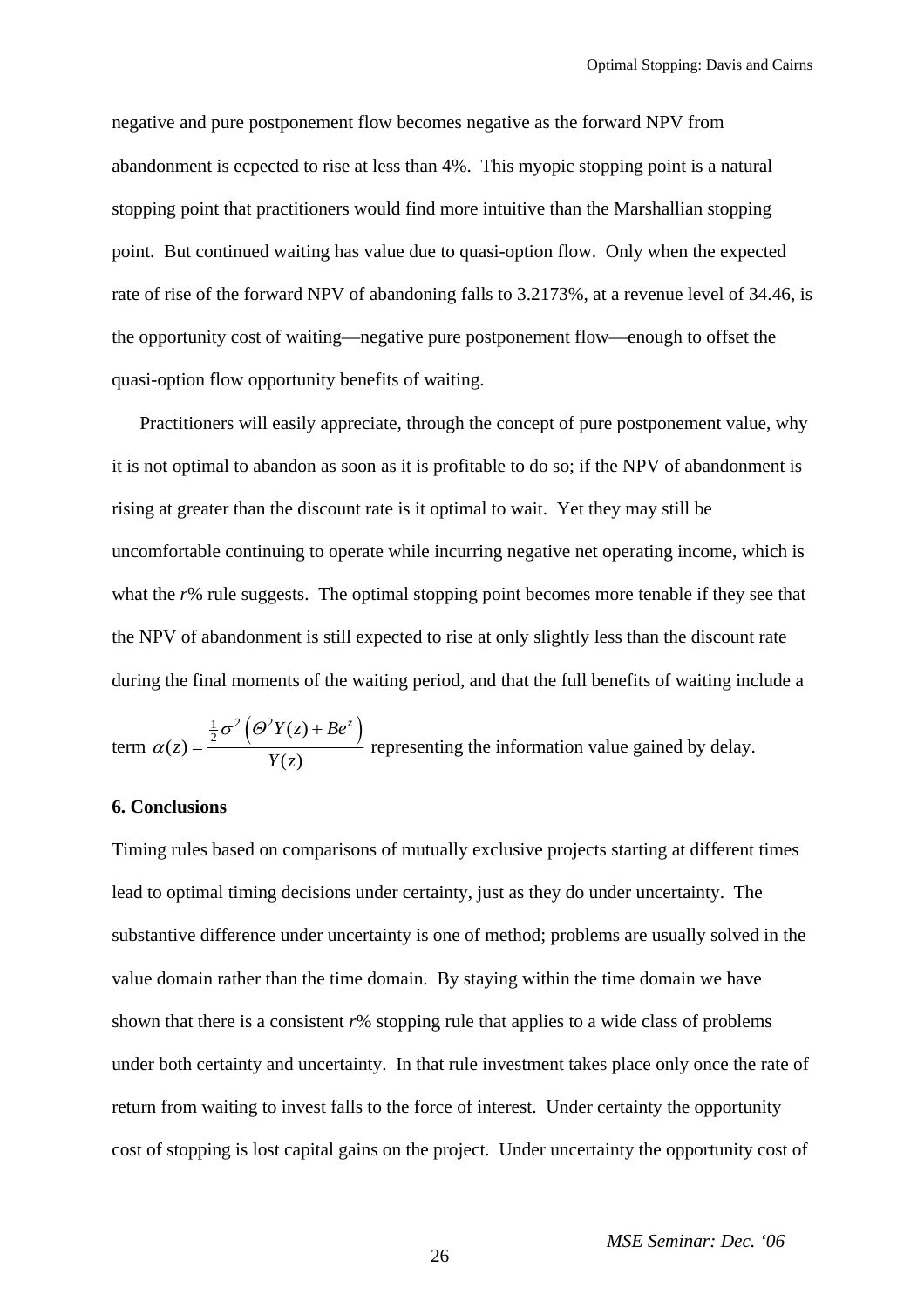stopping is increased by the flow value of information gained by delaying an irreversible action. The degree of adjustment is proportional to the irreversibility of the investment.

Seeing the stopping condition under uncertainty as having close economic parallels to the case under certainty reveals that the theory of investment under uncertainty is an incremental generalization of, not a qualitative break from, the traditional theory of investment under certainty. For what we estimate to be a wide class of economic problems, the stopping rule under certainty is simply the limiting case of uncertainty as volatility goes to zero.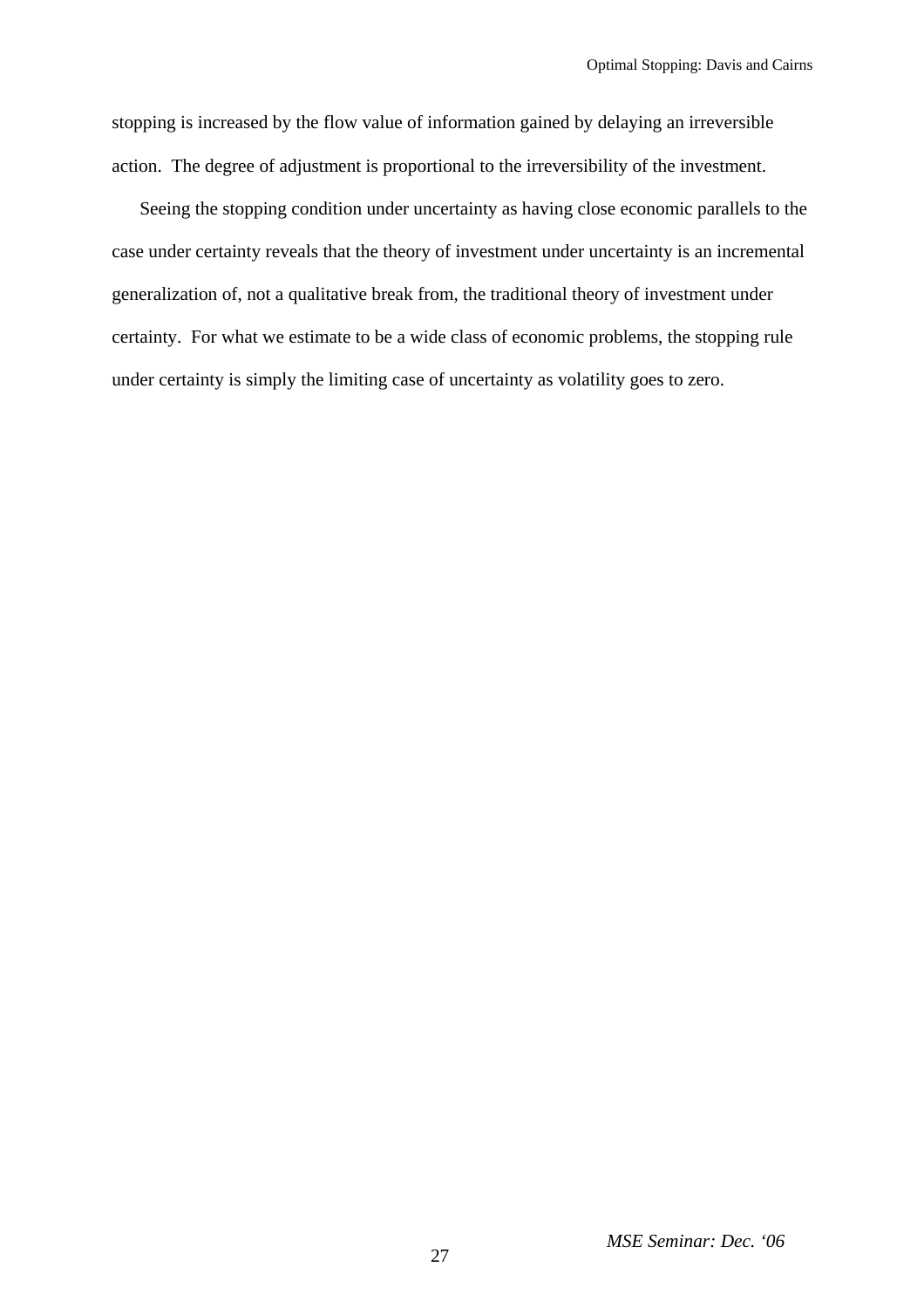## **Appendix 1. Serving Wine, Certainty**

Suppose that a connoisseur has a bottle of wine that can provide one util if served immediately or can be stored costlessly and served at time  $t_0 > 0$  to yield  $\exp(\sqrt{t_0})$  utils. Let the instantaneous utility-discount rate be  $r = 0.20$  and let  $t = 0$ . If the wine is consumed at  $t_0$ , the current value of the wine is

$$
\Pi(0, t_0) = D(0, t_0)W(t_0) = \exp(-rt_0)\exp(\sqrt{t_0}).
$$
\n(1)

Equation (2) implies that the connoisseur waits until  $\hat{t}_0 = 1/(4r^2)$  to serve the wine, even though serving it now would provide a positive benefit of one util. We confirm equation (6) by observing that

$$
\frac{W'(\hat{t}_0)}{W(\hat{t}_0)} = \frac{0.5(\hat{t}_0)^{-0.5} \exp(\sqrt{\hat{t}_0})}{\exp(\sqrt{\hat{t}_0})} = 0.5(2r) = r.
$$

If  $r = 0.20$ , for example, the wine is served at  $\hat{t}_0 = 1/(4r^2) = 6.25$ . At that time it is worth  $W(\hat{t}_0) = \exp(\sqrt{\hat{t}_0}) = 12.1825$  utils and has a current value of  $\exp(-r\hat{t}_0)\exp(\sqrt{\hat{t}_0}) = 3.49$  utils. The option premium or pure postponement value associated with the option to store the wine is  $3.49 - 1 = 2.49$  utils, a full 71% of the wine's current value.

### **Appendix 2. Optimal Stopping for Particular Stochastic Processes**

 $\overline{a}$ 

*A. Arithmetic Brownian Motion.* Let  $W(t_0)$  follow the Brownian motion process

$$
dW = bdt_0 + \sigma dz, \qquad (12)'
$$

 $b > 0$ <sup>[15](#page-27-0)</sup> Such a process for birth value can be due to stochastic prices, operating costs, closure costs, or any combination of these.

<span id="page-27-0"></span><sup>&</sup>lt;sup>15</sup> If  $b = 0$  the process for NPV is stationary in this example, causing the *r*% rule to be ineffective. If  $b < 0$  the forward NPV is expected to fall. That rate of decline rises to the adjusted force of interest at the stopping point.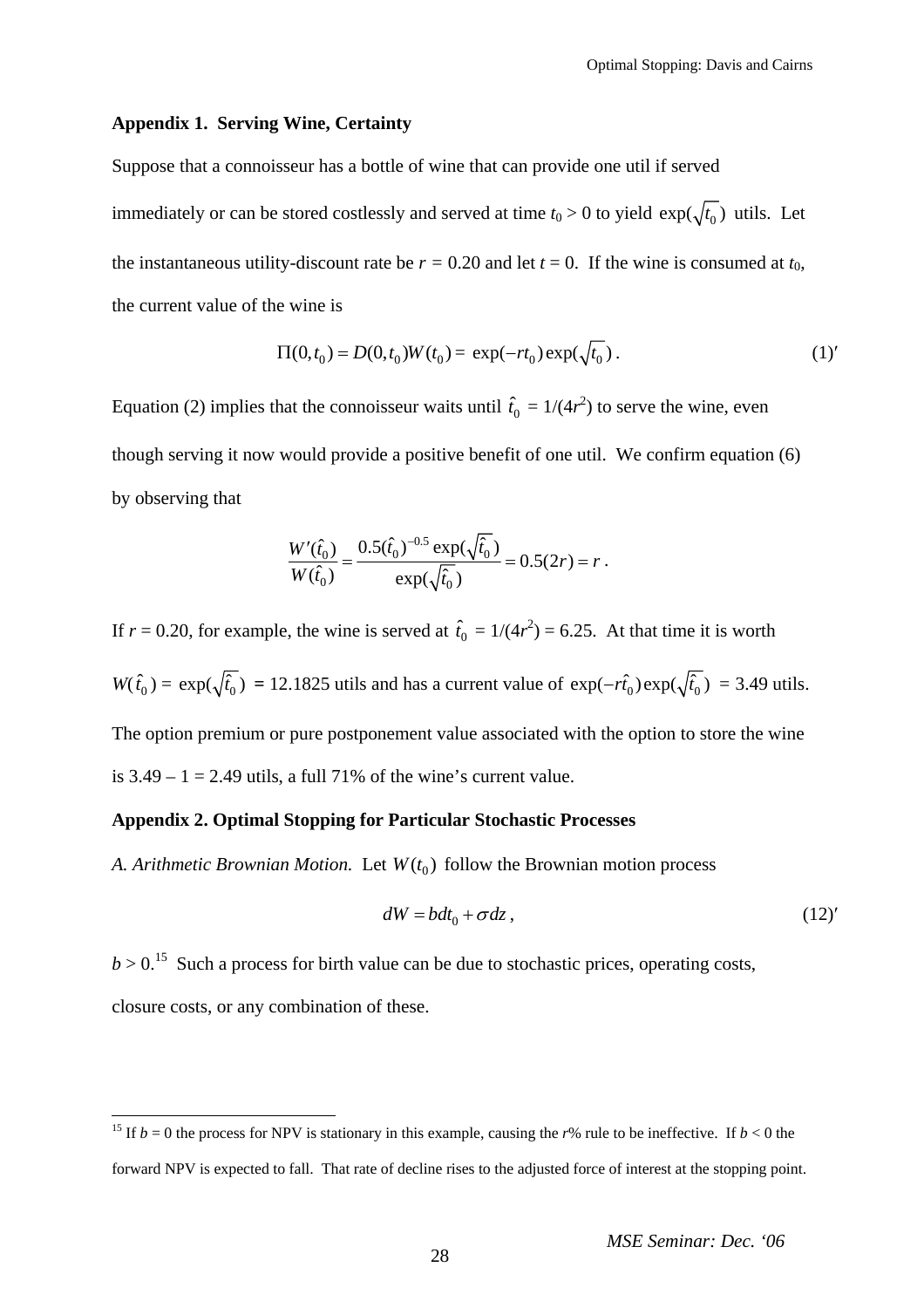Typically, (12)′ represents the diffusion process for forward value only on an open set called the continuation region. For a call option the upper bound to this continuation region is free, while at a lower bound  $\underline{L}$  there is some condition such as  $V^*(\underline{L}) = 0$  (Brock et al. 1989). To keep matters tractable we assume that  $\underline{L}$  = -∞. Without loss of generality let development be costless  $(C = 0)$  and  $Y = W$ . Also let  $\rho$  be the constant risk-adjusted discount rate used to discount the investment payoff  $\hat{W}$ .

The market value of a perpetual opportunity to invest satisfies the linear second-order linear differential equation,

$$
\rho V(W) - bV'(W) - \frac{1}{2}\sigma^2 V''(W) = 0.
$$
 (A1)

The solution to (A1) is of the form

$$
V(W) = A_1 e^{\lambda W} + A_2 e^{\mu W} \tag{A2}
$$

where  $\lambda > 0$  and  $\mu < 0$  are roots of the characteristic equation

$$
\frac{1}{2}\sigma^2\gamma^2 + b\gamma - \rho = 0.
$$
 (A3)

In the absence of any holding costs and coerced stopping at a finite lower bound  $L$ ,

 $\lim_{W \to -\infty} V(W) = 0$ . From this, *A*<sub>2</sub> = 0. If the program is voluntarily stopped at  $\hat{W}$ ,  $V(\hat{W}) = \hat{W}$ so that  $A_1 = \hat{W}e^{-\lambda \hat{W}}$  and

$$
V(W) = \delta(W | \hat{W}) \hat{W} = e^{-\lambda(\hat{W} - W)} \hat{W} .
$$
 (A4)

As of this point the solution for  $\hat{W}$  is not evident. The smooth pasting condition

$$
V'(\hat{W}) = \lambda \hat{W} e^{-\lambda(\hat{W} - \hat{W})} = \lambda \hat{W} = 1, \qquad (19)'
$$

produces  $\frac{1}{2}$   $\left( \frac{2\pi^2}{\pi^2} \right)^{-1}$ 1  $\hat{W} = \lambda^{-1} = \frac{\left(-b + \sqrt{b^2 + 2\sigma^2 \rho}\right)}{\sigma^2}$  $= \lambda^{-1} = \left( \frac{-b + \sqrt{b^2 + 2\sigma^2 \rho}}{2} \right)^{-1}$  $\begin{pmatrix} 0 & \cdots & 0 \\ 0 & \cdots & 0 \\ 0 & \cdots & 0 \end{pmatrix}$ .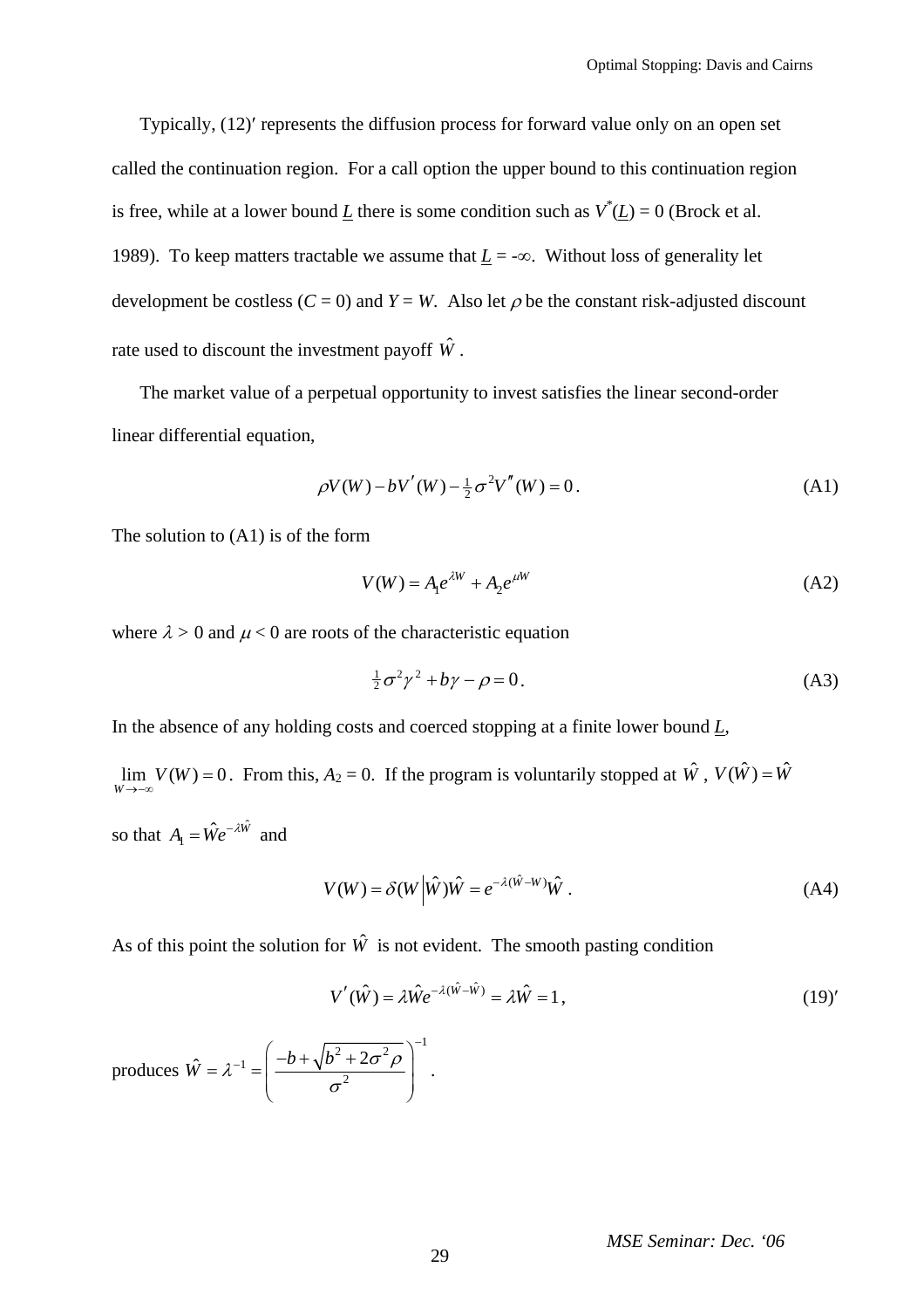We now perform the stopping calculation using equation (20). The first term on the lefthand side of (20) equals  $\frac{b}{W}$ , the expected rate of rise of forward NPV. Given equation (A4) the second term on the left-hand side of (20) is  $\alpha = \frac{1}{2} \lambda^2 \sigma^2$ . Under the *r*% rule the program is stopped when

$$
\frac{E[dY]}{Y(W)dt_0} = \frac{b}{W} = \rho - \alpha = \rho - \frac{1}{2}\lambda^2 \sigma^2 = \lambda b,
$$
\n(20)'

the second equality following from (A3). Solving (20)',  $\hat{W} = \lambda^{-1} > 0$ . Note that the solution has not explicitly invoked the smooth pasting condition; it is embedded in the *r*% rule.

From  $(A4)$  and  $(20)'$  the value of the option is:

$$
e^{-\lambda(\hat{W}-W)}\hat{W}
$$
,  $W \le 0$  or  $\frac{b}{W} > \rho - \frac{1}{2}\lambda^2 \sigma^2$ ;  
  
 $W$ ,  $W > 0$  and  $\frac{b}{W} \le \rho - \frac{1}{2}\lambda^2 \sigma^2$ .

As was the case under certainty,  $V(W) - W > 0$  is the option premium when  $W < \hat{W}$ . Under uncertainty it is a combination of both pure postponement value and quasi-option value. For  $W > 0$ , expected pure postponement flow is positive when  $\frac{b}{\sigma}$ *W*  $> \rho$ , or when

 $W < \hat{W}_M = \frac{b}{a}$ ρ  $\langle \hat{W}_M = \hat{U}$ . Delay at the intertemporal margin is exclusively due to quasi-option value

only when  $\frac{\sigma}{\rho - \frac{1}{2} \lambda^2 \sigma^2}$  $\frac{b}{a^2}$  > W >  $\frac{b}{a}$  $\frac{\partial}{\partial-\frac{1}{2}\lambda^2\sigma^2} > W > \frac{\partial}{\rho}.$ 

*B. Geometric Brownian Motion.* Consider a state variable whose value follows a geometric Brownian motion with constant rate of drift *b*, represented in differential form over a small time step  $dt_0$  as

$$
dW = bWdt_0 + \sigma Wdz, \qquad (20)''
$$

*MSE Seminar: Dec. '06*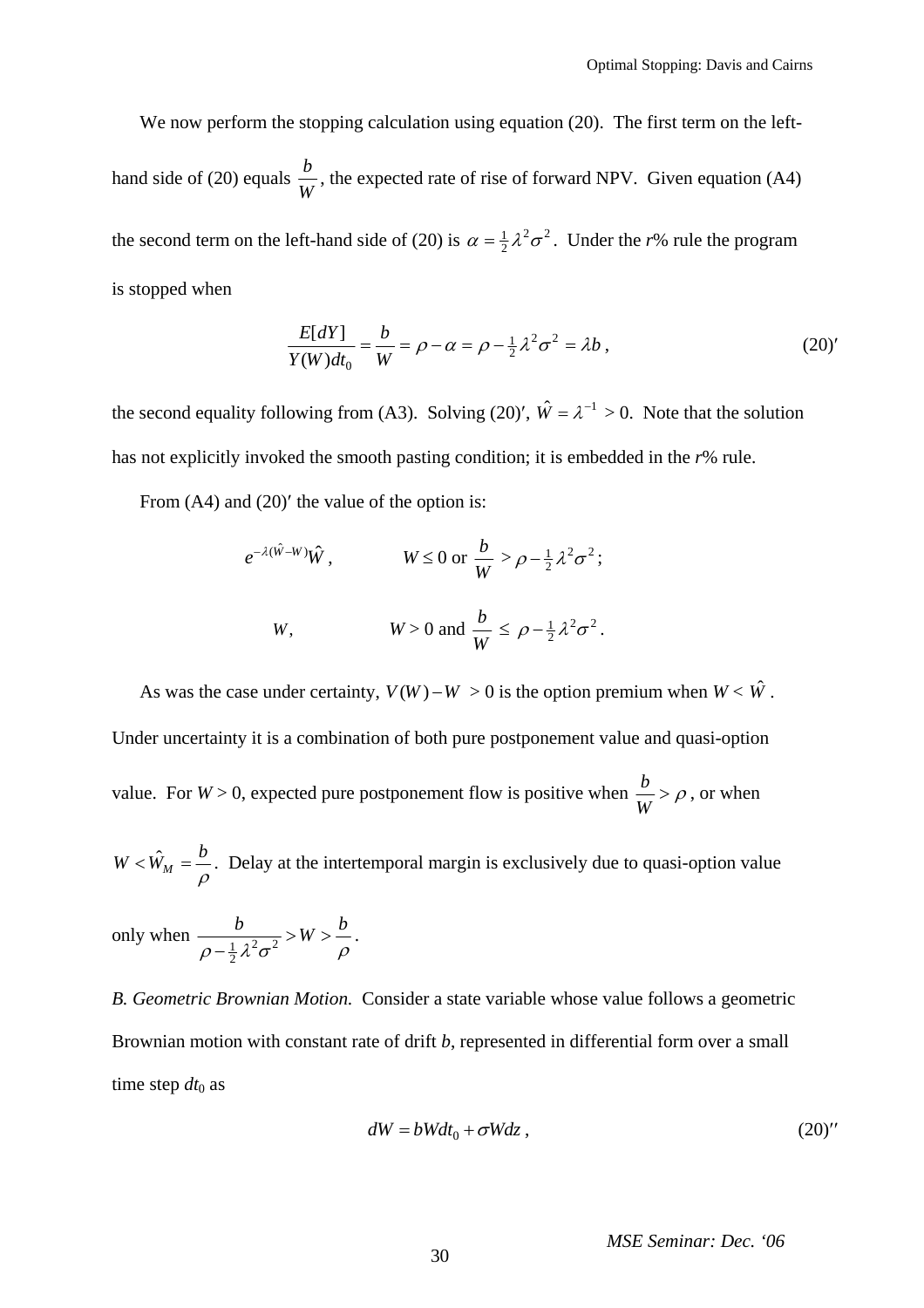$b > 0$ . Let the required rate of return on *W* be represented by *u* and be constant and greater than *b*. Also let the risk-free rate be represented by *r*.With *b* constant the investment cost *C* must be positive to avoid bang-bang now/never stopping solutions. Let the forward NPV be

$$
Y = W - C. \tag{A5}
$$

For call-option type investments the option value is of the form (Dixit et al. 1999)

$$
V(W) = \delta(W | \hat{W}) \hat{Y} = \left(\frac{W}{\hat{W}}\right)^{\beta} \hat{Y}.
$$
 (A6)

Dixit et al. (1999) use value matching and smooth pasting conditions to solve  $\hat{W}$ 1  $\hat{W} = \frac{\beta}{\beta - 1} C$ ,

where  $\beta > 1$  is the positive root of the characteristic equation

$$
\frac{1}{2}\sigma^2\gamma(\gamma - 1) + b\gamma - \rho = 0\tag{A7}
$$

and  $\rho = r + \beta(u - r) > u$  (McDonald and Siegel 1986).

Using the *r*% stopping rule, from (A5) and (A7) the first term on the left-hand side of (20)

equals  $\frac{bW}{W-C}$ . From (A6) the second term on the left-hand side of (20) is  $\alpha = \frac{1}{2}\sigma^2 \beta(\beta - 1)$ , where  $\sigma^2(W) = \sigma^2 W^2$   $\Delta t \hat{W}$  the *r*<sup>0</sup>/<sub>c</sub> rule gives

where 
$$
\sigma
$$
 (*w*) =  $\sigma$  *w*. At *w* the *r*% rule gives

$$
\frac{E[dY]}{Y(\hat{W})dt_0} = \frac{b\hat{W}}{\hat{W}-C} = \rho - \alpha = \rho - \frac{1}{2}\sigma^2 \beta(\beta - 1).
$$
 (20)''

From (A7),

$$
\rho - \frac{1}{2}\sigma^2 \beta(\beta - 1) = b\beta,
$$

yielding  $\hat{W}$ 1  $\hat{W} = \frac{\beta}{\beta - 1} C$ . Using the *r*% rule the option value is

$$
\left(\frac{W}{\hat{W}}\right)^{\beta}\hat{Y}, \qquad W \leq C \text{ or } \frac{bW}{W-C} > \rho - \frac{1}{2}\sigma^2 \beta(\beta - 1)
$$
  

$$
Y, \qquad W > C \text{ and } \frac{bW}{W-C} \leq \rho - \frac{1}{2}\sigma^2 \beta(\beta - 1).
$$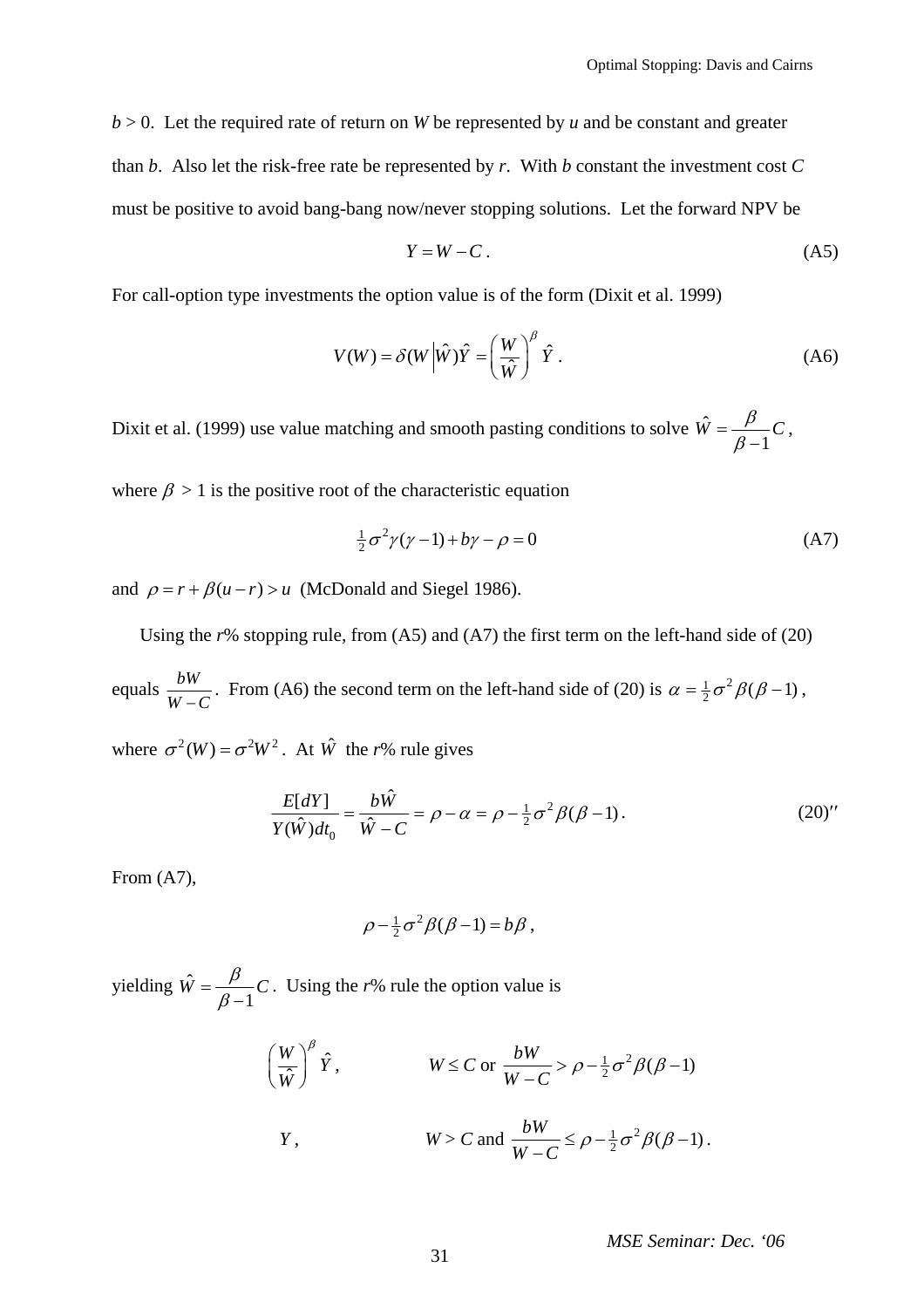Figure 3 depicts this stopping problem for specific parameter values. In this case  $\hat{W} = 2$ and  $\hat{Y} = \hat{W} - C = 1$ . The pure postponement flows and pure postponement values associated with this stopping problem are discussed in the text.

*C. Combined Process.* Extending Appendix example B, if *W* follows a combined geometric Brownian motion with an independent downward Poisson jump of known percentage *ψ*and arrival rate η (Dixit and Pindyck 1994, pp. 167-173), the *r*% stopping rule can be shown to be

$$
\frac{E[dY]}{Y(W)dt_0} = \frac{(b - \eta \psi)W}{W - C} = \rho - \alpha = \rho - \frac{1}{2}\sigma^2 \beta(\beta - 1),\tag{20}''
$$

where  $\beta$  is now the positive solution iteratively satisfying

$$
\frac{1}{2}\sigma^2 \gamma (\gamma - 1) + b\gamma - (\rho + \eta) + \eta (1 - \psi)^{\gamma} = 0
$$
 (A8)

and  $V(0) = 0$ . In the absence of a jump process ( $\eta = 0$ ) equations (20)<sup>*'''*</sup> and (A8) revert to (20)<sup> $\prime\prime$ </sup> and (A7). When  $\eta > 0$  the jump process is seen to lower the expected rate of increase of forward NPV in equation (20)′′′ and thereby lower expected pure postponement flow. It also adjusts the value of  $\beta$  in the flow shadow tax term. For example, for  $\psi = 1$ ,  $\eta > 0$  causes  $\beta$  to increase, and so causes the shadow tax adjustment to rise. The reduced pure postponement flow reduces the opportunity cost of stopping, while the increased quasi-option flow reduces the opportunity benefit of stopping by imposing a higher shadow tax on the rate of discount. In the examples given in Dixit and Pindyck (Table 5.1) the reduction in pure postponement flow wins out, and stopping is advanced as a result of the jump process.

## **Appendix 3. Optimal Stopping and Reversibility**

The second-order term  $\alpha$  in stopping condition (20) reflects the value of information attributed to a conditional investment rule as compared with an unconditional commitment to invest. Information has value because of the irreversibility of the investment decision. Under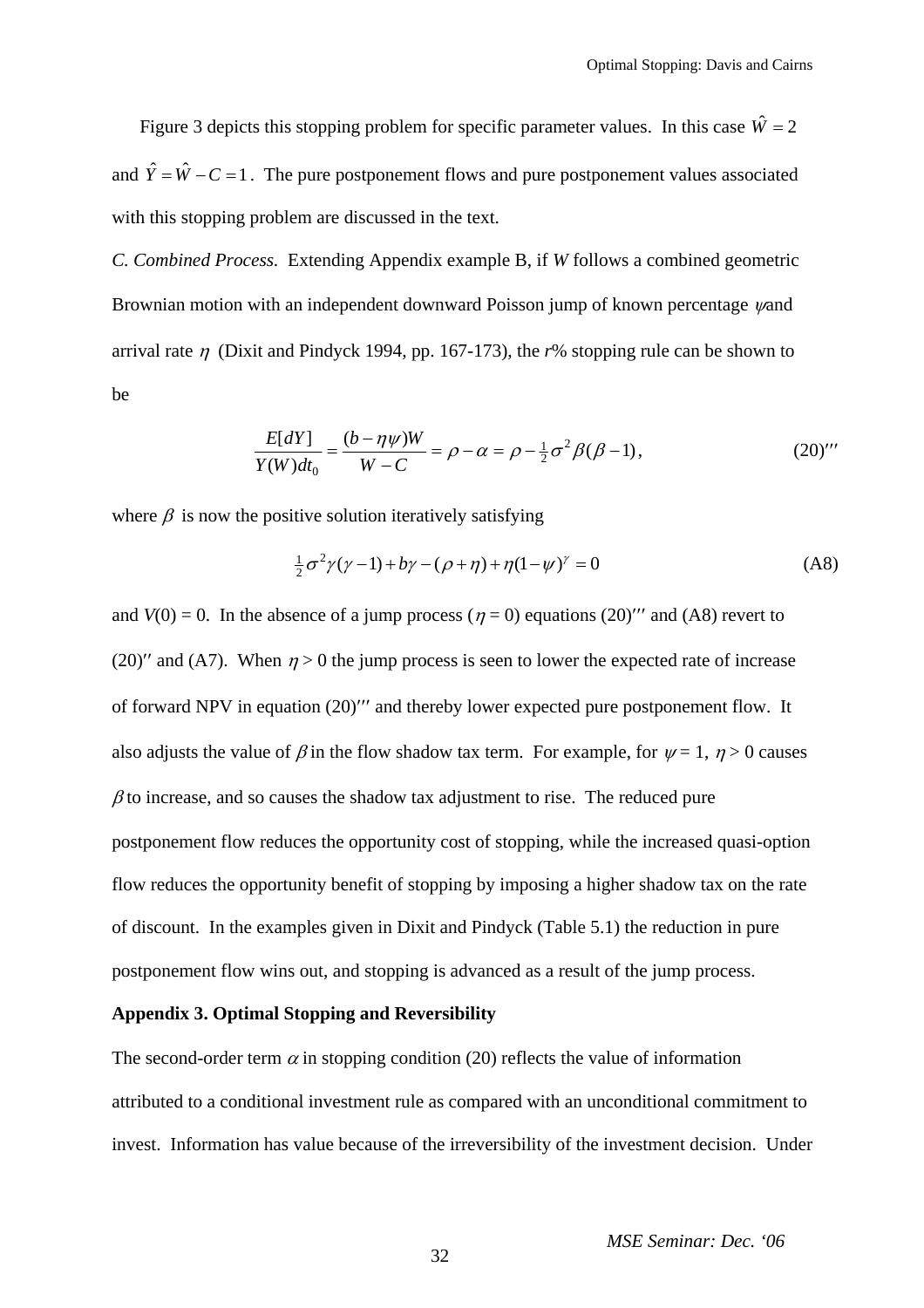partial reversibility, where there are subsequent options for disinvestment and then reinvestment, the value of information from waiting is diminished. This appendix demonstrates that in the limit, as the investment becomes completely reversible,  $\alpha = 0$  and the myopic stopping rule is optimal. It also shows that repeated options to invest are no less irreversible than a single option to invest, even though they advance investment timing. To conserve space we borrow from previous models in making these demonstrations.

Consider the investment opportunity in Section II of Brennan and Schwartz (1985). There, the firm has an infinite set of options to invest in (open) and disinvest in (close) a project that has already been developed. The problem is autonomous. Set operating costs equal to zero to focus only on investment timing options. Also set all taxes equal to zero to simplify the analysis. For fixed investment cost  $k_2$  a firm can invest in a revenue stream with present value  $q_s/\kappa$ , where q is fixed per period output, s is the unit price, which follows a geometric Brownian motion, and  $\kappa$  is the rate of convenience on the unit price. In the Brennan and Schwartz model the firm can undo its investment decision by paying  $k_1$ , reinvest by paying  $k_2$ , and so on. A slight modification makes this a model of partially reversible investment. Define reversibility as the ability to sell each incidence of capital investment  $k_2$ and *receive* some portion of it  $k_1$  upon closure, which can be introduced into the Brennan and Schwartz model by setting  $k_1 = -\phi k_2$ ,  $0 \le \phi \le 1$ . Now, as opposed to disinvestment as being an expense, it is a partial or total refund of investment cost  $k_2$ . As in Dixit and Pindyck (2000), complete irreversibility is defined as  $\phi = 0$ , and complete reversibility as  $\phi = 1$ .

In Brennan and Schwartz's notation, the functional form for the value of the option to invest is

$$
w(s) = \beta_1 s^{\gamma_1}, \quad \beta_1 > 0, \ \gamma_1 > 0,
$$
 (A9)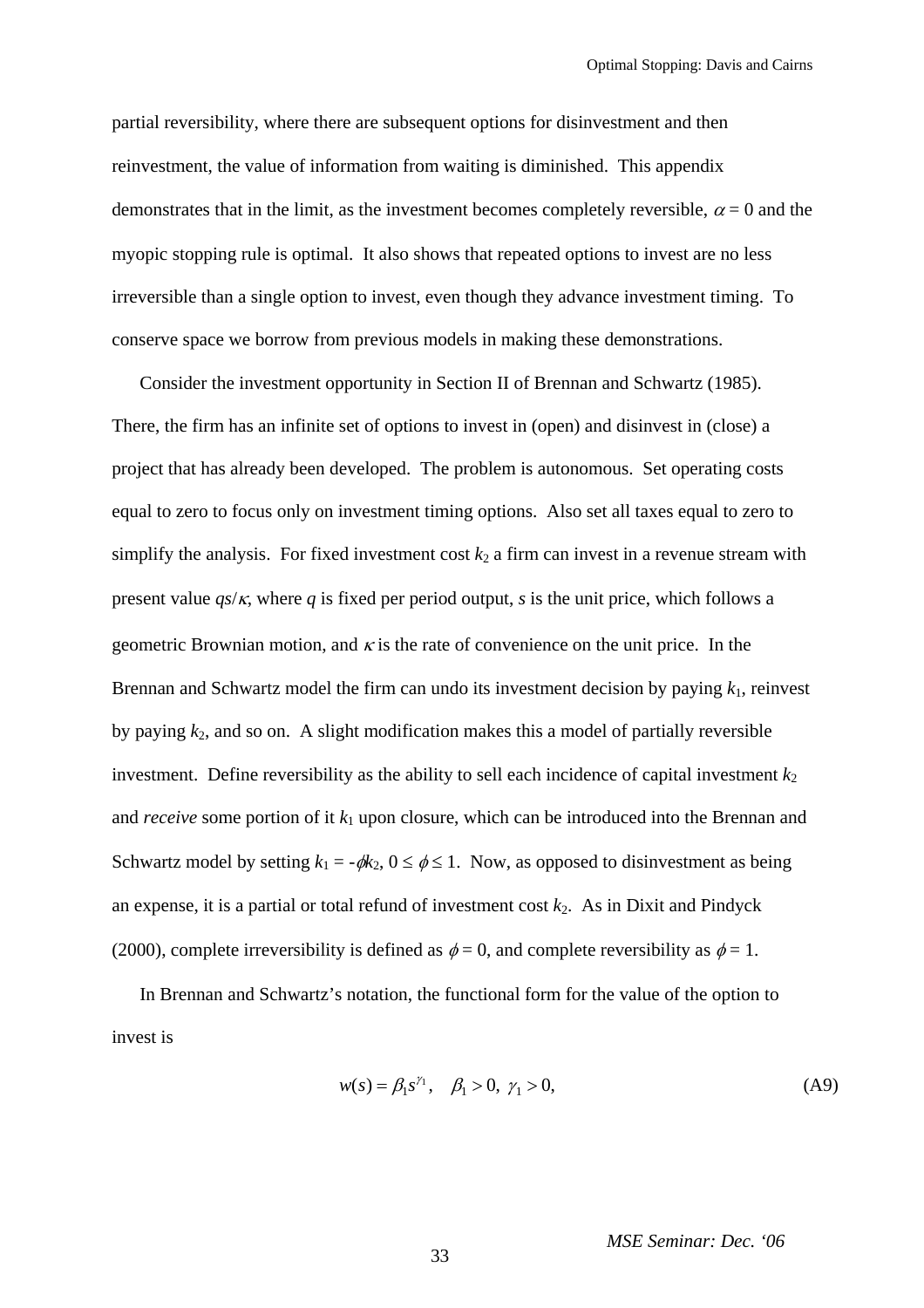and the functional form for the forward NPV is<sup>[16](#page-33-0)</sup>

$$
v(s) = \beta_4 s^{\gamma_2} + \frac{qs}{\kappa} - k_2, \ \beta_4 > 0, \ \gamma_2 < 0.
$$
 (A10)

The term  $\beta_4 s^{\gamma_2} \ge 0$  is the value of any reversibility of the investment decision (the value of the put option that one obtains by investing).

Define  $s_2^*$  as the optimal stopping point for investment and  $s_1^* \leq s_2^*$  as the optimal stopping point for disinvestment. There is no closed-form solution for  $s_2^*$  and  $s_1^*$  when the two are not equal. Brennan and Schwartz provide the algorithm for a numerical solution. Using the solution values for  $s_2^*$  Figure A3.1 provides the calculated values of  $\rho^* = \rho - \alpha$  for various levels of reversibility  $\phi$  given  $\rho = 0.10$  and other parameter values taken from Brennan and Schwartz. The parameter values satisfy equation (21), and the *r*% rule holds; the rate of rise of forward NPV falls to  $\rho^*$  at the investment stopping point. Under complete reversibility  $\phi = 1$  and  $s_1^* = s_2^*$ , from which it can be shown algebraically that

 $V^{*} (s_2^*) - Y''(s_2^*) = 0$ ; the myopic stopping rule is optimal as there is no value of information from waiting beyond the strike point indicated by that rule. This is also evident in the calculated values in the Figure, where  $\rho^* = \rho$  when  $\phi = 1$ .

We now show that repeated options do not necessarily reduce the irreversibility of investment and thereby reduce the value of information from waiting. That is, repeated options are not necessarily the same as reversibility. To illustrate this we use Malchow-Møller and Thorsen's (2005) single-factor model of the option to replace stationary existing productivity level  $\Theta$  with the productivity level of a stochastic exogenous technology,  $\theta$ . That technology evolves as a geometric Brownian motion with rate of drift  $0 < \alpha < \rho$ . At the

<span id="page-33-0"></span><sup>16</sup> There is a typographical error in the paper. The correct form for  $\beta_4$  is  $\frac{ds_1(\gamma_1-1)+e}{(\gamma_1-\gamma_2)e^{s\gamma_2}}$  $\int_{1}^{*} (\gamma_1 - 1) + e \gamma_1$  $(z - \gamma_1) s_1^*$  $(\gamma_1 - 1)$  $(\gamma_2 - \gamma_1)$  $ds_1^*(\gamma_1 - 1) + e$  $s_1^{*\gamma}$  $(\gamma_1 - 1) + e\gamma$  $\gamma_2 - \gamma$  $\frac{(n-1)+e\gamma_1}{(-\gamma_1)s_1^{*\gamma_2}}$ .

 $\overline{a}$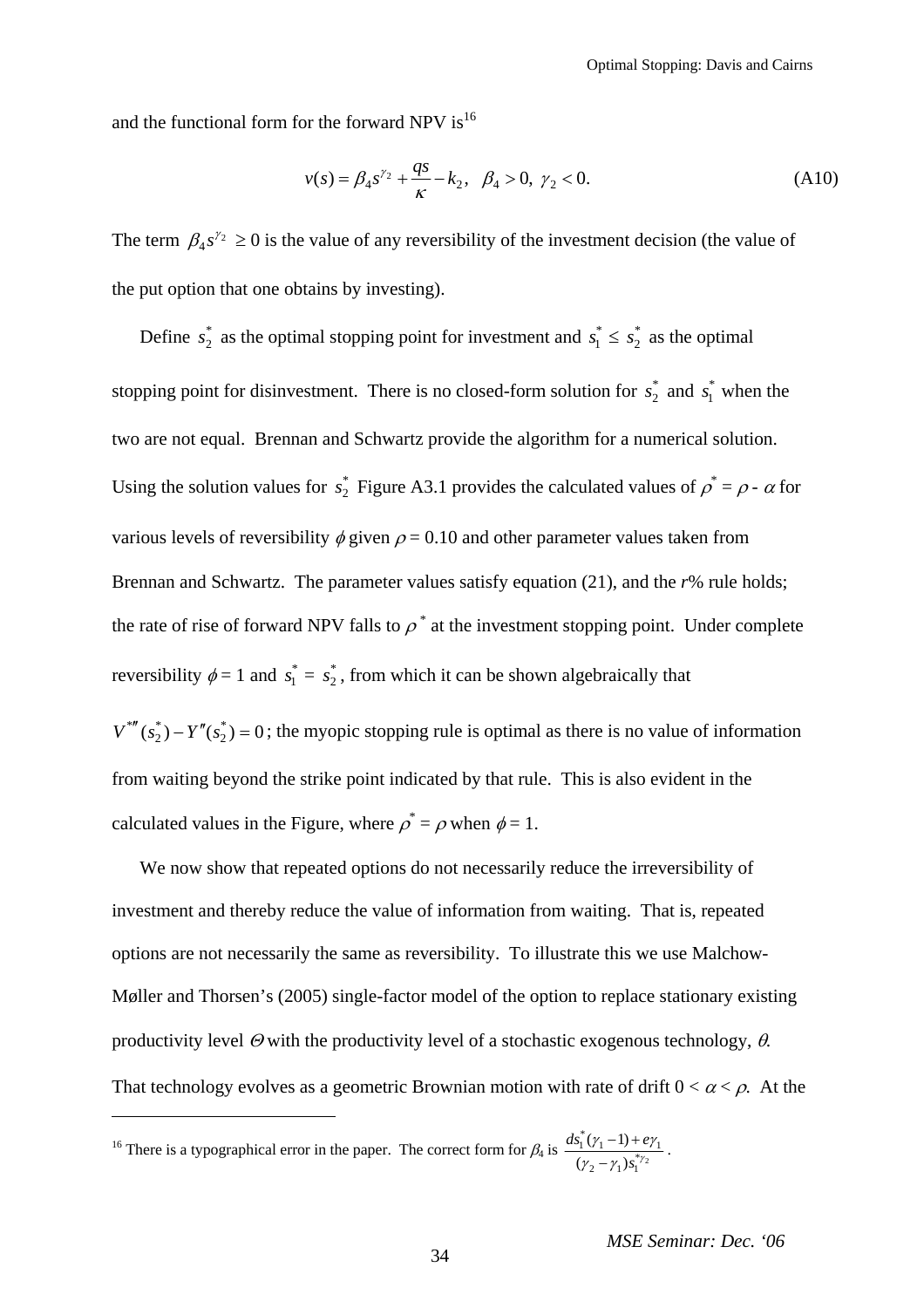optimal time of replacement  $\hat{\theta} = \lambda \Theta$ , where  $\lambda \ge 1$ . Replacement costs  $c\theta$ ,  $c > 0$ . Using Malchow-Møller and Thorsen's notation the value of the option to invest is

$$
V(\theta, \Theta) = \Theta A_1 \left(\frac{\theta}{\Theta}\right)^{a_1} \tag{11}
$$

where  $a_1 > 1$  is the usual positive root of the quadratic equation and  $A_1 = -\frac{\lambda^{-a_1}}{\rho(1-a_1)}$  $A_1 = -\frac{\lambda^{-a_1}}{\rho(1-a_1)}$  $=-\frac{\lambda^{-a_1}}{\rho(1-a_1)}$ >0.

In the single option case  $Y = \theta/\rho \cdot c\theta \cdot \Theta/\rho$ . The *r*% rule is to invest when<sup>[17](#page-34-0)</sup>

$$
\Theta + \alpha \theta \left( \frac{1}{\rho} - c \right) + \frac{1}{2} \sigma^2 \frac{a_1}{\rho} \Theta = \rho \theta \left( \frac{1}{\rho} - c \right). \tag{24'}
$$

The left-hand side of (24)' is the opportunity cost of stopping, lost flow  $\Theta$  plus the loss in expected capital gains in project value plus the lost value of information. The right-hand side of (24)′ is the opportunity benefit of stopping, the interest flow from investing the proceeds of stopping. After normalizing by  $\Theta$ , (24)' can be solved for  $\lambda = \left( (1 - \frac{1}{a_1})(1 - \rho c) \right)^{-1}$ .

With infinitely repeated options to invest in a new level of productivity the forward NPV is

*Y* =  $\theta/\rho$  -  $c\theta$  -  $\theta/\rho$  +  $\theta$ *A*<sub>1</sub>. The functional form of the option value is unchanged. Now, the  $r\%$  rule is to invest when<sup>[18](#page-34-1)</sup>

$$
\Theta + \alpha \theta (\tfrac{1}{\rho} - c + A_1) + \tfrac{1}{2} \sigma^2 \tfrac{a_1}{\rho} \Theta = \rho \theta (\tfrac{1}{\rho} - c + A_1),
$$

or

 $\overline{a}$ 

$$
\Theta + \alpha \theta (\frac{1}{\rho} - c) - (\rho - \alpha) \theta A_1 + \frac{1}{2} \sigma^2 \frac{a_1}{\rho} \Theta = \rho \theta (\frac{1}{\rho} - c).
$$
 (24)''

After normalizing by  $\Theta$ , (24)'' can be solved iteratively for  $\lambda < ((1 - \frac{1}{a_1})(1 - \rho c))$ <sup>-1</sup>.

<span id="page-34-0"></span><sup>&</sup>lt;sup>17</sup> It can be shown through algebraic manipulation that this is equivalent to equation (24) in Malchow-Møller and Thorsen (2005).

<span id="page-34-1"></span> $18$  It can be shown through algebraic manipulation that this is equivalent to equation (25) in Malchow-Møller and Thorsen (2005).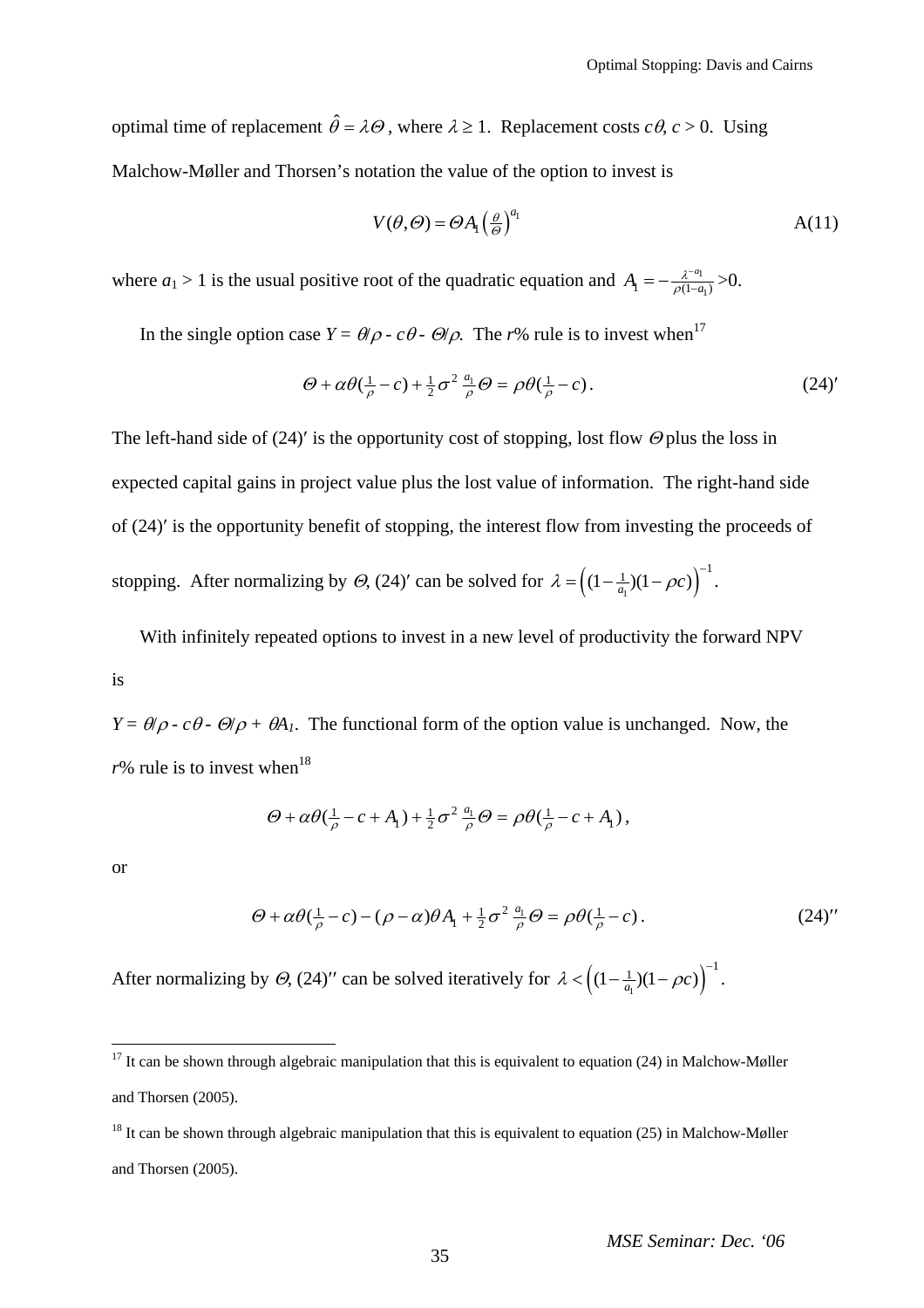The new term  $(\rho - \alpha)\theta A$  >0 on the left-hand side of (24)'' reflects a net reduction in pure postponement flow for any  $\theta/\theta$ , causing investment to happen at a lower value of  $\lambda$ . Since the quasi-option adjustment term is the same in (24)′ and (24)′′, this class of repeated options to invest do not reduce the irreversibility of investment as we have defined it, and nor do they reduce the value of information from waiting to invest.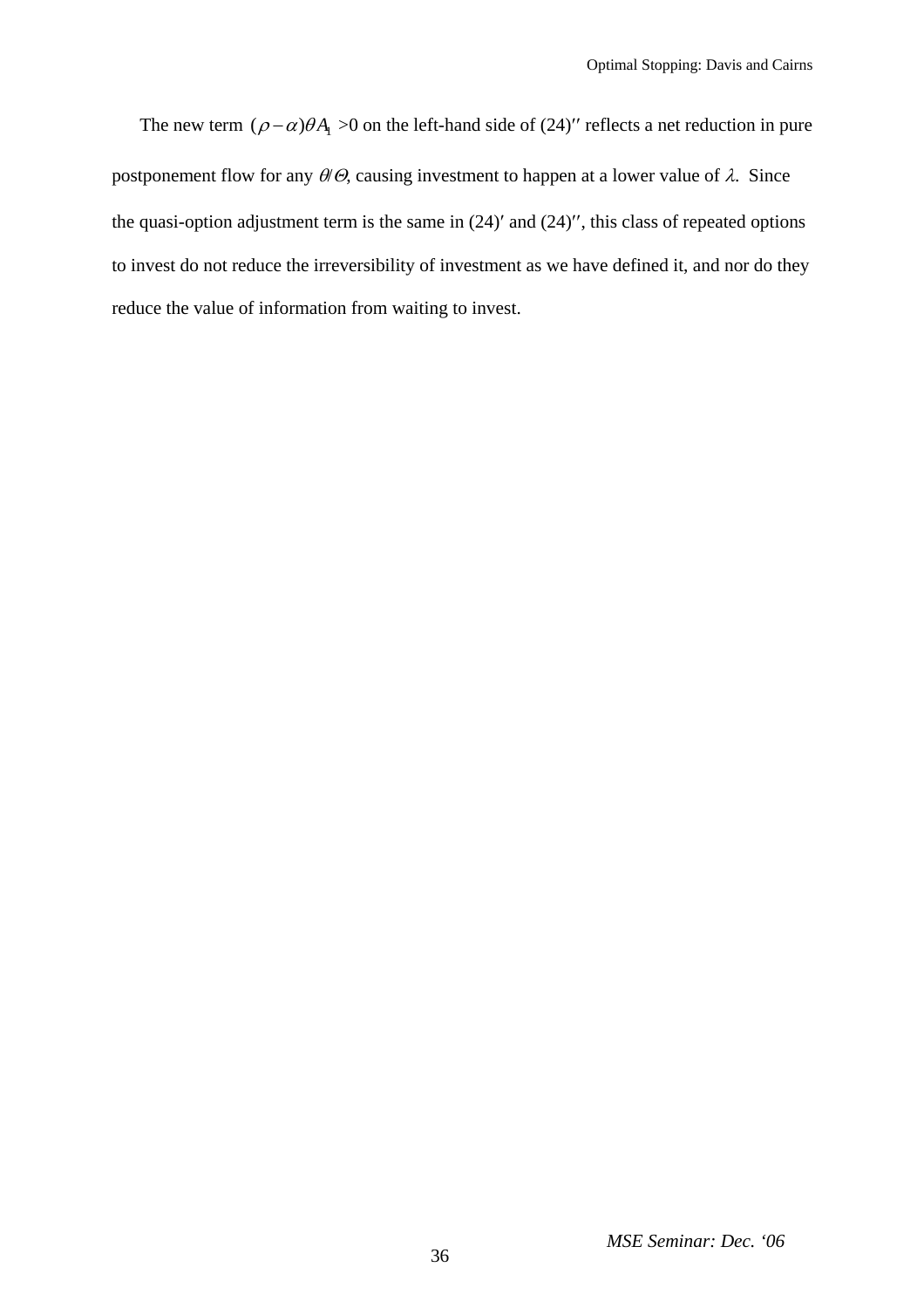## **References**

- Amram, Martha, and Nalin Kulatilaka, 1999, Real options: managing strategic investment in an uncertain world, Harvard Business School Press.
- Arnott, Richard J., and Frank D. Lewis, 1979, The transition of land to urban use, *Journal of Political Economy* 87:1, 161-69.
- Arrow, Kenneth J., and Anthony C. Fisher, 1974, Environmental preservation, uncertainty, and irreversibility, *Quarterly Journal of Economics* 88:2, 312-19.
- Bar-Ilan, Avner, and William C. Strange, 1999, The timing and intensity of investment, *Journal of Macroeconomics* 21:1, 57-77.
- Berk, Jonathan B., 1999, A simple approach for deciding when to invest, *American Economic Review* 89:5, 1319-26.
- Boyarchenko, Svetlana, 2004, Irreversible decisions and record-setting news principles, *American Economic Review* 94:3, 557-68.

Brach, Marion A., 2003, Real options in practice, John Wiley & Sons.

- Brealey, Richard A., and Stewart C. Myers, 2003, Principles of corporate finance,  $7<sup>th</sup>$  edition, McGraw-Hill Irwin.
- Brennan, Michael J., and Eduardo S. Schwartz, 1985, Evaluating natural resource investments, *Journal of Business* 58:2, 135-57.
- Brock, William A., Michael Rothschild, and Joseph E. Stiglitz, 1989, Stochastic capital theory, in George R. Feiwel, ed., *Joan Robinson and Modern Economic Theory*, New York University Press, 591-622.
- Cairns, Robert D., and Graham A. Davis, 2006, Strike when the force is with you: optimal stopping with application to resource equilibria, forthcoming, *American Journal of Agricultural Economics*.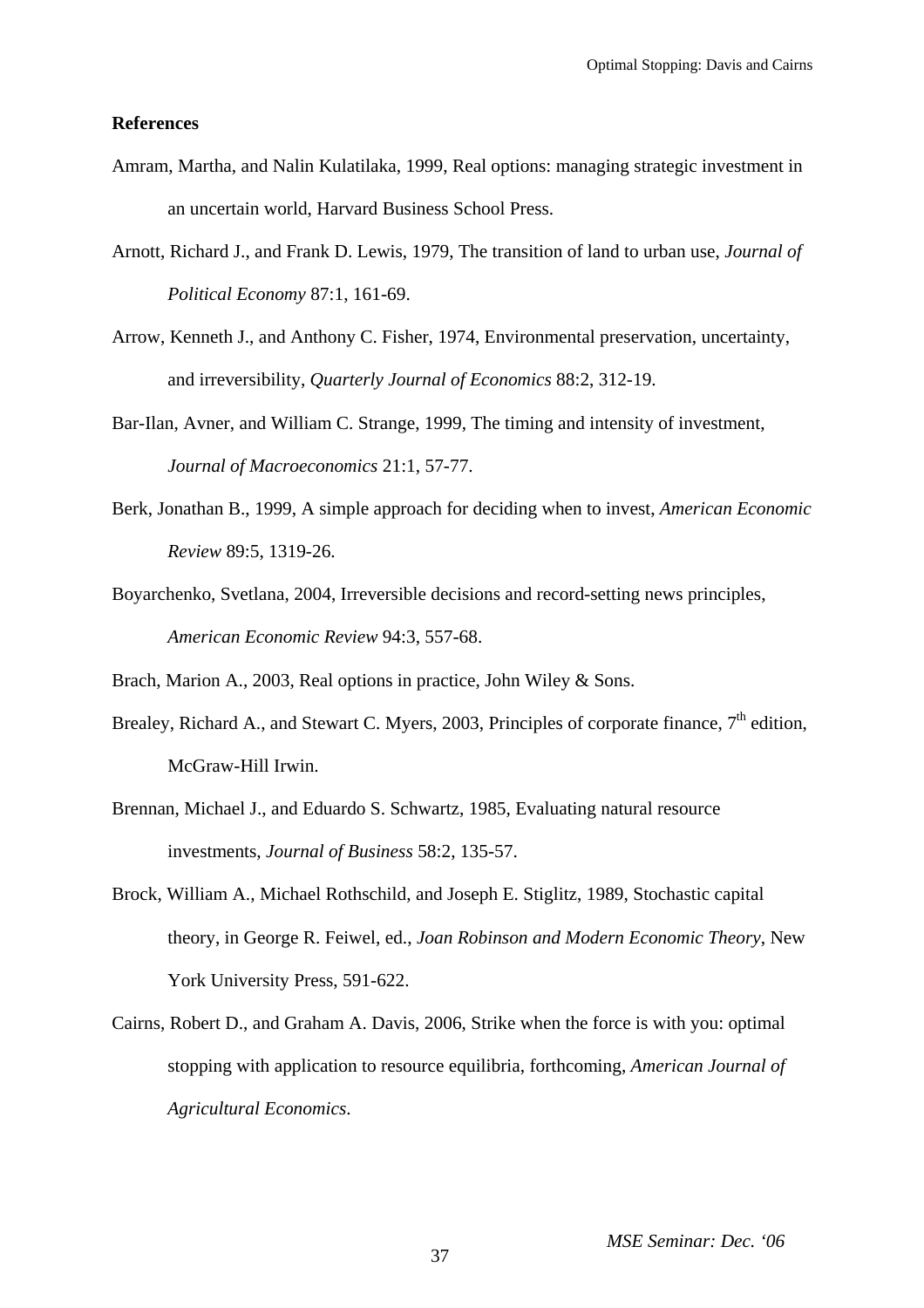- Clarke, Harry R., and William J. Reed, 1988, A stochastic analysis of land development timing and property valuation, *Regional Science and Urban Economics* 18, 357-81.
- \_\_\_\_, 1989, The tree-cutting problem in a stochastic environment: the case of age-dependent growth, *Journal of Economic Dynamics and Control* 13, 569-95.
- \_\_\_\_, 1990a, Applications of optimal stopping in resource economics. *Economic Record* (September), 254-65.
- 1990b, Oil-well valuation and abandonment with price and extraction rate uncertain, *Resources and Energy* 12, 361-82.
- Conrad, Jon M., 1980, Quasi-option value and the expected value of information, *Quarterly Journal of Economics* 94:4, 813-20.
- Copeland, Thomas E., and Vladimir Antikarov, 2001, Real options: a practitioner's guide, Texere.
- \_\_\_\_, 2005, Real options: meeting the Georgetown challenge, *Journal of Applied Corporate Finance* 17.2: 32-51.
- Davis, Graham A., and Robert D. Cairns, 1999, Valuing petroleum reserves using current net price, *Economic Inquiry* 37:2, 295-311
- Dixit, Avinash, 1992, Investment and hysteresis, *Journal of Economic Perspectives* 6:1, 107- 132.
- Dixit, Avinash, and Robert S. Pindyck, 1994, Investment under uncertainty, Princeton University Press.
- \_\_\_\_, 2000, Expandability, reversibility, and optimal capacity choice, in Michael J. Brennan and Lenos Trigeorgis, eds., *Project Flexibility, Agency, and Competition*, Oxford University Press, 50-70.
- Dixit, Avinash, Robert S. Pindyck, and Sigbjørn Sødal, 1999, A markup interpretation of optimal investment rules, *Economic Journal* 109 (April), 179-89.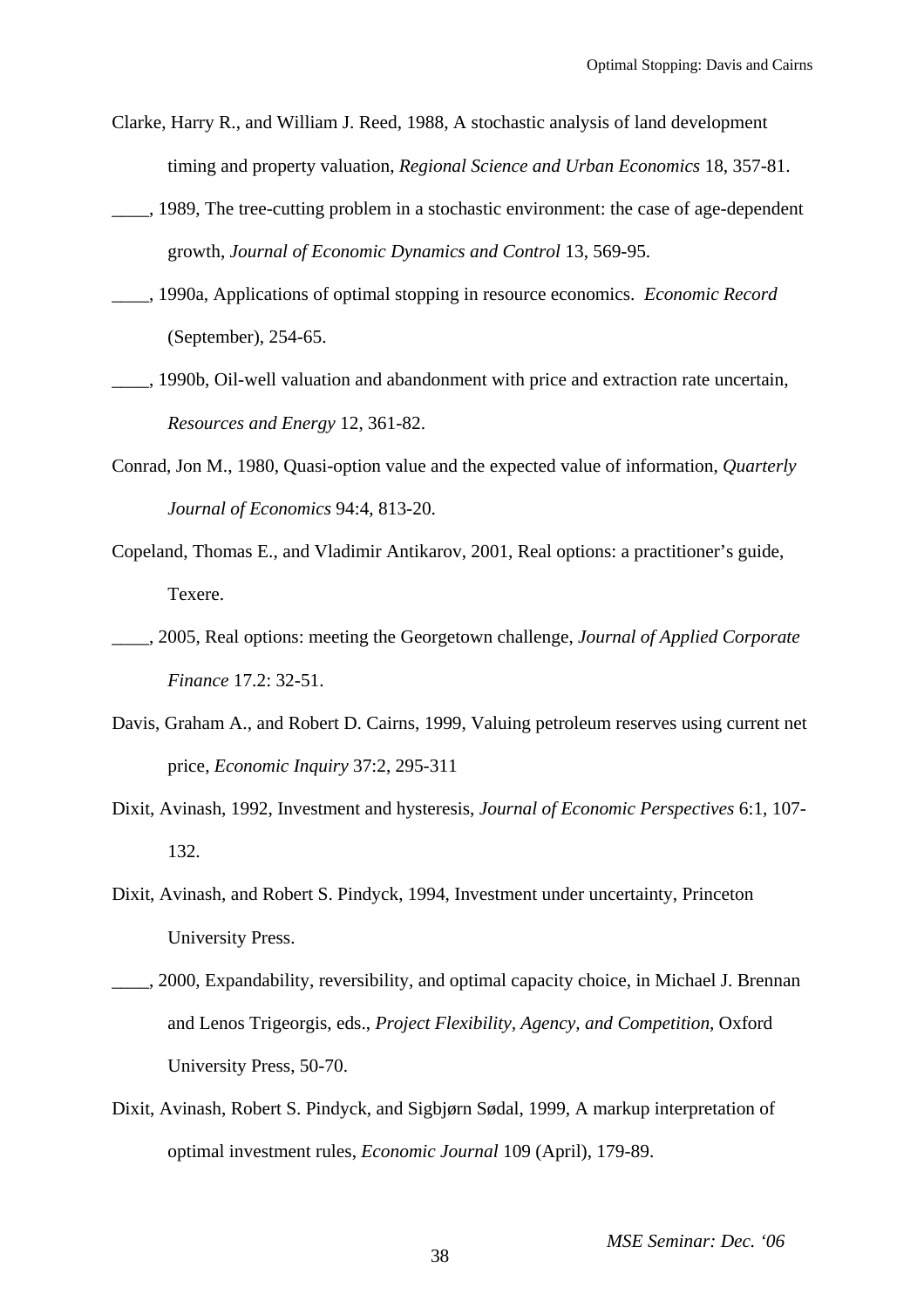- Fisher, Anthony C., 2000, Investment under uncertainty and option value in environmental economics, *Resource and Energy Economics* 22, 197-204.
- Fisher, Anthony C., and W. Michael Hanemann, 1987, Quasi-option value: some misconceptions dispelled, *Journal of Environmental Economics and Management* 14, 183-90.
- Gane, M., ed., 1968, Martin Faustmann and the evolution of discounted cash flow, University of Oxford.
- Holland, Steven A., Steven H. Ott, and Timothy J. Riddiough, 2000, The role of uncertainty in investment: an examination of competing investment models using commercial real estate data, *Real Estate Economics* 28, 33-64.
- Insley, Margaret, and T. S. Wirjanto, 2005, Contrasting contingent claims and dynamic programming approaches for valuing risky assets, Working Paper, University of Waterloo.
- Kennedy, John O. S., 1987, Uncertainty, irreversibility and the loss of agricultural land: a reconsideration, *Journal of Agricultural Economics* 38, 78-80.
- Litzenberger, Robert H., and Nir Rabinowitz, 1995, Backwardation in oil futures markets: theory and empirical evidence, *Journal of Finance* 50:5, 1517-45.
- Luehrman, Timothy A., 1998, Strategy as a portfolio of real options, *Harvard Business Review* September-October, 89-99.
- Malchow-Møller, Nikolaj, and Bo Jellesmark Thorsen, 2005, Repeated real options: optimal investment behaviour and a good rule of thumb, *Journal of Economic Dynamics and Control* 29, 1025-41.
- Malliaris, A. G., and Silvana Stefani, 1994, Heterogeneous discount rates and models of exhaustible resources, *Advances in Financial Planning and Forecasting* 5, 227-47.

Marglin, S. A., 1963, Approaches to dynamic investment planning, North-Holland Co.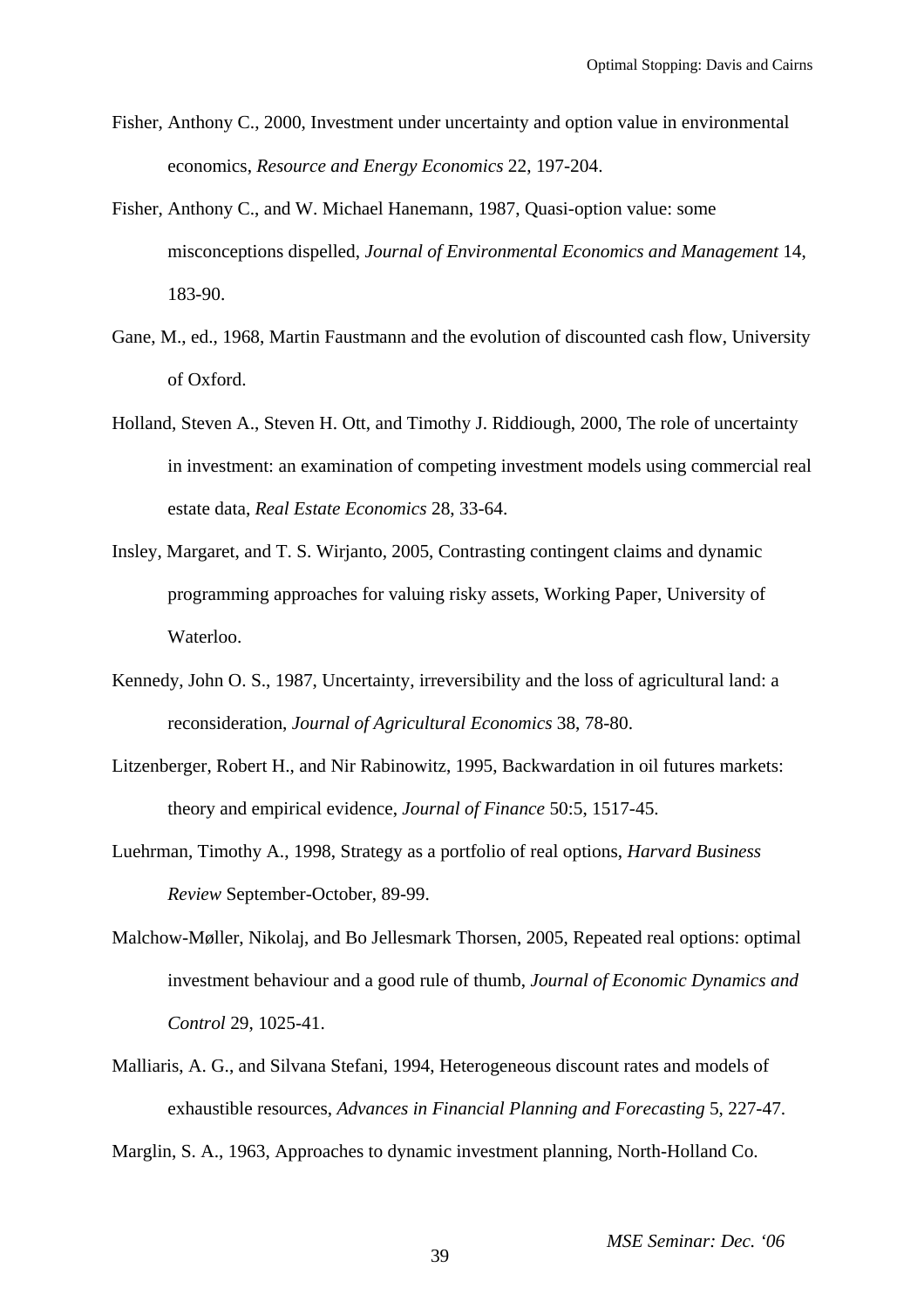- McDonald, Robert L., and Daniel Siegel, 1986, The value of waiting to invest, *Quarterly Journal of Economics* 101:4, 707-28.
- Mensink, Paul, 2004, A comment on 'An Arbitrage-Free Approach to Quasi-Option Value' by Coggins and Ramezani, University of Kiel Economics Working Paper No. 2004- 06.
- Mensink, Paul, and Till Requate, 2005, The Dixit-Pindyck and the Arrow-Fisher-Hanemann-Henry option values are not equivalent: a note on Fisher (2000), *Resource and Energy Economics* 27, 83-88.
- Moore, William T., 2000, The present value index and optimal timing of investment, *Financial Practice and Education* 10:2, 115-20.
- \_\_\_\_, 2001, Real options and option-embedded securities, John Wiley & Sons.
- Mordecki, Ernesto, 2002, Optimal stopping and perpetual options for Lévy processes, *Finance and Stochastics* 6, 473-93.
- Moyen, Nathalie, Margaret Slade, and Raman Uppal, 1996, Valuing risk and flexibility: a comparison of methods, *Resources Policy* 22:1/2, 63-74.
- Reed, William J., and Harry R. Clarke, 1990, Harvest decisions and asset valuation for biological resources exhibiting size-dependent stochastic growth, *International Economic Review* 31:1, 147-69.
- Ross, Sheldon M., 1970, Applied probability models with optimization applications, Holden-Day.
- Sarkar, Sudipto, 2003, The effect of mean reversion on investment under uncertainty, *Journal of Economic Dynamics and Control* 28, 377-96.
- Stiglitz, Joseph E., 1976, Monopoly and the rate of extraction of exhaustible resources, *American Economic Review* 66:4, 655-61.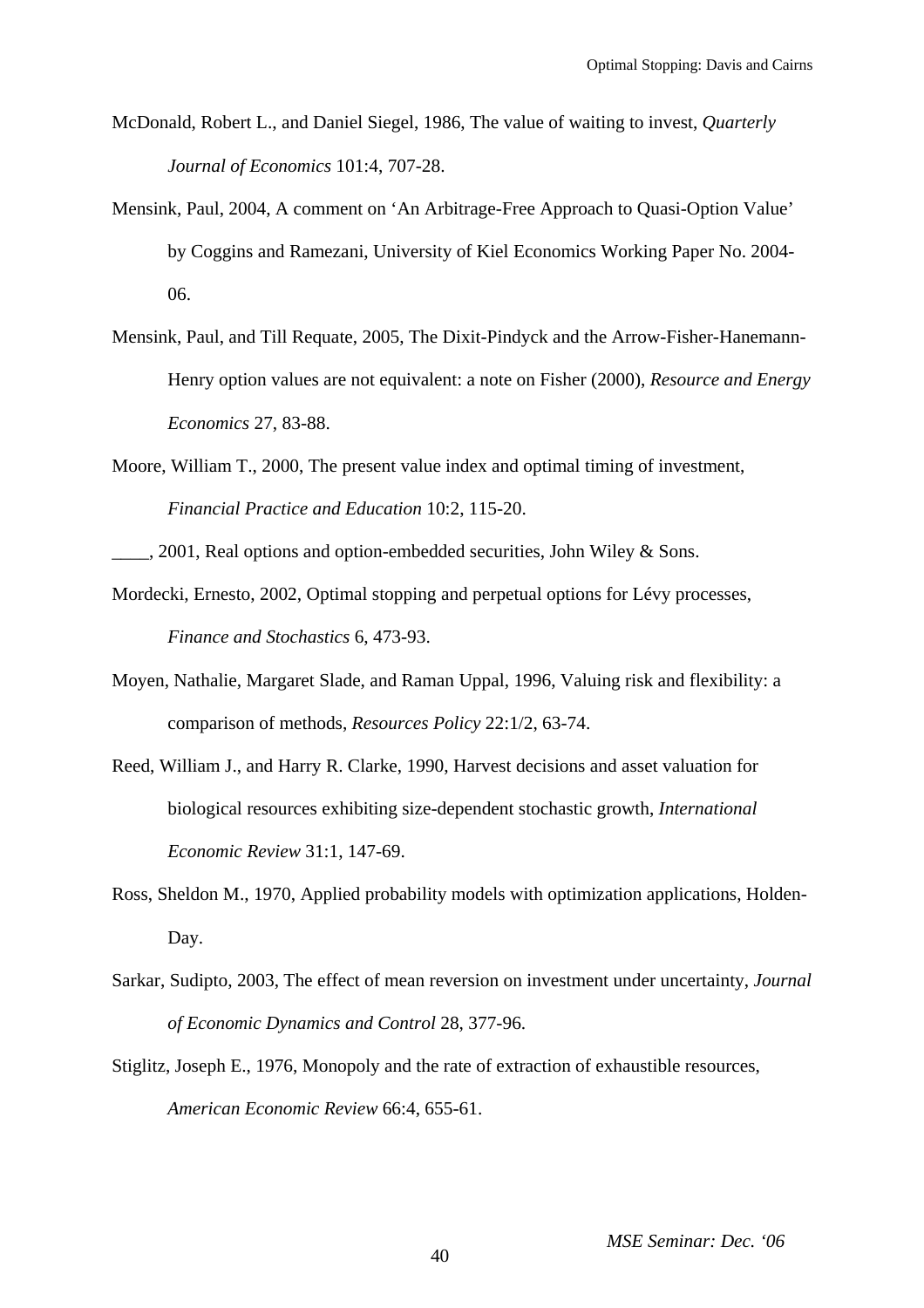- Takatsuka, Hajime, 2004, Existence conditions of the optimal stopping time: The cases of geometric Brownian motion and arithmetic Brownian motion, *Journal of the Operations Research Society of Japan*, 47:3, 145-62.
- Torries, Thomas F., 1998, Evaluating mineral projects: applications and misconceptions, Society for Mining, Metallurgy, and Exploration, Inc.
- Triantis, Alexander, 2005, Realizing the potential of real options: does theory meet practice? *Journal of Applied Corporate Finance* 17:2, 8-15.
- Trigeorgis, Lenos, 1996, Real options: managerial flexibility and strategy in resource allocation, MIT Press.
- Woolley, Simon, and Fabio Cannizzo, 2005, Taking real options beyond the black box, *Journal of Applied Corporate Finance* 17:2, 94-98.
- Yin, Runshing, 2001, Combining forest-level analysis with options valuation approach: a new framework for assessing forestry investment, *Forest Science* 74:4, 475-83.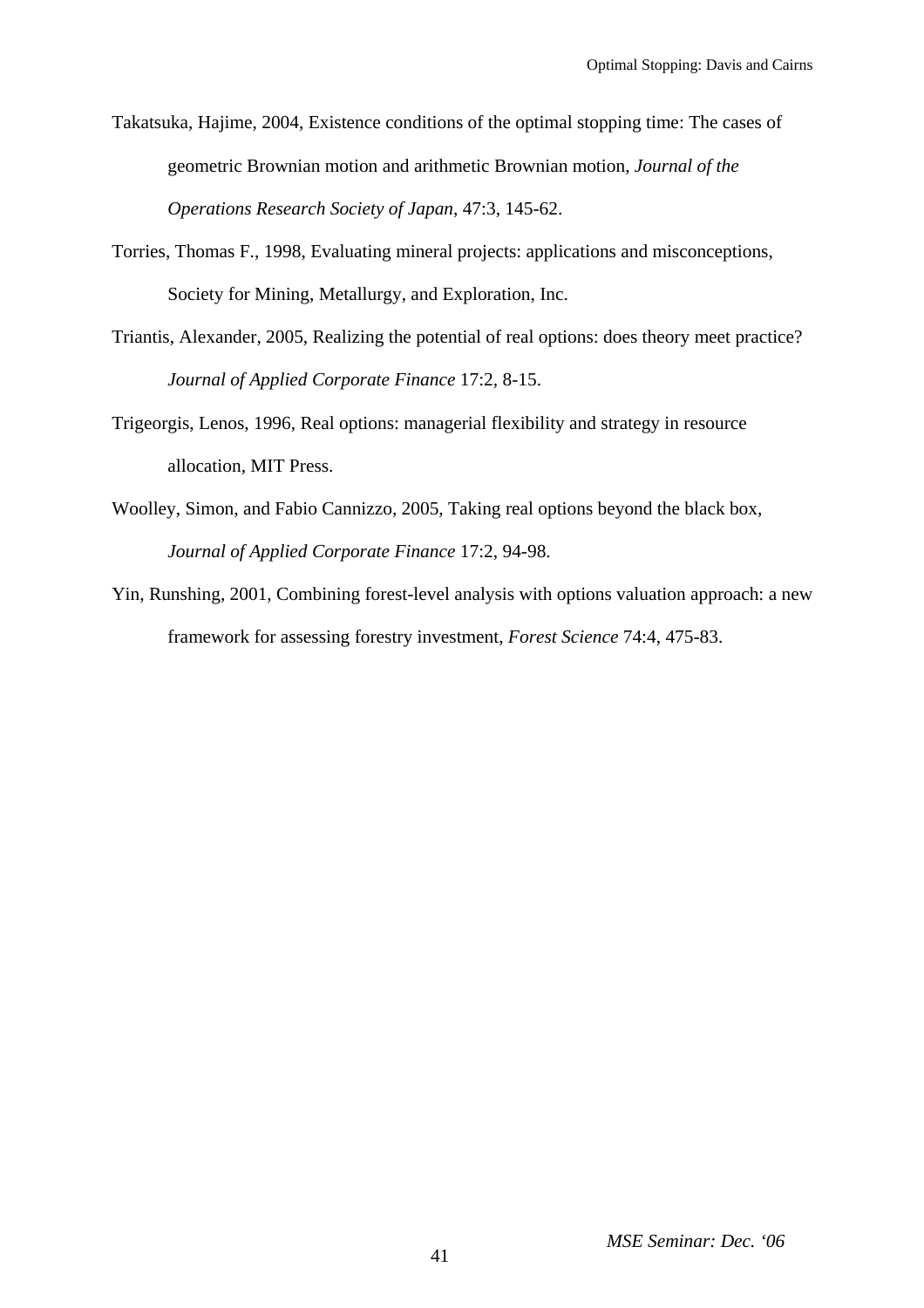

Figure 1: Rate of appreciation of underlying asset, Appendix 1, *r* = 0.20.



Figure 2: Possible deviations in forward NPV *Y* and program value *V* given  $W = \hat{W}$ .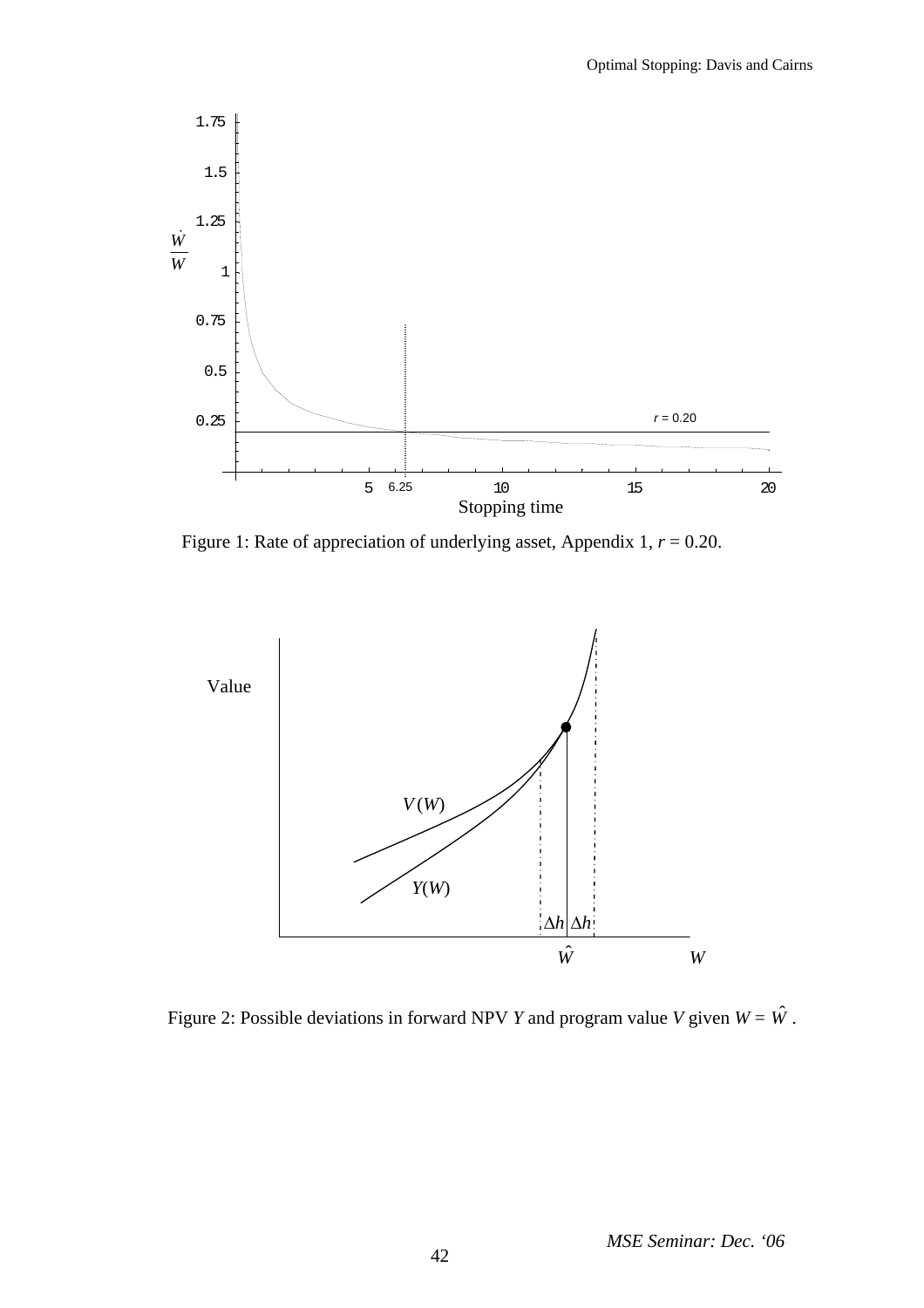

Figure 3: The *r*% rule for geometric Brownian motion, Appendix 2.B, comparing expected rate of growth of the project forward NPV *Y* with the adjusted force of interest  $\rho^* = \rho - \alpha = \rho - \frac{1}{2}\sigma^2 \beta(\beta - 1) = 0.10$  for  $C = 1$ ,  $r = 0.06$ ,  $u = 0.10$ ,  $\rho = 0.14$ ,  $b = 0.05$ , and  $\sigma = 0.20$ .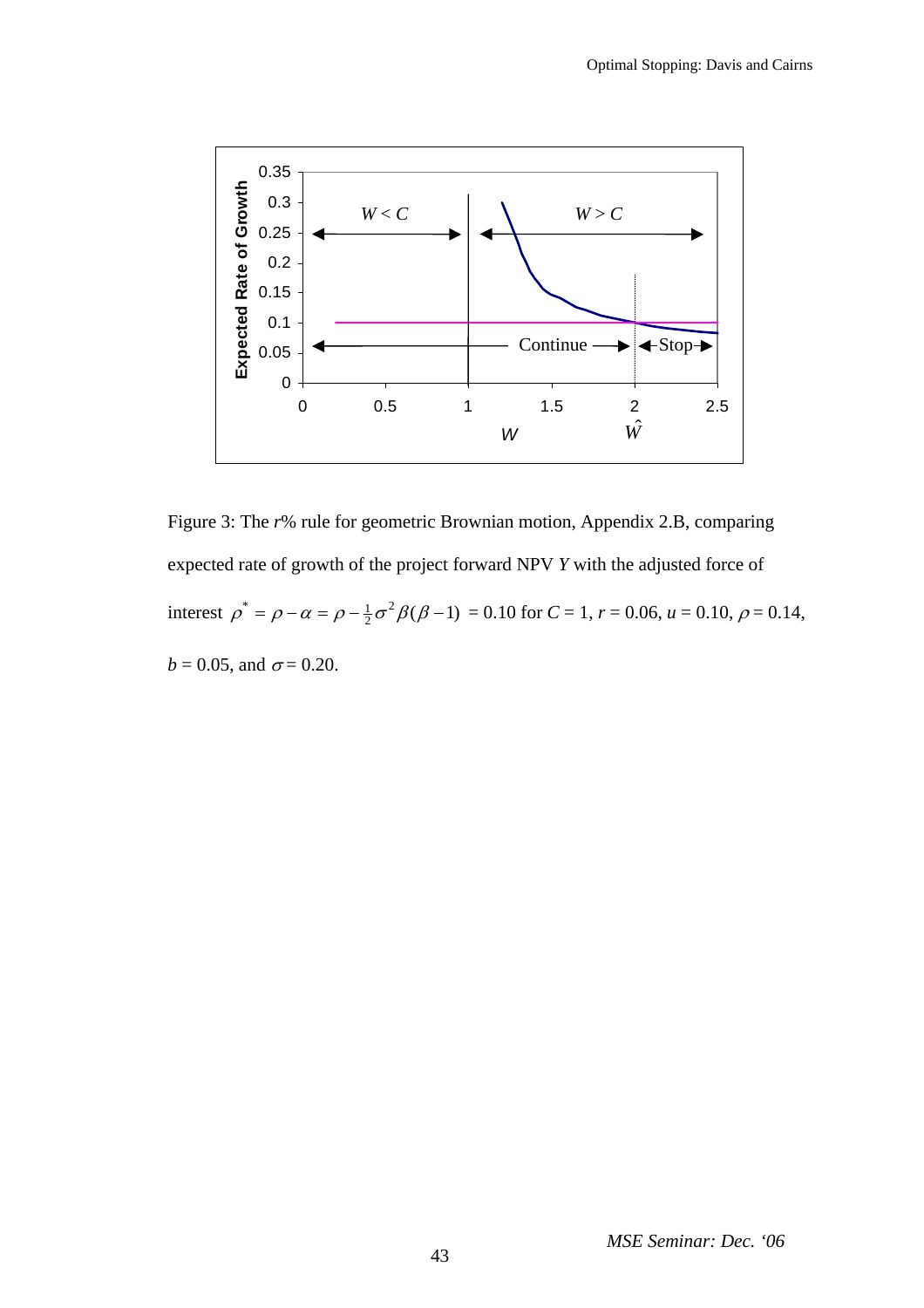

Figure 4: Investment timing under geometric Brownian motion, Appendix 2.B, showing option premium, pure postponement value, and quasi-option value for the parameter values given in Figure 3.